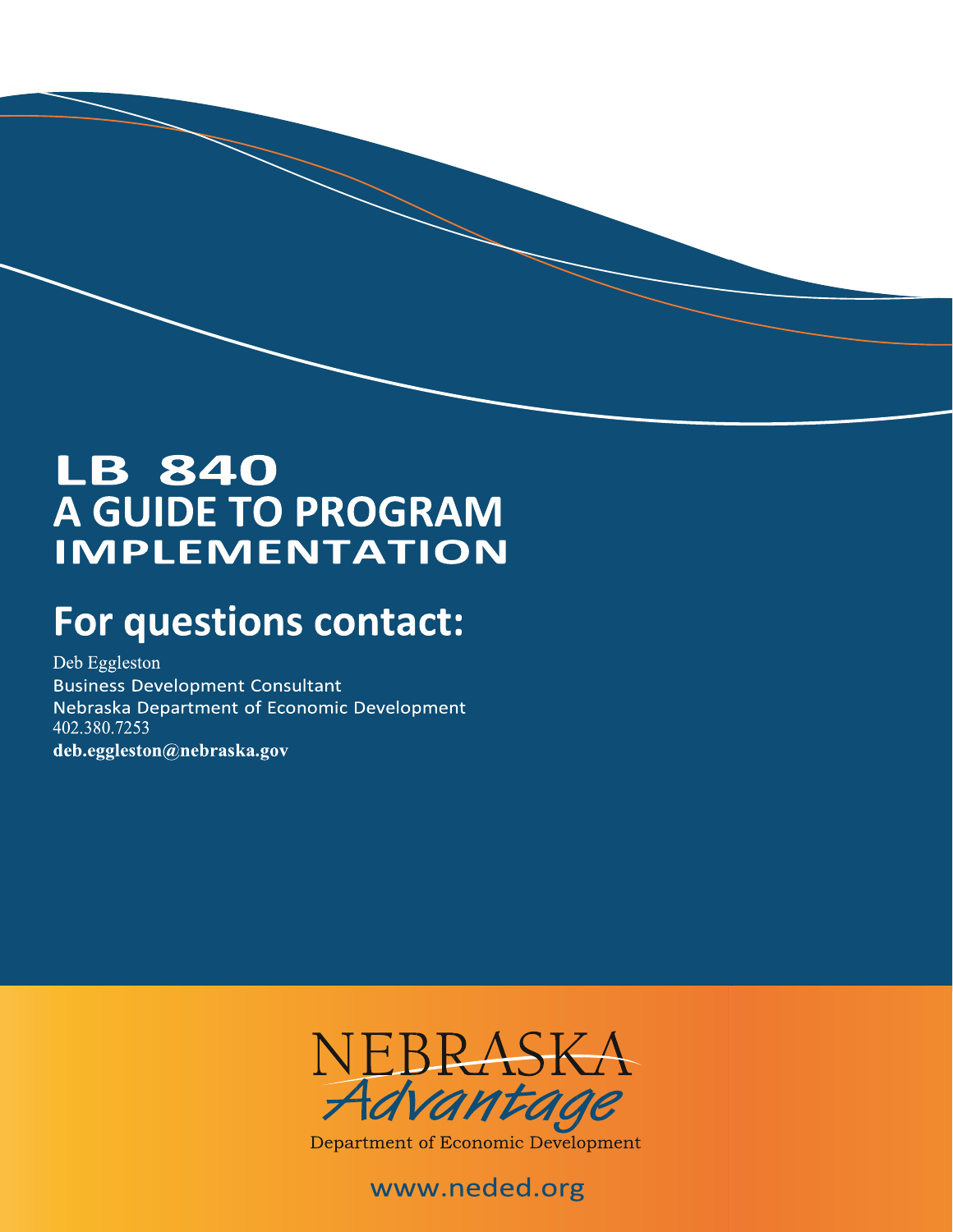## **TABLE OF CONTENTS**

| 1.1 |                                                                             |  |
|-----|-----------------------------------------------------------------------------|--|
| 1.2 | HISTORY OF "LOCAL OPTION MUNICIPAL ECONOMIC DEVELOPMENT ACT":  1            |  |
| 1.3 |                                                                             |  |
| 1.4 |                                                                             |  |
|     |                                                                             |  |
|     |                                                                             |  |
| 3.1 | STEP 1: PREPARE A GENERAL COMMUNITY AND ECONOMIC DEVELOPMENT STRATEGY:  2   |  |
| 3.2 |                                                                             |  |
| 3.3 | STEP 3: PUBLIC HEARING FOR COMMENT AND DISCUSSION ON ADOPTING THE PLAN:  3  |  |
| 3.4 | STEP 4: RESOLUTION ADOPTING PLAN AND PRESENTING PROGRAM BALLOT QUESTION:  4 |  |
| 3.5 |                                                                             |  |
| 3.6 |                                                                             |  |
|     |                                                                             |  |
| 4.1 |                                                                             |  |
| 4.2 |                                                                             |  |
| 4.3 |                                                                             |  |
|     |                                                                             |  |
|     |                                                                             |  |
|     |                                                                             |  |
|     |                                                                             |  |
| 4.4 |                                                                             |  |
|     |                                                                             |  |
|     |                                                                             |  |
|     |                                                                             |  |
| 4.5 |                                                                             |  |
|     |                                                                             |  |
| 4.6 |                                                                             |  |
| 4.7 |                                                                             |  |
|     |                                                                             |  |
|     |                                                                             |  |
|     |                                                                             |  |
|     |                                                                             |  |
| 4.8 |                                                                             |  |
|     |                                                                             |  |
|     |                                                                             |  |
|     |                                                                             |  |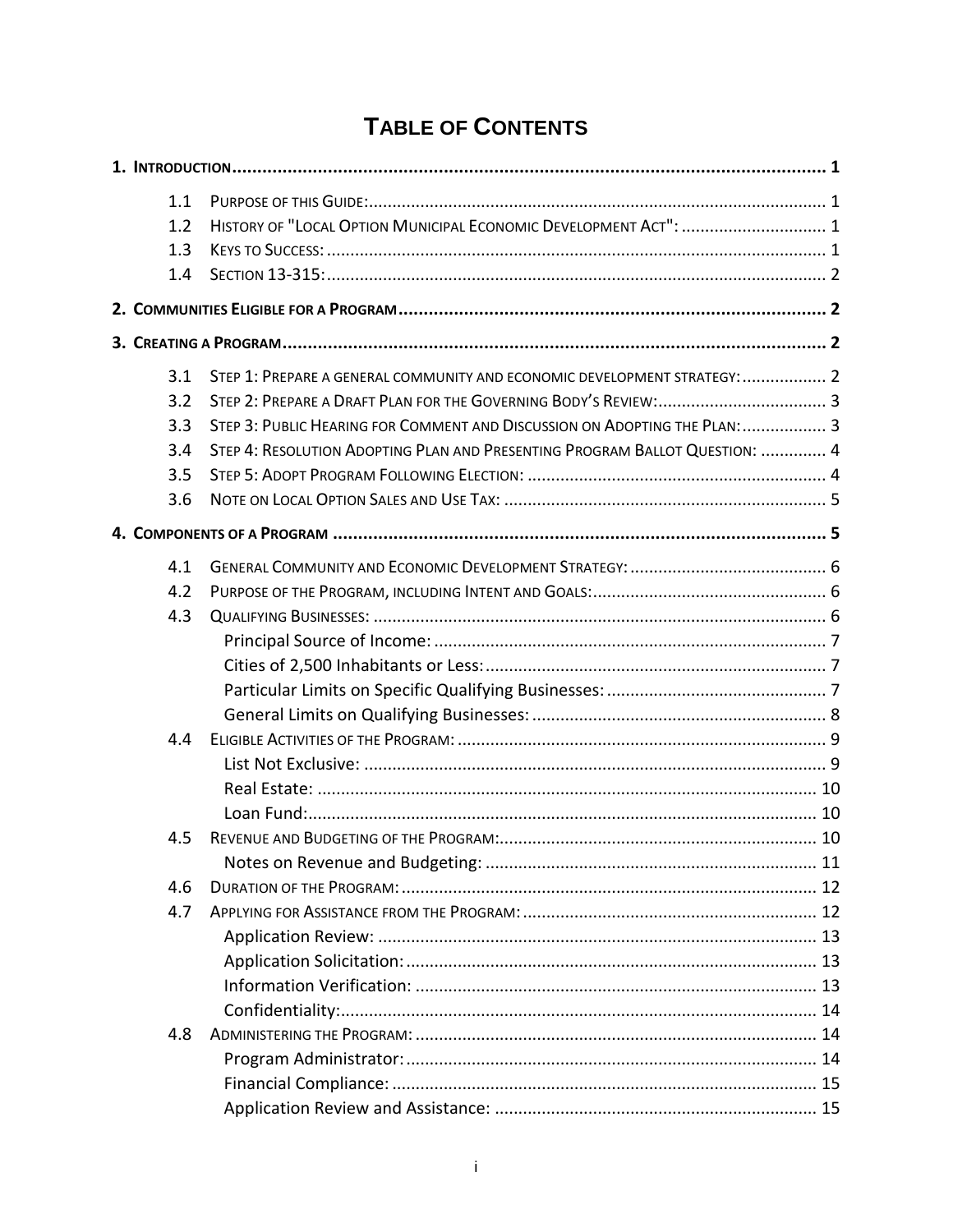| 4.9 |  |
|-----|--|
|     |  |
|     |  |
| 5.1 |  |
| 5.2 |  |
|     |  |
|     |  |
|     |  |
|     |  |
|     |  |
| 5.3 |  |

## **APPENDIX- EXAMPLES**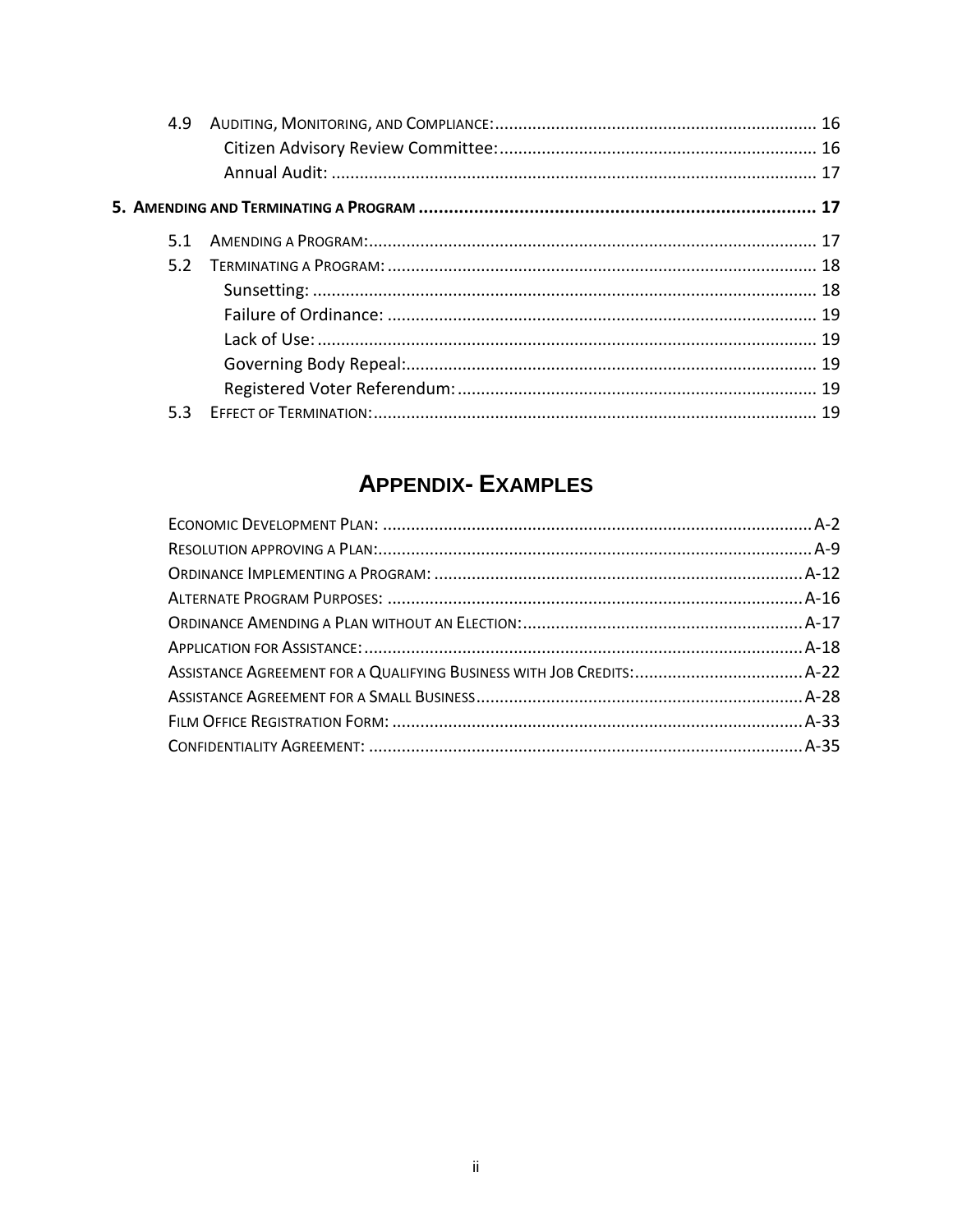## **1. Introduction**

## <span id="page-3-1"></span><span id="page-3-0"></span>**1.1 Purpose of this Guide:**

The Local Option Municipal Economic Development Act (the "Act"), commonly known as "LB 840" (from the first legislative bill in which the Act was introduced and passed into law), is located at *§§ 18-2701* to *18-2739* of the Nebraska Revised Statutes. The Act authorizes incorporated cities and villages in Nebraska to appropriate and spend local sources of revenue as part of an economic development program (a "Program") for certain economic development purposes set forth in the Act.

The manner in which a Program is established, operated, and amended is set forth in the Act. This Guide is intended to assist officials of any city or village who desire to establish and operate a Program under the Act. This Guide does not create law or regulate municipal practices under the Act. **Municipal officials should seek and follow the advice of their city or village attorney in establishing or operating a Program under the Act.**

## <span id="page-3-2"></span>**1.2 History of "Local Option Municipal Economic Development Act":**

In 1990, the Nebraska Legislature adopted Legislative Resolution 11 CA, which placed an amendment to the Nebraska Constitution on a statewide ballot (Amendment 3). Amendment 3 was proposed to allow the Legislature to authorize any incorporated city or village (or group of two or more cities and villages) to appropriate municipal funds (if approved by its voters) from local sources of revenue levied by the municipality for economic or industrial development programs.

During the November 1990 general election, Nebraska voters approved Amendment 3 by more than 100,000 majority votes, amending the Nebraska Constitution. This, in turn, authorized the Legislature to pass statutes granting cities and villages the power to use local sources of revenue for economic or industrial projects or programs, subject to a vote of the people at the local level.

The enabling legislation (Legislative Bill 840 or "LB 840") for this new authority was introduced during the 1991 Legislative Session. Legislative Bill 840 was passed by the Legislature and signed into law on June 3, 1991, and it became the Act.

## <span id="page-3-3"></span>**1.3 Keys to Success:**

The Act is based on the premise that voters of a municipality can choose to spend their own tax dollars in the manner they find best suited to meet their own local development needs. Within certain limits, local municipalities are given latitude in defining local economic development needs and in spending their own tax dollars to meet those needs.

The core of the process involves formulation of a plan (the "Plan"). The Plan forms the foundation for the collection and expenditure of local sources of revenue for economic development and, if the voters approve the Plan, the provisions of the Plan become the basis under which the municipality's Program operates.

A careful, thoughtful, and fully developed Plan is important to the success of the Program. Generally, voters are more likely to approve the expenditure of their tax dollars if they believe the Plan is comprehensive and workable. If approved by voters, the Plan will define the limits of the Program, limits that often may be changed only through another election process.

The Act is a local economic development tool—there is little state oversight or enforcement mechanism. Care, however, should be taken to avoid violating any provisions in the Act. Local citizens will have the right to seek enforcement of the Act if they feel those provisions have not been followed.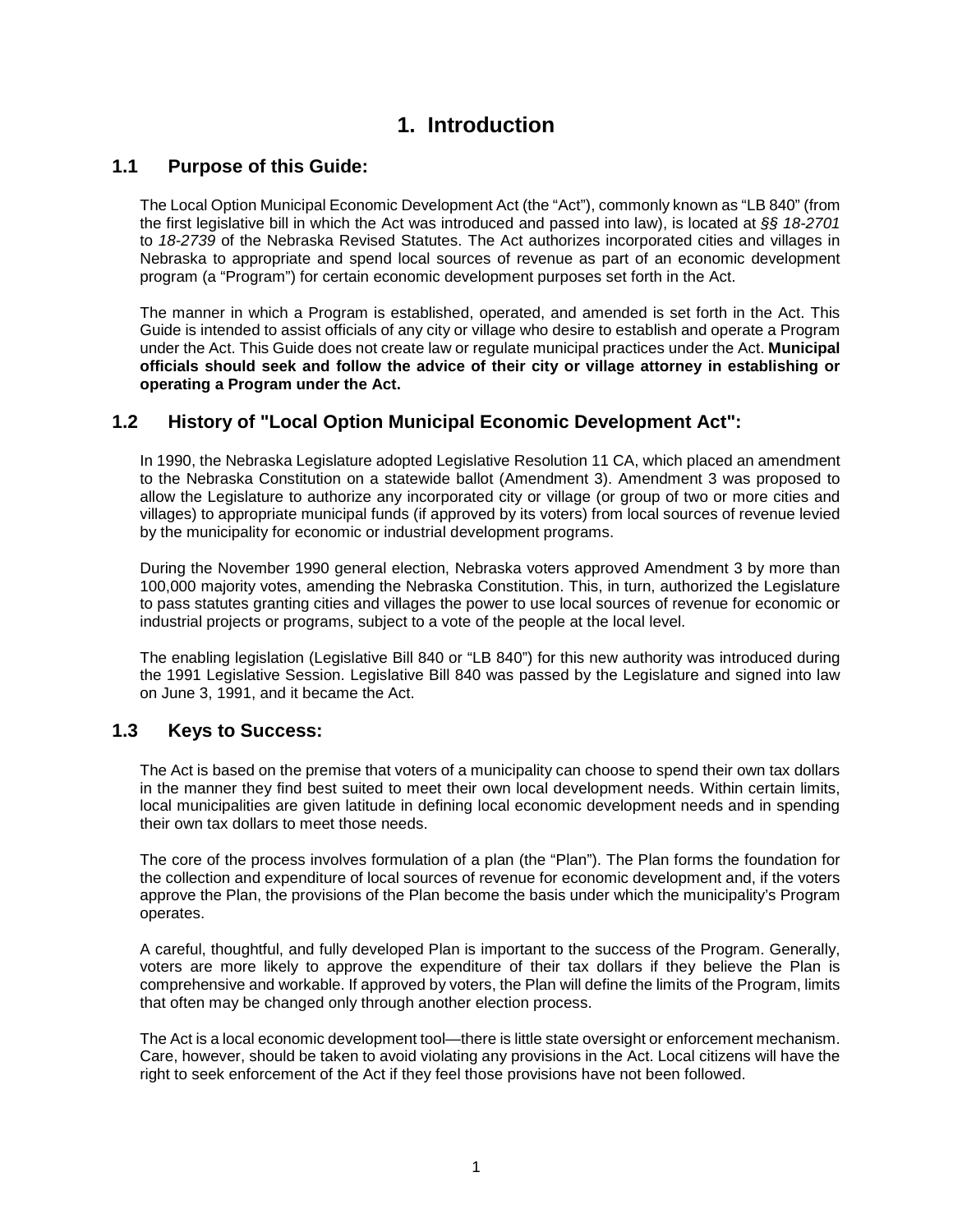## <span id="page-4-0"></span>**1.4 Section 13-315:**

§ 13-315 of the Nebraska Revised Statutes authorizes cities, villages, and counties to appropriate general funds or other proprietary function revenues (not to exceed four-tenths of one percent of the taxable valuation of the City, village, or county) for the express purpose of encouraging immigration, new industries, investment, and conducting a publicity campaign to encourage new business investment in the community. *§ 13-315* was amended by LB 840 at the time of the Act's implementation, and it is specifically addressed by the Act as a separate and distinct economic development tool (*§ 18-2723*):

*"Appropriations and expenditures made by a City which are authorized by section 13- 315 and made according to its provisions shall not be subject to the [Act] and shall be exempt from its requirements."*

Thus, the Act does not provide any new authority, nor does it remove any previous authority for municipalities that use (or wish to use) the authority granted under *§ 13-315*. LB 840 merely reminds municipalities that other activities, authorized under *§ 13-315*, can be financed as provided by *§ 13-315* and do not need to comply with the Act.

## **2. Communities Eligible for a Program**

<span id="page-4-1"></span>The Act generally allows the proponent of a Plan to be a "city", and the term "city" is defined by the Act as any metropolitan, primary, first, or second class city, or any village, including any city operated under a home rule charter. *§ 18-2704*. Thus, any city or village in Nebraska can utilize the Act to develop a Program. Also eligible as a "city" is any group of two or more incorporated cities acting together under the terms of the Interlocal Cooperation Act or Joint Public Agency Act. If, however, a Program is to be conducted jointly by two or more cities, approval of the Program by the voters of each participating city is required. *§ 18-2705(7)*. Counties are not eligible to operate a Program under the Act. Consistent with the statute, the use of the word "City" or "Cities" in this Guide includes cities and villages.

## **3. Creating a Program**

<span id="page-4-2"></span>This section is intended to outline what is required procedurally to create a Program. Reference or brief statements may be made to what is required in a Plan, or how a Program may be operated, but substantive requirements of the Program are discussed more fully in "Components of a Program."

## <span id="page-4-3"></span>**3.1 Step 1: Prepare a general community and economic development strategy:**

The Act requires that a "description of the community's general community and economic development strategy" be included in the Plan. *§ 18-2710*. The Act, however, provides little or no guidance for developing such a strategy. Therefore, it is recommended that the strategy be developed through a community-wide assessment and planning process, involving as many community leaders and stake holders as may be productive. More citizens may ultimately approve the Program if they have participated in its preparation.

A community and economic development strategy describes how a community will fare in the future. The strategy is based on understanding what economic changes are taking place in the community and why. It implies an understanding of how dollars enter the community, where they are spent by residents and businesses, how these dollar movements are changing, and how they might change in the future due to economic activities taking place during the next several years.

A strategy is balanced with growth opportunities and examination of weaknesses that are causing or may cause decline. The strategy should highlight the most important issues, and when properly addressed, can foster opportunities and overcome weaknesses. Goals are identified for each important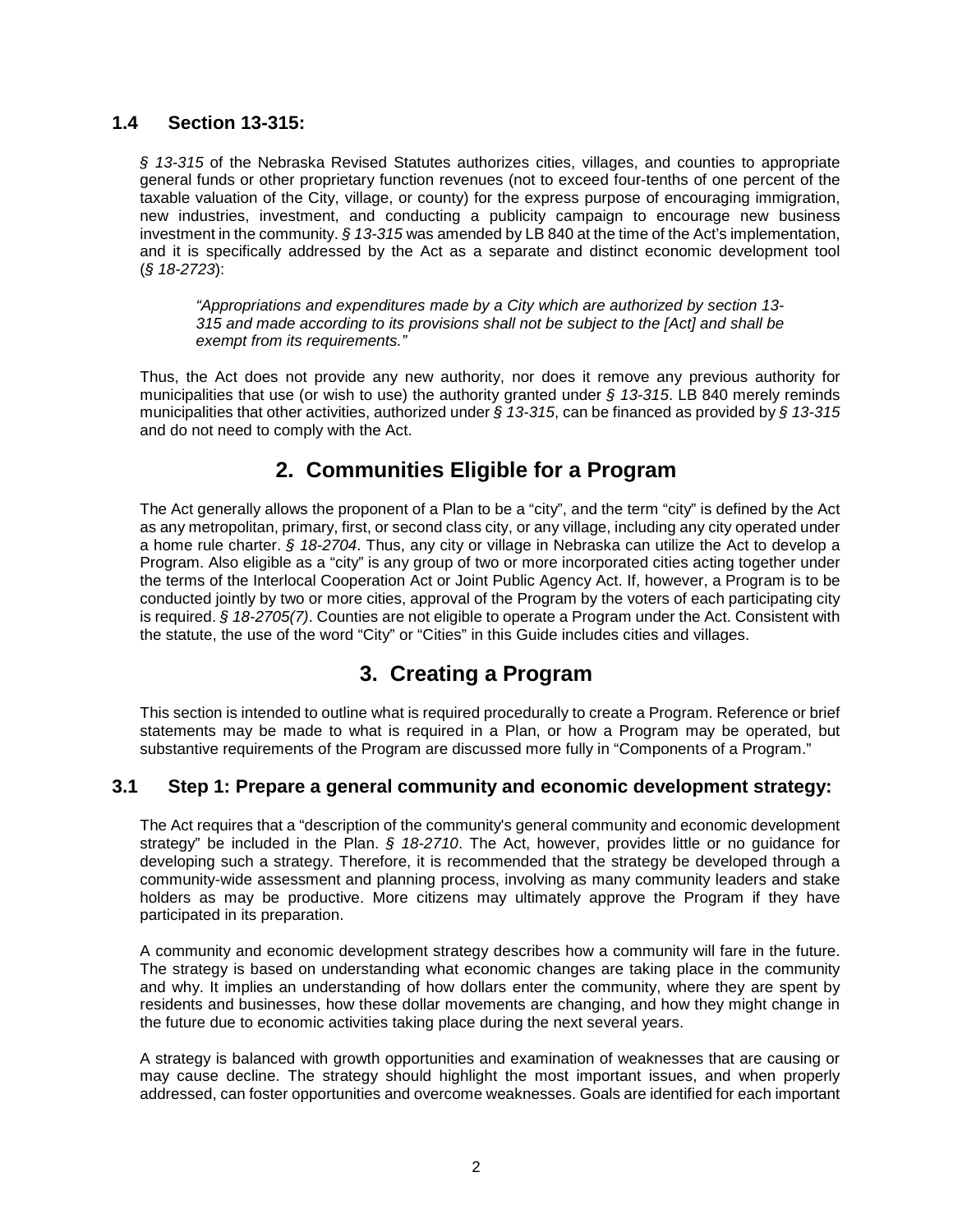issue that is raised. A strategy may also look backwards, towards the current strengths and abilities of the community, incentivizing and strengthening those areas and activities of the community that have proven successful.

In developing a strategy, keep in mind the general components of a Program under the Act, as explained below. Areas of concern or emphasis should be capable of receiving or benefiting from assistance. For instance, generally only certain types of "Qualifying Businesses" can be recipients of funding, so the community strategy should focus on areas where Qualifying Businesses can impact the economic development of the community. The same can be said for the "Eligible Activities" of the Program, as only certain types of activities can be undertaken under the Act.

## <span id="page-5-0"></span>**3.2 Step 2: Prepare a Draft Plan for the Governing Body's Review:**

After the general community strategy is formed, the governing body of the City should review and have an opportunity to comment on a draft Plan for the Program. As explained above, the Plan is the core of every Program under the Act. The Plan is a working document that must include the following elements, explained below in more detail in "Components of a Program" (*§ 18-2710*):

- A description of the general community and economic development strategy.
- A statement of purpose, describing the general intent and goals of the Program.
- A description of the types of businesses (the "Qualifying Businesses") and economic activities (the "Eligible Activities") that may participate in the Program.
- A statement of the total local sources of revenue proposed to be directly collected by the City to finance the Program, including:
	- o whether the City desires to issue bonds for the Program;
	- $\circ$  the time period within which the local sources of revenue will be collected for the Program;
	- o the time period of the Program's existence; and
	- o a basic preliminary budget of the Program.
- A description of the manner in which a Qualifying Business can submit an application for assistance under the Program, including:
	- o the type of information required of the Qualifying Business;
	- o the process used to verify information provided; and
	- $\circ$  the steps taken to insure privacy and confidentiality of the business information provided.
- A description of the administrative system to administer the Program, including a description of the personnel structure that will be involved and the duties and responsibilities of the personnel.
- A description of how the City will assure that the City and the Qualifying Businesses receiving assistance will comply with the applicable laws, regulations, and requirements.

An example of a draft Plan is provided in the Appendix to this Guide. Each community should consider all different aspects of its preferred Program and should consult with its attorney before drafting a Plan.

## <span id="page-5-1"></span>**3.3 Step 3: Public Hearing for Comment and Discussion on Adopting the Plan:**

After the governing body has reviewed and agreed upon the form of the Plan, a public hearing is required for the public to comment on the Plan. *§ 18-2712*. No advance notice is specified for the hearing in the Act, but it is recommended that Cities follow their normal notice requirements (generally 10 days). Following the public hearing, the governing body may make changes to the Plan to reflect comments received at the hearing.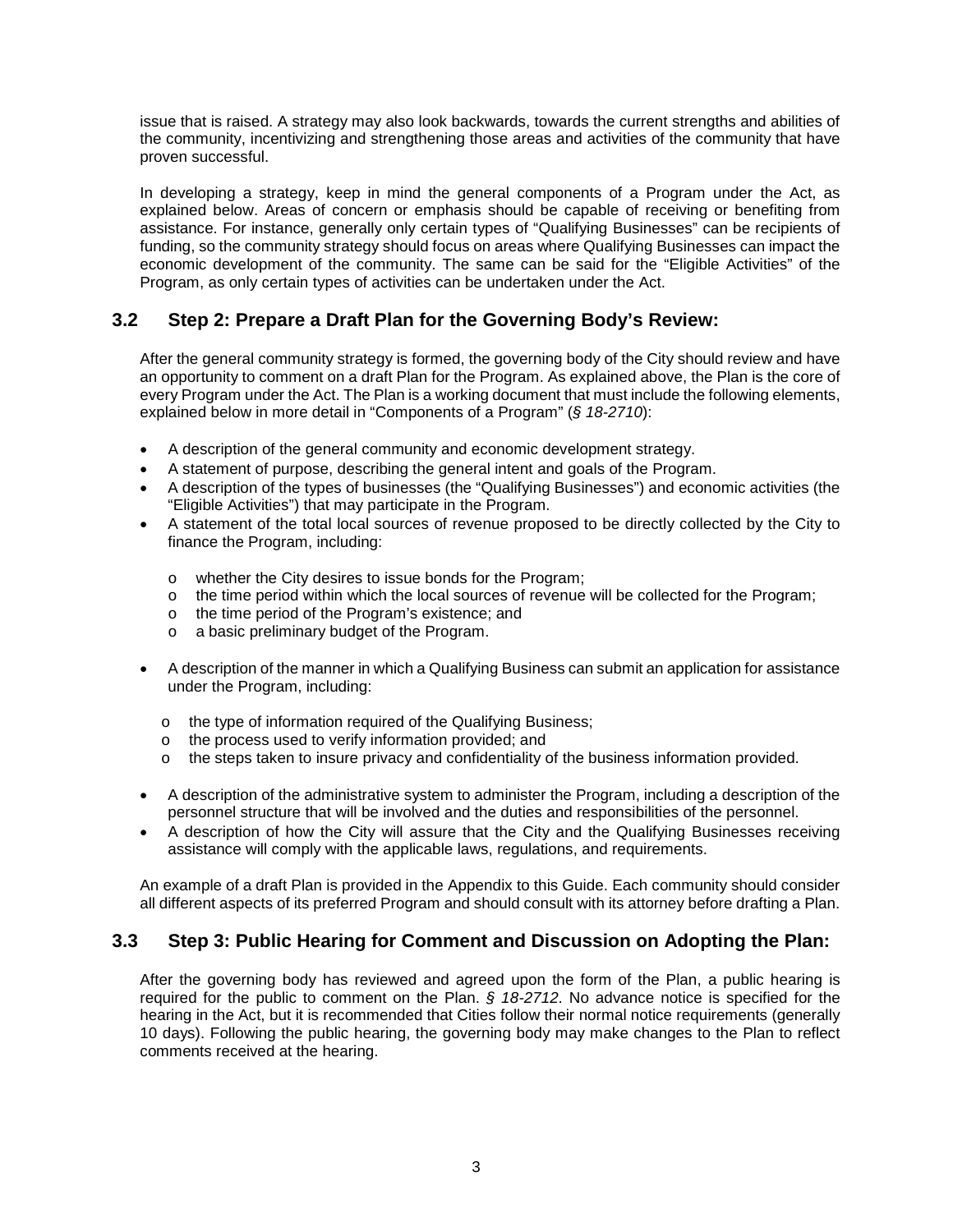## <span id="page-6-0"></span>**3.4 Step 4: Resolution Adopting Plan and Presenting Program Ballot Question:**

Following closure of the public hearing and any final changes to the Plan, the governing body of the City will move to adopt a Resolution that accomplishes two purposes. First, the Resolution officially adopts the Plan which will implement the City's Program. The Resolution may either incorporate the Plan by reference, or it may include the full text of the Plan (*§ 18-2712*). It is recommended (for ease and simplicity) that the Resolution is drafted to incorporate the Plan by reference. Second, the Resolution presents the Program to the voters (the "qualified electors") of the City for approval, by introducing a question or questions as ballot questions.

The ballot language shall (*§ 18-2713*):

- Set out the terms, conditions, and goals of the Program, including:
	- o the time period of the Program's existence;
	- o the time period within which the local sources of revenue will be collected for the Program;
	- $\circ$  the sources of revenue proposed to be directly collected by the City for the Program;
	- o the total to be collected for the Program from local sources of revenue; and
	- o whether the City desires to issue bonds to fund the Program.
- State whether additional funds from non-City sources will be sought beyond those derived from local sources of revenue.
- If the funds are to be derived from local property tax, state the present annual cost of the Program per ten thousand collars of assessed valuation based upon the most recent valuation of the City certified to the property tax administrator.

In particular, at least one ballot question in the Resolution must state as follows:

*Shall the City of \_\_\_\_\_\_\_\_ establish an economic development Program as described here by appropriating annually from local sources of revenue \$\_\_\_\_\_\_ for \_\_\_\_ years?"*

The certified copy of the Resolution, once approved by the governing body, is then provided to the Election Commissioner or County Clerk by the following dates (*§ 18-2713*):

- If for a Statewide General Election: September 1 of the Year of the Election
- If for Statewide Primary Election: March 1 of the Year of the Election

• If for a Special Election:  $\overline{\phantom{a}}$  At least 50 Days before the Election

If the ballot questions presented also include the imposition of, or the change in terms of, the local option sales tax (as discussed below), the City has an obligation to publish notice of the ballot questions once at least 10 days but not more than 30 days before the election, in a newspaper of general circulation of the City. *§ 77-27,142.04*. This is in addition to any other notice required of the County Clerk or Election Commissioner.

A copy of the Plan, as approved by the governing body in the Resolution, must also be filed with the City Clerk and remain available for public inspection. *§ 18-2712*. An example of a draft Plan and a draft Resolution is included in the Appendix.

## <span id="page-6-1"></span>**3.5 Step 5: Adopt Program Following Election:**

If the voters approve the ballot questions, the City then approves an Ordinance implementing the Program. *§ 18-2714(1)*. The Ordinance must be adopted within 45 days after the approval. If the Program is funded by a newly imposed local option sales tax, or if it increases or decreases the local option sales and use tax rate, a certified copy of the Ordinance must be provided to the Nebraska Department of Revenue. *§ 77-27,143*. The effective date of any newly imposed local tax, or of the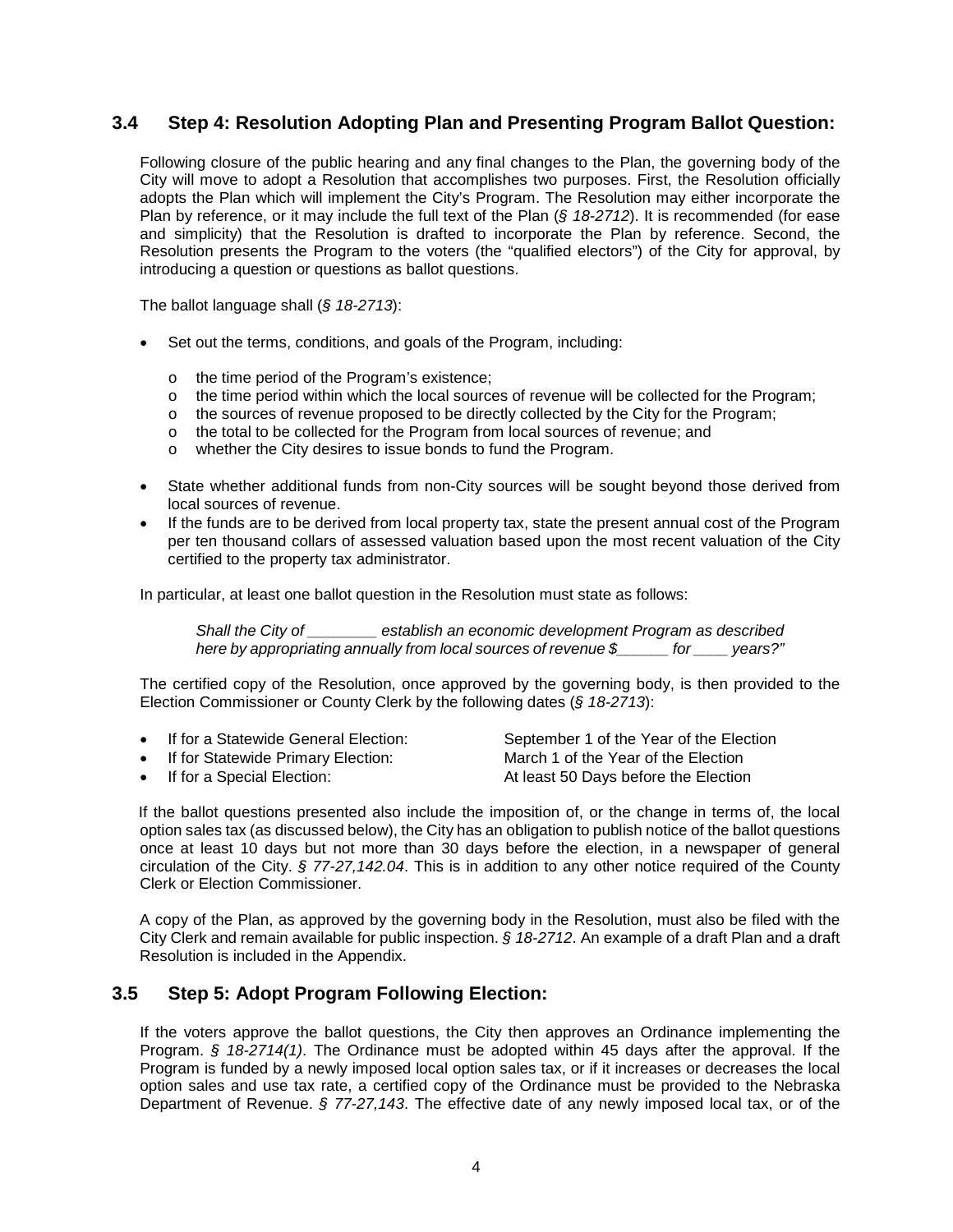increase or decrease in any tax rate, will take effect on the first calendar quarter that occurs at least 120 days after the Nebraska Department of Revenue receives the certified copy of the Ordinance. If the Program is not funded by a new imposed tax, or if it does not increase or decrease any tax rate, the Ordinance may be effective as soon as provided for in the Plan, the Resolution, or the Ordinance. Thus, for Ordinances following general elections, it may be important to approve an Ordinance in late November for an April 1 calendar quarter start date. Likewise, for Ordinances following primary elections, it may be important to approve an Ordinance no later than late May for an October 1 calendar quarter start date. In any event, the Ordinance must be passed no later than 45 days following the election, so Cities should be cognizant of the need to waive three readings of the Ordinance if necessary.

If the Program includes committees that do not otherwise exist outside of the Program, or if it changes or creates additional duties for municipal personnel, it is important to include provisions in the Ordinance that create the committee or committees and set out the duties of the personnel.

An example of an Ordinance implementing the Program is included in the Appendix.

## <span id="page-7-0"></span>**3.6 Note on Local Option Sales and Use Tax:**

In addition to grants, donations, and gifts, the Act defines "local sources of revenue" as a City's property tax revenue, any local option sales and use tax revenue, and any other general tax levied by the City or generated from municipally owned utilities. *§ 18-2708*. To date, an overwhelming majority of Cities have funded their Program from a local option sales and use tax under the Local Option Revenue Act, *§§ 77-27,142* to *77-27,148*. Thus, the procedures for creating a Program under the Act are often married with the procedures for imposing a local option sales and use tax, and the voter approval of a Program is co-dependent upon voter approval of the sales and use tax. Use of the term "sales tax" in the remainder of this Guide is considered to include both sales and use tax under the Local Option Revenue Act.

Therefore, the Resolution which proposes the ballot questions will often include additional ballot questions related to the imposition of (or the change to the terms and conditions of) the City's sales tax. The additional ballot questions, in turn, may provide that voter approval of the Program is co-dependent upon voter approval of the sales tax ballot questions.

Nebraska's statutes recognize the concurrence of procedures to create a Program under the Act and procedures to impose a sales tax. For instance, the deadlines for submitting the Resolution for a ballot question or ballot questions of the sales tax are the same as those stated in the Act. *§ 77-27,142.04*. Similarly, revenue from any sales tax greater than 1.5% is generally restricted to public infrastructure projects governed by interlocal agreements or joint public agency agreements, but may also be used for voter approved infrastructure related to the Program of the City. *§ 77-27,142(2)*. Finally, the Act provides that if the ballot questions for a Program are approved, but the ballot question for funding the Program with a sales tax fails, then the Program must also fail by law, and the City shall not implement the Program. *§ 18-2713*. On the other hand, if the sales tax passes, but the Program fails, then the sales tax (or additional sales tax) is in effect and will accrue. Depending on the ballot language, the City may be able to use the sales tax for other purposes.

In addition, if a sales tax ballot question fails, there is a 23 month moratorium on proposing the question again at an election. *§ 77-27,142.03*. Thus, creating a Program may also be subject to this moratorium if tied to the sales tax question on the ballot.

## **4. Components of a Program**

<span id="page-7-1"></span>As indicated above, a Plan created under the Act must include components that are necessary (and should include components that are helpful) under the Act. A brief description of what is required in a Plan is provided above, but this discussion is a more in-depth description of what a Program must and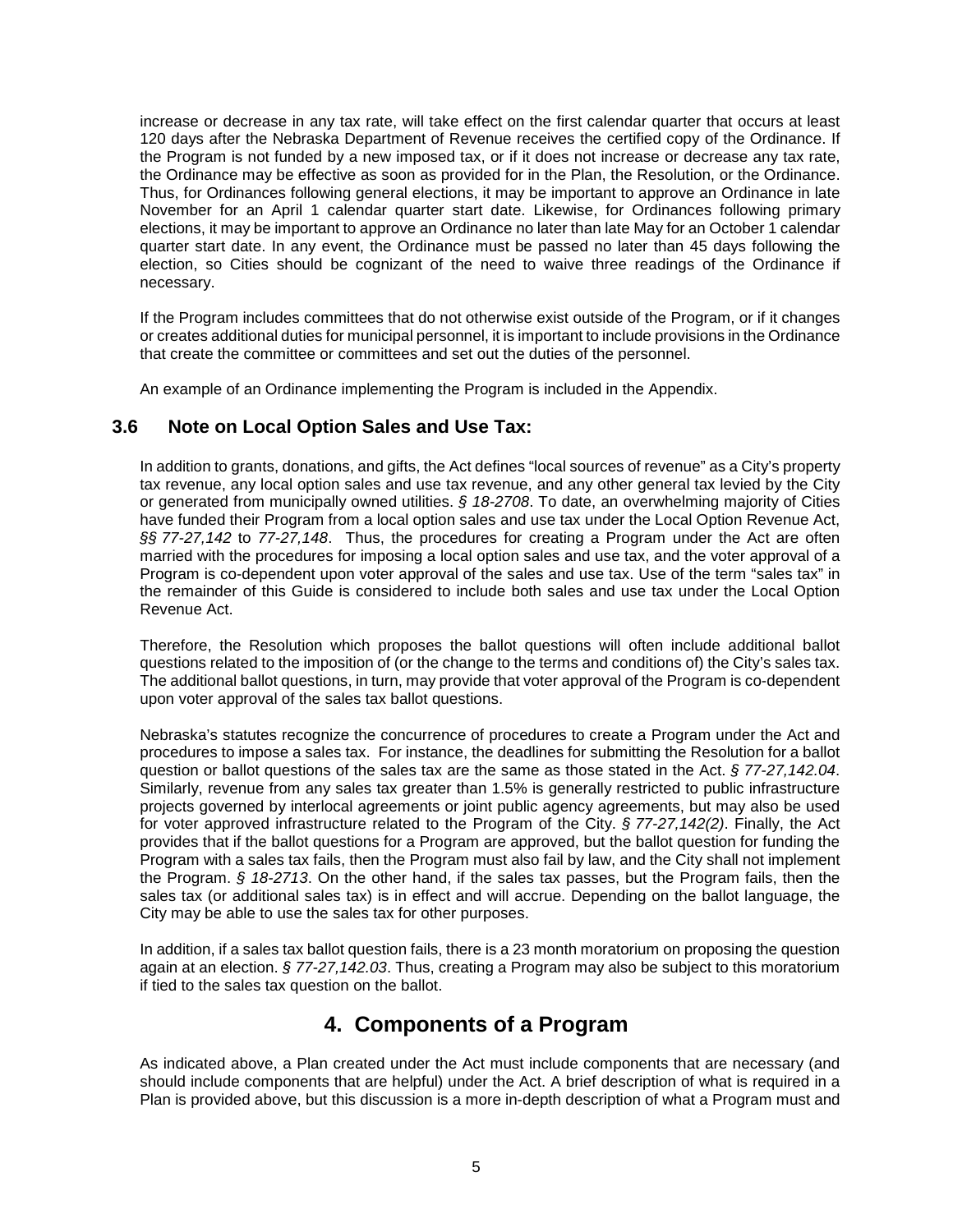should include. The following components are suggested: (1) general community and economic development strategy; (2) the purpose of the Program, including its intent and goals; (3) qualifying businesses; (4) eligible activities; (5) local sources of revenue, including funding and budget; (6) duration of the Program; (7) manner of applying for assistance under the Program; (8) administering the Program; and (9) auditing or ensuring compliance. Each topic must and should be a part of the Program.

## <span id="page-8-0"></span>**4.1 General Community and Economic Development Strategy:**

As discussed above, the first step in creating a Program under the Act requires the establishment of a community and economic development strategy. *§ 18-2710(1)*. Foreseeing the economic future, while embracing successes of the present and past, is important in the strategy. Inclusion of community industries and community leaders is likewise important. The substance of this component is openended and flexible, as the Act does not define a "community and economic development strategy," but note that the strategy should focus on only those "Qualifying Businesses" (explained below) that can receive assistance under the Program.

## <span id="page-8-1"></span>**4.2 Purpose of the Program, including Intent and Goals:**

Similarly, the "purpose of the Program" is not defined by the Act, but a purpose must be included. *§ 18-2710(2)*. It has been common for many Programs to focus upon quality job creation for current and respective residents of the City, with the hope that quality jobs will create a better standard of living, more disposable income, more local spending, more residential construction, and ultimately a more economically viable and competitive community. A focus on quality job creation is also open-ended and flexible. It can be as specific or as general as desired, although identifying specific goals desired by the community may lead to more widespread public and voter approval. Other examples of specific purposes, intents, and goals may be:

- Increase opportunities for health care services;
- Increase tourism opportunities;
- Promote local infrastructure development necessary to private businesses;
- Increase and improve the available low income or affordable housing;
- Incentivize relocation, creation, or expansion of targeted industries;
- Subsidize the operation and continued existence of desired community amenities, including, but not limited to, grocery stores, hardware stores, theaters, locally-owned retail, "main-street" establishments, exercise facilities, or care facilities;
- Incentivize dilapidated and distressed real estate acquisition and rehabilitation;
- Promote the retention of local business against outside economic pressure; or
- Stay competitive with other cities that may offer similar or greater incentives.

Examples of several different Program purposes and goals are included in the Appendix, showing how intent and purpose of a Program can differ according to local desires.

## <span id="page-8-2"></span>**4.3 Qualifying Businesses:**

This component is perhaps the most integral and fundamental component of a Program under the Act. Except for Cities with a population of 2,500 or less, the Program *must* provide assistance only to those businesses and industries that are allowed by the Act *and the Plan* to receive assistance (the "Qualifying Businesses"). That is, the Act provides the parameters of businesses that may receive assistance under the Act, and the Plan may narrow those parameters further than the Act. The Act currently defines a Qualifying Business as any corporation, partnership, limited liability company, or sole proprietorship *that derives its principal source of income* from any of the following trades or industries (*§ 18-2709*):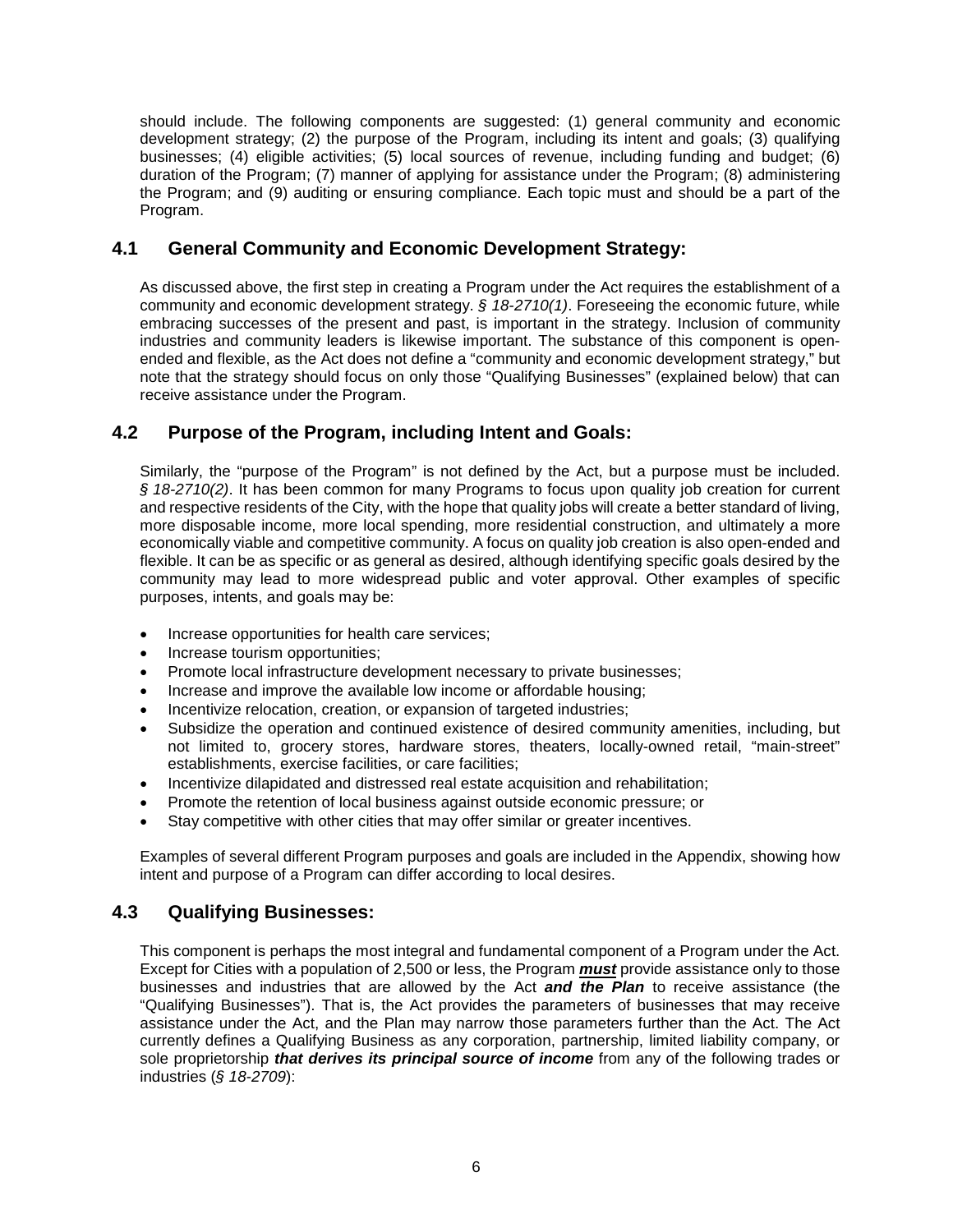- Manufacturing;
- Research and Development;
- Processing, Storage, Transport, or the Sale of Goods or Commodities in Interstate Commerce;
- Sale of Services in Interstate Commerce;
- Headquarters facilities related to a Qualifying Business;
- Telecommunications including services providing advanced telecommunications capability (defined as high-speed, broadband telecommunications capabilities);
- Tourism-related Activities;
- Retail;
- Production of Films;
- Construction or Rehabilitation of Housing (first or second class cities, and villages).
- Early childhood care and education programs (first or second class cities, and villages).

#### <span id="page-9-0"></span>*Principal Source of Income:*

It is important to note that the business must "derive its principal source of income" from the listed trade or industries in order to be a Qualifying Business. Simply "dabbling" or having some minor presence in the trade or industry will not be sufficient.

#### <span id="page-9-1"></span>*Cities of 2,500 Inhabitants or Less:*

For Cities with a population of 2,500 or less, a business that derives its principal source of revenue from any trade or industry may be an applicant or participant of the Program as a Qualifying Business. *§ 18-2709*. The trades or industries listed in the Act do not limit the definition of a Qualifying Business for these Cities. The Plan may, nevertheless, limit the trades or industries available for assistance, although care should be taken not to exclude businesses unnecessarily so as to require a future amendment to the Plan. Also, even though the Act does not place parameters of Qualifying Businesses of Cities with a population of 2,500 or less, the Plan should also make reference to this option.

#### <span id="page-9-2"></span>*Particular Limits on Specific Qualifying Businesses:*

The following additional limits and requirements are required for these specific Qualifying Businesses:

Retail: For businesses that derive their principal source of income from retail trade, no more than 40% of the total revenue generated for the Program during any 12-month period, and no more than 20% of the total revenue generated for the Program during any 5-year period, can be used to assist retail businesses. Retail trade is defined "as a business principally engaged in the sale of goods or commodities to ultimate consumers for their own use or consumption, and not for resale". *§ 18-2709(2)(b)*.

Workforce Housing (cities of the first and second class, and villages only): If a Plan provides assistance to businesses that derive their principal source of income from the construction or rehabilitation of workforce level housing, the City must have a "Workforce Housing Plan", which may or may not exist independent of the Plan for the Program. A Workforce Housing Plan is defined as a program to construct or rehabilitate single-family housing or market-rate multi-family housing to address a housing shortage that impairs the City's ability to attract new business or the ability of the City's existing businesses to recruit new employees. *§ 18-2709.01*. The Workforce Housing Plan must include: (1) an assessment of the current housing stock of the City, including singlefamily and market-rate multi-family; (2) whether the housing plan itself includes housing for persons of low or moderate income; (3) factors determined by the City to be particularly relevant in assessing the conditions faced by existing businesses in recruiting new employees; and (4) factors determined by the City to be particularly relevant in assessing the conditions faced by persons seeking new or rehabilitated housing in the City. *§ 18-2710.02*.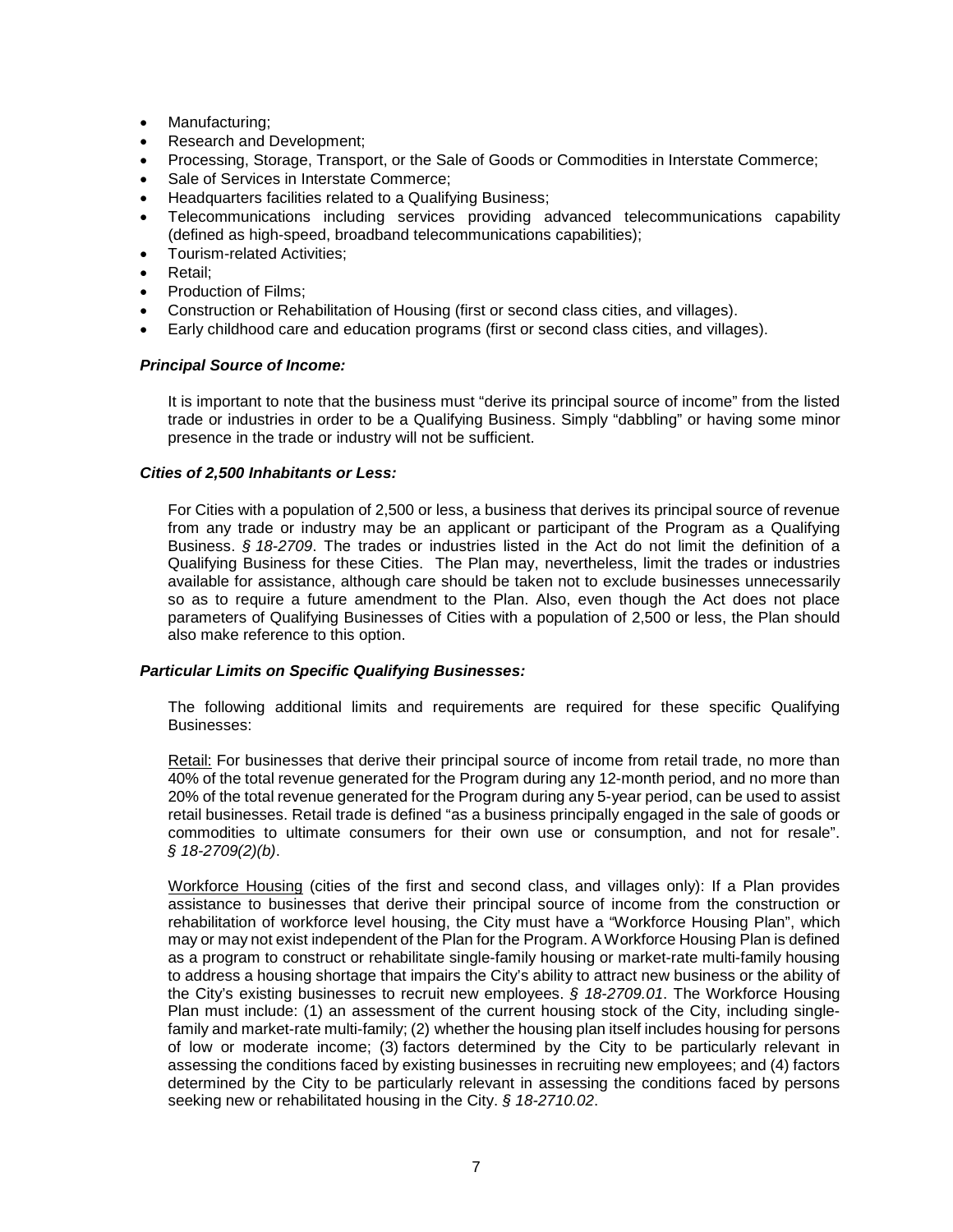Low-Income or Moderate-Income Housing (cities of the first and second class, and villages only): In order to provide assistance to businesses that derive their principal source of income from the construction or rehabilitation of housing for low or moderate-income persons, the Plan must specify (1) the income levels which will qualify persons for participation in the housing Program, and (2) the criteria for determining adjustments to be made to the income limits of persons for eligibility in the Program. Income levels must be based upon existing federal guidelines or standards for federal housing assistance programs, but the levels may be modified by the Plan according to existing local and regional economic conditions and income levels. *§ 18-2710.01(1)*. In determining the criteria for adjustments to income limits of persons for eligibility in the Program, the Plan must consider (1) the amount of income of the person available for housing needs, (2) the size of the family residing in the housing unit, (3) the cost and condition of housing available in the City, (4) whether the person or any member of the person's family residing in the housing unit is elderly, infirm, or disabled, (5) the ability of the person to compete successfully in the private housing market and to pay the amounts required for safe, sanitary, and uncrowded housing, and (6) other factors the City determines relevant to conditions facing a person seeking new or rehabilitated housing. *§ 18-2710.01(2)*.

Production of Film, Commercial, or Television Programs: Production of films includes feature, independent, and documentary films, commercials, and television programs. For Qualifying Businesses that derive their principal source of income from the production of films, the business (upon receiving assistance) shall: (1) provide notice to the Nebraska Film Office, of each project for which the Qualifying Business utilizes the Program; and (2) acknowledge in the production credits the State of Nebraska and the applicable City, unless such production credits are not displayed or if such a requirement is prohibited by local, state, or federal law, rule, or regulation. *§ 18-2739*. The current Nebraska Film Office Activity Form is included in the Appendix.

#### <span id="page-10-0"></span>*General Limits on Qualifying Businesses:*

The following limits and requirements are required for all Qualifying Businesses:

Government Entity. A Qualifying Business cannot be a political subdivision, a state agency, or any other governmental entity, except as allowed for cities of the first and second class and villages for rural infrastructure development. *§§ 18-2705(4)* and *18-2709(5)*. Rural infrastructure development refers to a natural gas pipeline facility or entering into agreements with an interstate pipeline for the transportation of natural gas necessary to supply unserved or underserved areas. *§ 66-2102*.

Housing. Only cities of the first class, cities of the second class, and villages can provide assistance to a business that derives its principal source of income from the construction or rehabilitation of housing. *§ 18-2709 (2)(a)*. Note that a contractor that is involved in activities other than housing may not qualify under this definition because the other activities may be the principal source of revenue. A subsidiary or affiliate entity which is engaged only in housing may satisfy this requirement, however.

Business Enticement. The Act is not intended to incentivize the solicited relocation of a business from one City to another. A business may relocate as it desires, but it may not do so simply to receive assistance under a Program of a soliciting City. Thus, the Act provides that no Qualifying Business which maintains employment in more than one City shall be a Qualifying Business unless it maintains its average levels of employment in both Cities for twenty-four months following participation in a Program under the Act. *§ 18-2709(3)*. Thus, incentivized business expansion to another City may be possible under the Act, but business relocation cannot be assisted under the Act unless the average level of employment exists in both Cities for twenty-four months following relocation. The language of the Act is not as clear as desired on this issue, but the prevention of "business enticement" is the general intent of that Section. For example, Widget Corporation operates a manufacturing facility in Huskerville, Nebraska, where it has employed on average 20 employees during the most recent 12 month period. If Good Life City, Nebraska wishes to provide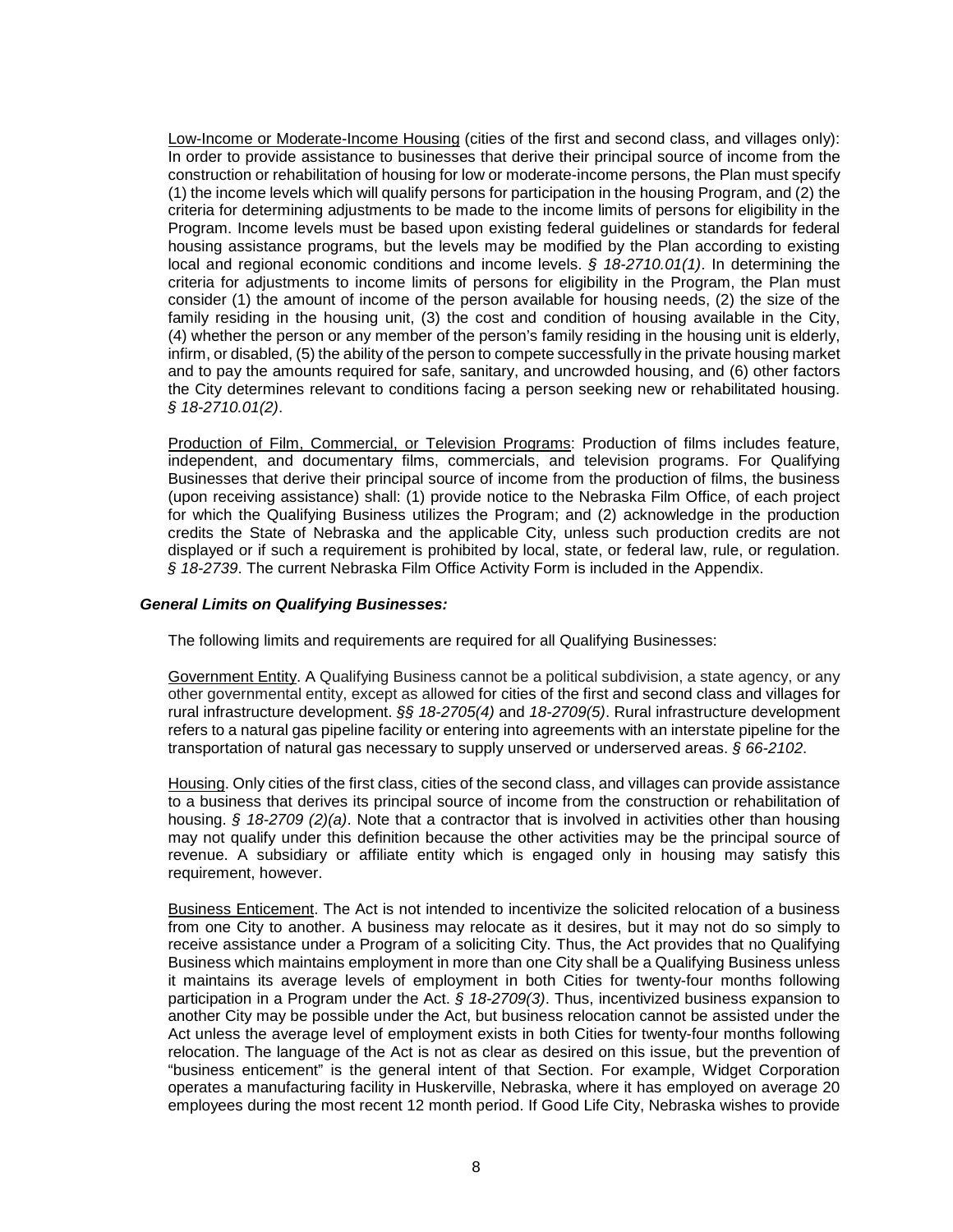assistance to Widget Corporation to expand its operation to Good Life City, it may do so only if Widget Corporation maintains its number of employees in Huskerville at an average of at least 20 employees over the next 24 month period.

Nebraska Advantage Act. A Qualifying Business must, at the time it applies for assistance in a Program, certify to the City: (1) whether it has filed or intends to file an application with the Nebraska Department of Revenue to receive tax incentives under the Nebraska Advantage Act for the same project for which it is seeking assistance under the Program; (2) whether such application under the Nebraska Advantage Act includes or will include a refund of the City's local option sales and use tax; and (3) whether, if filed, the application under the Nebraska Advantage Act (*§§ 77-5701 to 77-5735*) has been approved. The City may consider this information in deciding whether to grant assistance under the Program. Cities may prohibit or limit assistance if sales tax revenue (including local tax) is diverted. Again, the link between the Act and the local option sales and use tax is clear, and Cities should be cognizant of how the two acts work together. *§ 18-2710.03*.

## <span id="page-11-0"></span>**4.4 Eligible Activities of the Program:**

Perhaps the second-most integral and fundamental component of a Program under the Act is the type of activities that may employed in order to provide assistance (the "Eligible Activities"). The Plan must include the Eligible Activities that will be employed by the Program. The Act provides examples of Eligible Activities but does not specifically limit types of Eligible Activities like it limits the types of Qualifying Businesses. Generally, an Eligible Activity is any activity that provides direct or indirect financial assistance to a Qualifying Business, which includes but it is not limited to the following (*§ 18-2705*):

- Direct loans or grants to Qualifying Businesses for fixed assets or working capital, or both;
- Loan guarantees for Qualifying Businesses;
- Grants for public works improvements essential to the location or expansion of, or the provision of new services by, a Qualifying Business;
- Grants or loans to a Qualifying Business for job training;
- The purchase of real estate by a Qualifying Business or by the City for economic development related to an eventual or future Qualifying Business, including options for such purchases and renewals or extensions of such option;
- Grants or loans to Qualifying Businesses to provide relocation incentives for new residents;
- The issuance of bonds as provided for in the Act;
- Payment of salaries and support of City staff to implement the Program, or for contracting the administration of the Program to an outside entity;
- Grants or loans for the construction or rehabilitation of housing by a City of the first class, a City of the second class, or a village, for workforce market housing or lower or moderate-income housing;
- For a city of the first class, city of the second class, or a village, grants or loans for a "rural infrastructure project" (a natural gas pipeline for unserved or underserved areas). For a city of the first class, a city of the second class, or a village, grants, loans, or funds for early childhood infrastructure development. Note that "early childhood infrastructure" is undefined, although early versions of LB160 (2019) did include a definition. This would seem to indicate that each municipality has some flexibility in how that term is applied. *§§ 18-2705(6) and 18-2709(2)(b).*

## <span id="page-11-1"></span>*List Not Exclusive***:**

The Act provides for a non-exhaustive list, so other Eligible Activities may be employed. The Act leaves some latitude for Cities to develop creative forms of activities to match the City's own local conditions and needs. There is a question as to whether a Plan can include "catch-all" provisions and "non-exhaustive" language such as "All other activities eligible and allowable under the Act to achieve and serve the intent of the Program." *Nebraska Attorney General Opinion No. 15-001 (February 3, 2015)* states that voters must approve, among other matters, a change in the activities of a Plan. The Legislature has subsequently provided for amendment of a Plan without voter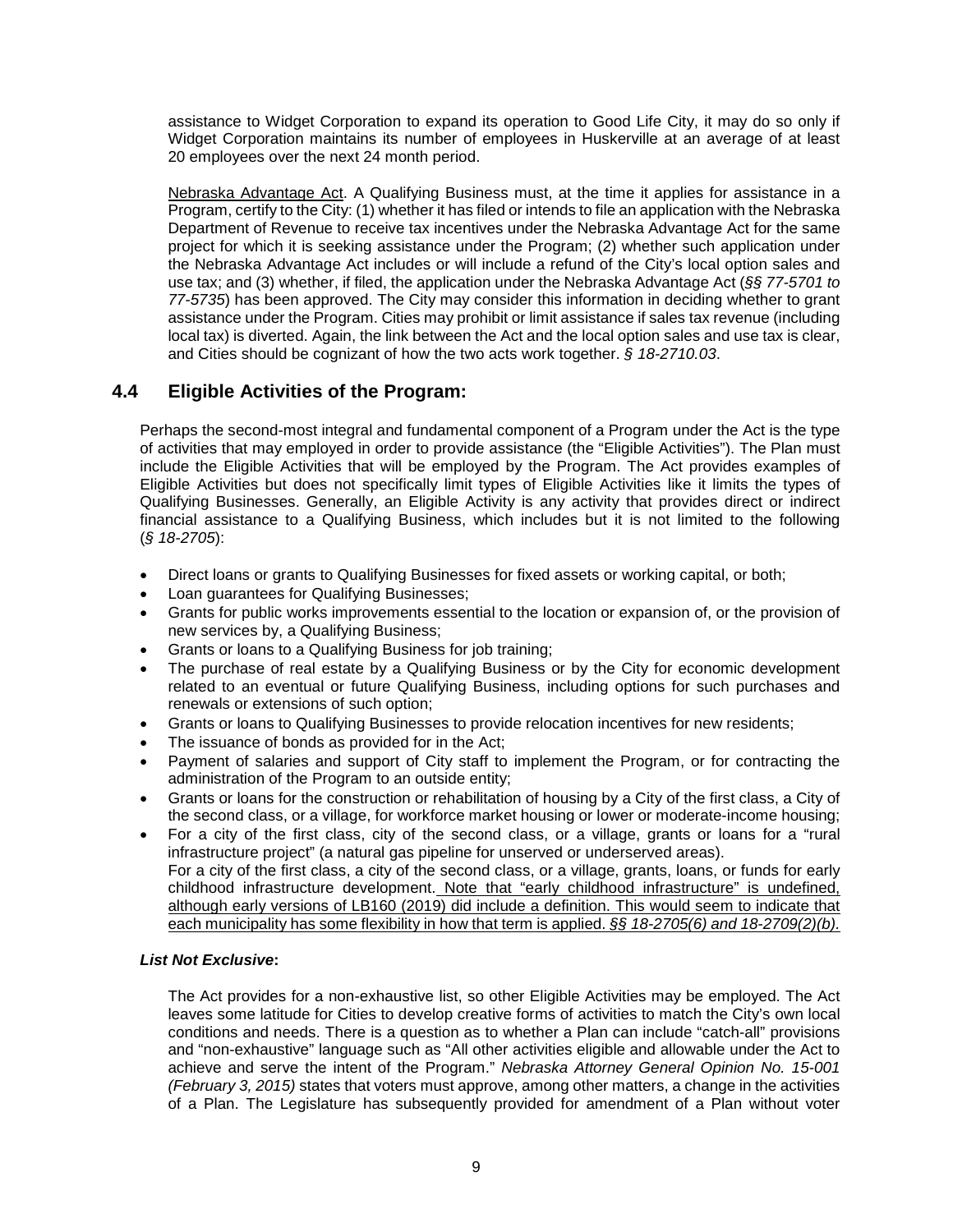approval in the case of adding or removing a type of Qualifying Business (*§ 18-2714*), but not for adding an activity to a Plan. Based on this, it is recommended that Cities be creative in their language and their Eligible Activities included in the Plan before the Plan is approved.

### <span id="page-12-0"></span>*Real Estate:*

If real estate purchases are contemplated, the Plan must specify the manner in which tracts of land will be identified for purchase, and whether or not the City proposes to use the proceeds from the future sale of the land for additional land purchases. *§ 18-2711(1)*. It is important to note that land purchases as an Eligible Activity must eventually benefit a Qualifying Business, which does not include the City itself. Thus, a City may purchase real estate using funds of the Program for eventual resale or conveyance to a Qualifying Business (e.g., an industrial park), but it cannot simply use funds of the Program to purchase real estate necessary for its own municipal or proprietary operations. Similarly, a City may not use funds of the Program to simply expand or improve its public works improvements or utilities. Only those public works improvements that are *necessary* to the expansion, relocation, or growth of a Qualifying Business may be financed with Program funds.

## <span id="page-12-1"></span>*Loan Fund:*

A Program may create a separate "loan fund" as an Eligible Activity under the Plan, in order to provide loans to Qualifying Businesses. A separate "loan fund" is not required in order to provide loans to Qualifying Businesses as an Eligible Activity, such as forgivable loans based on performance. If, however, the creation of a separate loan fund is desired, the Plan shall specify: (a) the types of financial assistance that will be available, stating the maximum proportion of financial assistance that will be provided to any single Qualifying Business and specifying the criteria that will be used to determine the appropriate level of assistance; (b) the criteria and procedures that will be used to determine the necessity and appropriateness of permitting a Qualifying Business to participate in the loan fund program; (c) the criteria for determining the time within which a Qualifying Business must meet the goals set for it under its participation agreement; (d) the personnel or other assistance beyond regular city employees will be needed to administer the loan fund and how they will be paid; (e) the investment strategies for the loan fund; and (f) the methods of auditing and verification that will be used by the city to insure against fraud or deceit. *§ 18-2711(2)*. All repaid loans shall be returned to the loan fund.

## <span id="page-12-2"></span>**4.5 Revenue and Budgeting of the Program:**

The Plan must include a statement specifying the total amount of money that is proposed to be collected from local sources of revenue to finance the Program. *§ 18-2710(4)*. As discussed above, a "local source of revenue" is defined by the Act as the City's property tax, the City's sales tax, or any other general tax of the City or from municipally owned utilities, or grants, donations, or state and federal funds received by the City subject to any restrictions of the grantor, donor, or state or federal law. Funds from municipally owned utilities can be used by the Program only for utility-related purposes or other similar activities associated with the Program as determined by the City's governing body, such as load management, energy efficiency, energy conservation, incentives for load growth, line extensions, land purchase, site development, and utility demand management measures. *§ 18-2708*. No other sources of revenue, other than return revenue from outstanding projects of the Program, can be considered.

Since nearly all existing Programs rely on a City sales tax to fund a Program, the focus here is on options for the designation of funds from City sales tax. Examples are:

- All or a certain set percentage of the City's sales tax revenue is earmarked for the Program;
- The Plan may provide a cap of the amount of the City's annual sales tax revenue that is allocated to the Program, so that excess revenue in a heavy sales tax year may be spent elsewhere;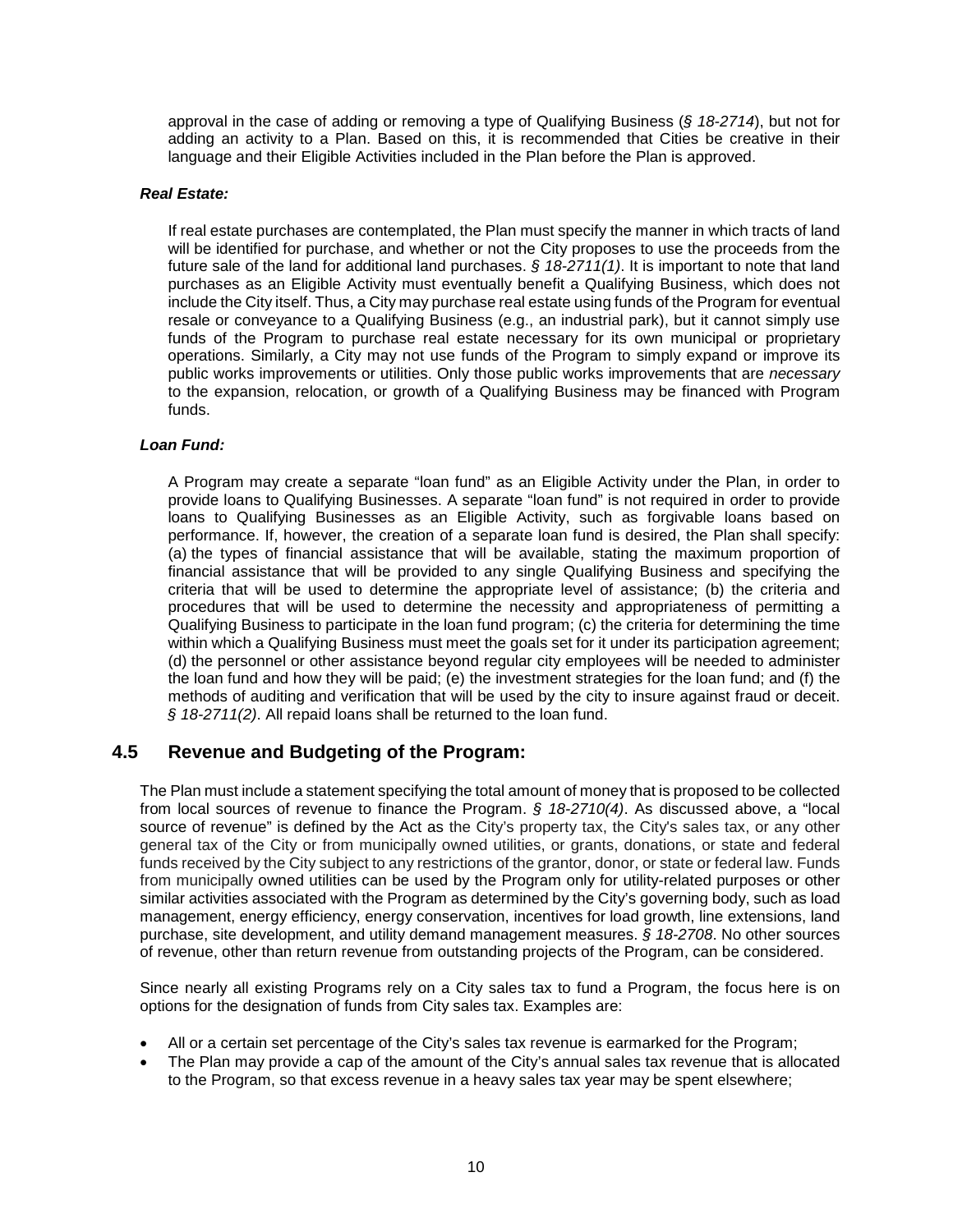- The Plan may provide for discretionary funding of the Program from City sales tax as the governing body of the City determines is available and necessary during any given year, again subject to a cap so that the Plan can adequately describe its proposed revenue and its budget;
- The Plan may provide a "trigger point" at which sales tax revenue is diverted to the Program, so that the municipal budget remains steady but excess revenue during heavy sales tax years can be diverted for use by the Program.

The decision as to which option to select is generally based on community economic development needs and what the community's voters will accept.

#### <span id="page-13-0"></span>*Notes on Revenue and Budgeting:*

Sales Tax Rate: If a City's sales tax is to be used to fund the Program, the sales tax rate effectively cannot be greater than 1.5% for purposes of the Program. See the discussion above under "Note on Local Option Sales and Use Tax" for City sales tax in excess of 1.5%.

Bonds: Revenue bonds are possible under the Act. *§§ 18-2724* to *18-2736*. To issue revenue bonds, the Plan approved at the election must include the authority of the City to issue the bonds. *§ 18-2724*. The bonds are not general obligation bonds of the City or a pledge of its credit or taxing power except to the extent the City must contribute funds to the Program pursuant to the Act (*§ 18-2724*), and can be repaid only from the revenue in the separate Program fund. If revenue bonds are contemplated, a City should discuss the matter with its attorney and seek the assistance of bond counsel.

Separate Fund: As noted, whatever the funding source, a Program must establish a separate economic development fund that is not tied to or comingled with general funds of the City. *§ 18-2718*. The separate economic development fund can include: (1) funds from the local sources of revenue used for the Program, (2) earnings from investments of such separate fund, (3) loan payments from outstanding projects, (4) proceeds from the sale or rental of assets purchased by the City for the Program, and (5) proceeds from the issuance or sale of revenue bonds (as explained above). Comingling of the Program funds with other funds of the City is not allowed.

Expected Revenue: In addition to including the funding source in the Plan, the Plan must also include: (1) the total amount to be collected from such funding sources for the Program, (2) the time frame of collecting those funds, and (3) the preliminary budget of the Program. *§ 18-2710(4)*. Thus, the City should be aware of how much will be available annually from the funding source (whether property tax, sales tax, or municipal utility income) based on previous years' receipts, whether a "sunset" date of the funding is desired, and the general rate of increase that can be expected for those receipts during the time frame of collection. Funding sources such as grants, donations, and other state and federal funds are difficult to predict and are generally not included in the Plan's expected amounts to be collected or the Plan's budget.

Budget: Within the preliminary budget, an estimate of the general cost of administering the Program should be included. *§ 18-2710*. Requiring Cities to include preliminary budgets encourages them to take a long, hard look at precisely what the proposed Program requires in the way of municipal resources. How many new people may need to be hired? What qualifications will they need and what kind of salaries will we need to pay to attract them? These and other questions need educated answers before the City implements a Program. The cost of administering the Program is important to its viability and whether or not voters will approve it. This requirement gives the governing body and interested citizens the opportunity to do some practical planning and to establish solid, shortterm goals. Expenses to consider in a preliminary budget include salaries and fringe benefits, audit fees, third-party administrator fees, travel, prospect entertainment, insurance, printing; advertising, office equipment, loan funds, land purchases, grants, and administrative items such as telephone, postage, photocopying, etc. Keep in mind that the budget in the Plan is a "basic preliminary proposed budget" only. The actual budgeted amount that is to be expended by the Program each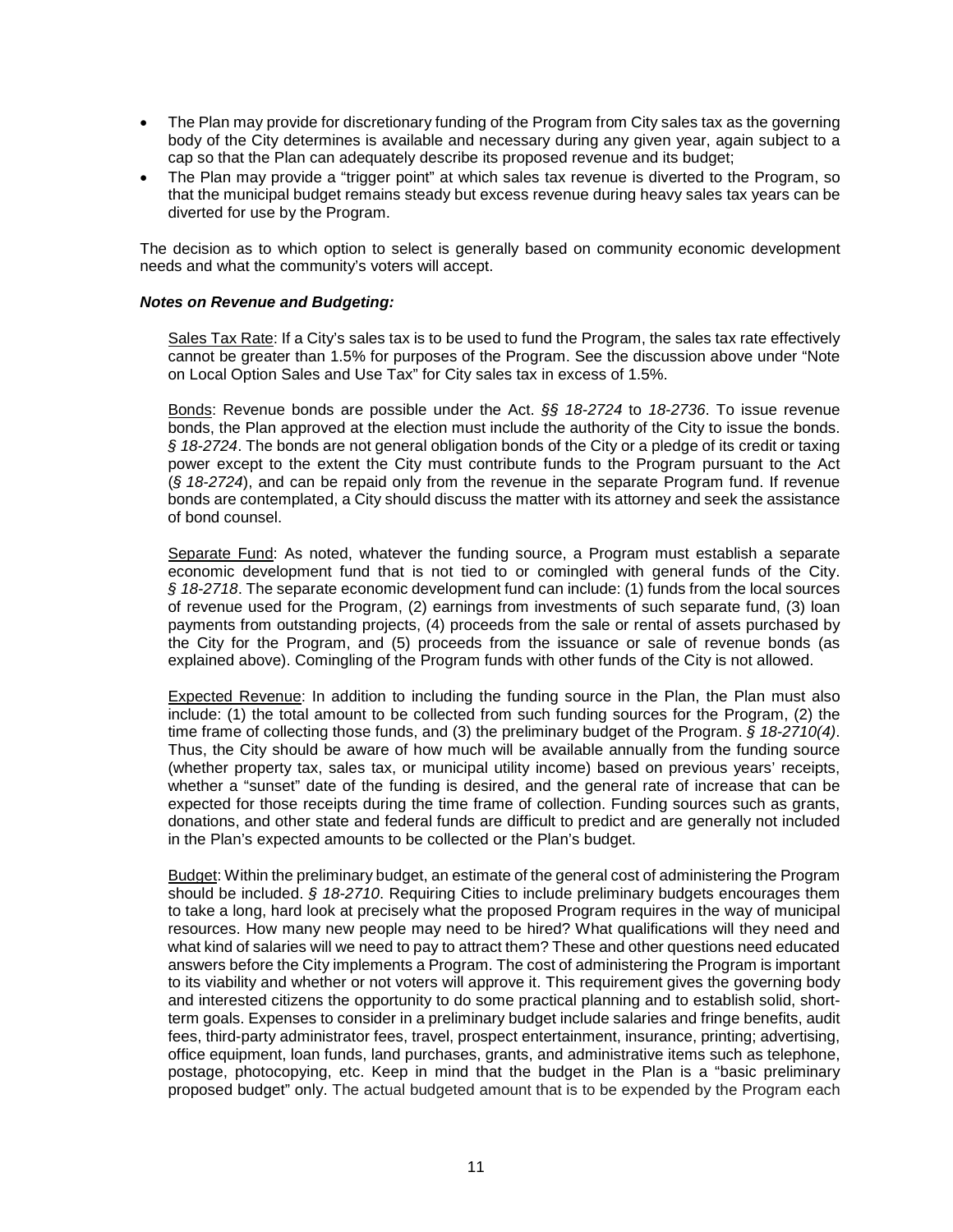year must also be fixed by the City at the time of making the annual or bi-annual budget, and included in the City's budget. *§ 18-2716*.

Limits on Revenue: There is a cap on the total amount that may be collected from local sources of revenue. *§ 18-2717*. No City shall appropriate more than the lowest of the following alternatives: (1) the amount approved by voters in the election, (2) more than \$5 million in any one year for cities of the metropolitan or primary class, (3) more than \$4 million in any one year for cities of the first class, or (4) more than \$3 million in any one year for cities of the second class and villages. The limitation is on the amount appropriated, not on the amount collected. If the City wishes to collect a 1.5% sales tax which is expected to generate \$4,000,000 each year, but the appropriation limit for that same City is \$3,000,000 in any one year for the Program, the City can collect the 1.5% sales tax, but only \$3,000,000 can be appropriated in any year for the Program. The remainder must be deposited in the separate Program fund and merely invested pursuant to § 77-2341. *§ 18-2717(3)*.

Expected Funding Date: As discussed above in creating a Program under the Act, the collection of sales tax cannot occur until the first calendar quarter falling at least 120 days after a certified copy of the Ordinance for the Program is submitted to the Nebraska Department of Revenue. *§ 77-27,143*. Further delay is expected to allow time for the Nebraska Department of Revenue to transfer sales tax receipts. Any increased property tax revenue would likely see a greater delaytime. Thus, in anticipating any new or increased revenue collections for the Program, Cities should be cognizant of a potential funding delay following Program implementation. Likewise, a City may want to set two time periods in the Plan for this reason—one for tax collection and one for the Program's existence. It is possible for the actual Program to start before tax collections begin with, however, the understanding that no incentives will be paid until funding is available.

Re-appropriation of Funds: While a City cannot appropriate more than the limits described above in any one year, it can "roll-over" and re-appropriate unused funds each year without being in violation of the annual limits. *§ 18-2717(4)*.

## <span id="page-14-0"></span>**4.6 Duration of the Program:**

The Plan must provide for both: (1) a time period for the collection of local sources of revenue for the Program, and (2) the time period for which the Program will exist. The Act does not limit the length of time for either. It is recommended that the time period for the Program's existence exceed the time period for collection of local sources of revenue. For example, if an Applicant is awarded incentives which are not considered earned for 5 years, and the Applicant defaults after year 2, a portion of the incentives may be paid back to the Program. These repayments represent returned revenue which could continue for years after collection of the revenue source expires. The Program itself should also continue in order to monitor outstanding grants and loans. A Program term of 10 to15 years beyond the funds collection term is not unreasonable.

## <span id="page-14-1"></span>**4.7 Applying for Assistance from the Program:**

The Plan must include a description of the application process for a Qualifying Business, including the type of information required from the business, the process used to verify the business' information, and the steps that will be taken to ensure privacy and confidentiality of business information. *§ 18-2710*. While the application process can be tailored for each City, the process should be able to answer general questions asked by businesses seeking funds from the City, including:

- What is the process to get funding?
- Who can answer my questions?
- When and where do I submit my application?
- Who reviews the applications?
- Who solicits applications for the City?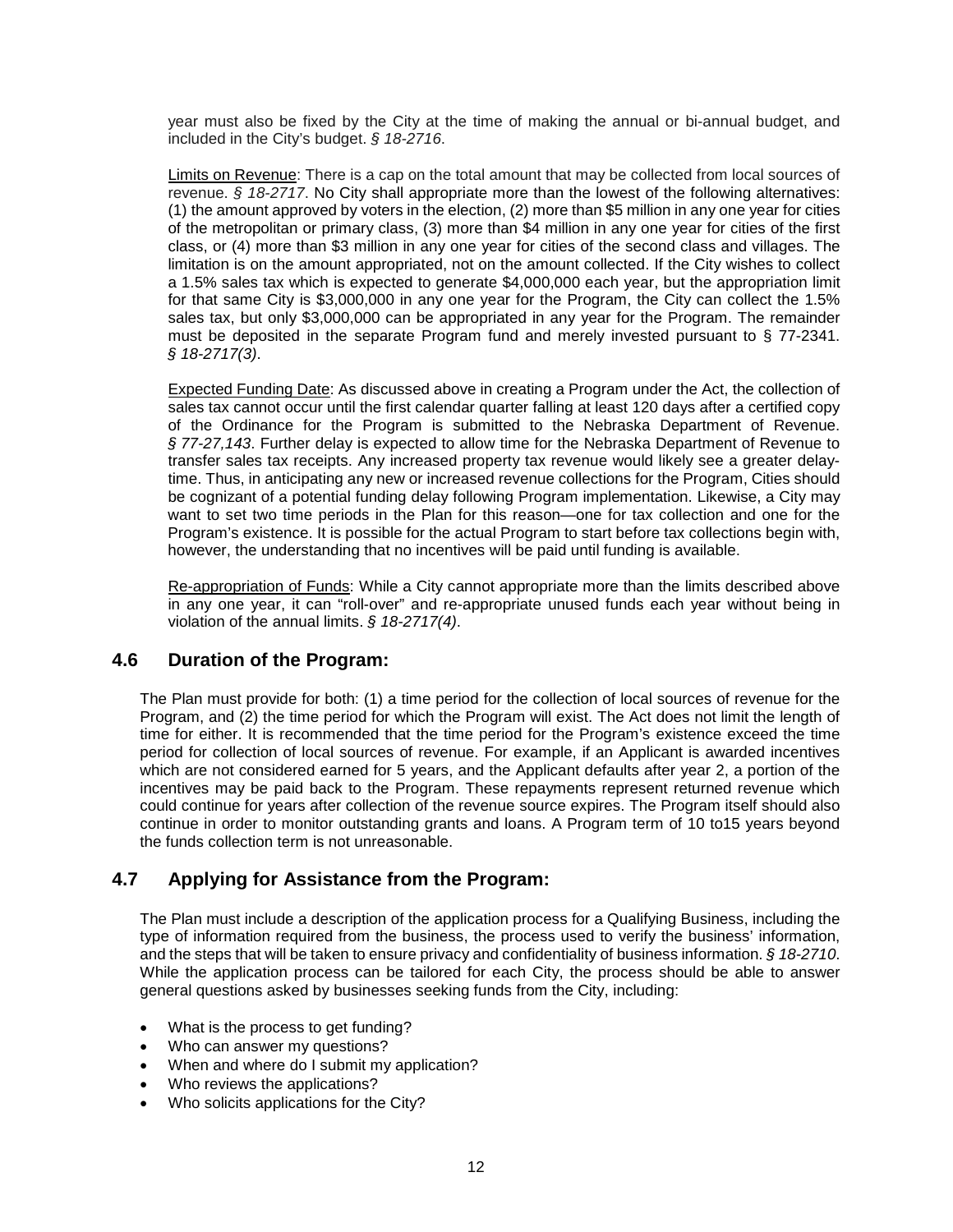- Who reviews the application to determine whether to provide assistance?
- What kinds of businesses are eligible as Qualifying Businesses?
- What types of funding are there, and for what purposes?

Any process established for a Program application should answer these and other basic questions. It is recommended that a written application form be utilized, which requires applicants to answer the appropriate questions and submit the documentation required by the City. For accountability purposes, all requests for assistance should go through the adopted application process. An example of an application for assistance is provided in the Appendix.

If a separate loan fund program is utilized, the applicant must provide appropriate documentation evidencing negotiations with one or more primary lenders and the terms upon which it has received or will receive a portion of the total financing for the project. *§ 18-2719*. Often, even without a separate loan fund program, this information is advantageous for accurate application review.

#### <span id="page-15-0"></span>*Application Review:*

Many Cities utilize an "Application Review Committee" of three to seven members. The Application Review Committee may be comprised of persons that can confidentially review applications with some level of economic development, lending, business, and/or accounting expertise, and then can recommend the approval and manner of assistance for an applicant. After an Application Review Committee's review and recommendation, City staff can prepare an assistance package that is non-confidential in nature for a governing body's consideration, review, and ultimate binding approval at a public meeting. Use of an Application Review Committee eliminates some of the concerns of privacy and confidentiality that exist where the governing body of a City is reviewing application materials in an open meeting.

The Act does not mention or require the existence of an Application Review Committee. Thus, Application Review Committee members do not need to be residents of the City, unless the City has a separate ordinance that requires members of all boards, commissions and committees to be residents or registered voters.

Smaller Cities may have difficulty finding willing citizens to fill an additional application review committee. It is equally permissible to designate a City staff member to review applications for assistance under the Program, or to contract with a third-party administrator to review applications for assistance under the Program and to recommend assistance to the governing body of the City directly.

#### <span id="page-15-1"></span>*Application Solicitation:*

Often, a City may designate a third-party (such as a community development organization or other economic and business support entity) as the entry point for applications. The third-party may be compensated from the Program's fund in exchange for promoting the Program, soliciting applications for the Program, and generally preparing an applicant for review and consideration by the Program's reviewing body. If a third-party is utilized in this role, it is important to ensure the third-party understands the Act and the Program in order to effectively communicate the Program's abilities and purpose to the community.

### <span id="page-15-2"></span>*Information Verification:*

To decide what information a City may need in reviewing an application, a Program should focus again on the nature of the Program and the Qualifying Businesses to be assisted. It would be prudent to have enough information to confirm that the applicant is responsible and can follow through with promises made. It is advisable to set up a mechanism to ascertain that any representations about a business's financial condition are accurate. An experienced and relatively unrestrained Application Review Committee is helpful for this purpose. Basic suggestions for what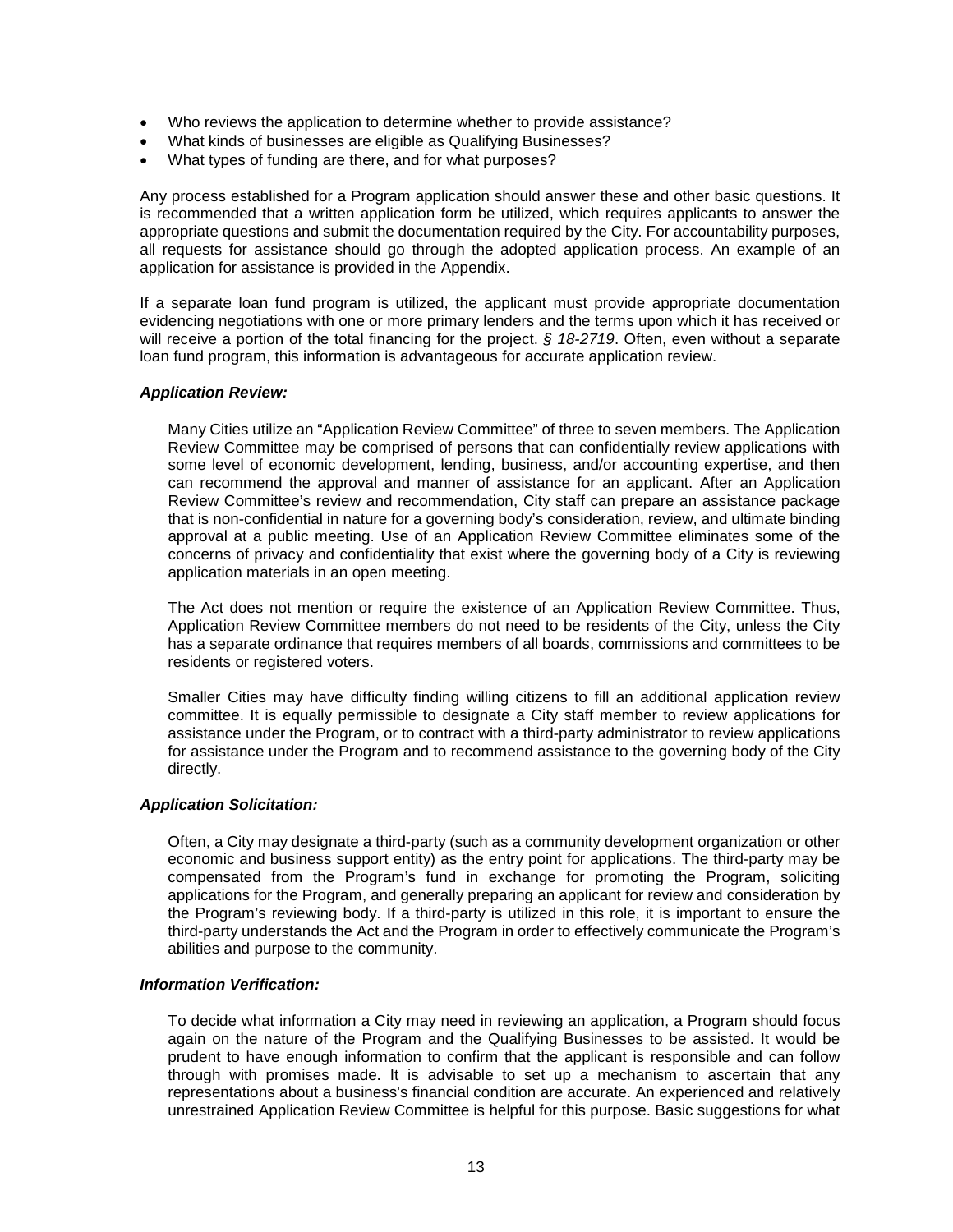should be in the applications to verify information include (1) a business description verifying that the business satisfies is a Qualifying Business; (2) a business plan; (3) income statements covering several years and financial statements for the same; (4) several years' tax returns; (5) a pro forma or the expected financials for the next several years; (6) financing requirements and commitments from other financial institutions or investors relating to the project; (7) a list of key management and employees, and their skills and experience related to the project; (8) current employment numbers and projected employment after Program assistance; and (9) assets and equity available as collateral for financial assistance.

Once a business has provided required application information, it is advisable to have a verification process in place to check for accuracy. A verification process may involve any number of activities, including calling business references, credit reports, or other background checks.

## <span id="page-16-0"></span>*Confidentiality:*

In the process of gathering information about an applicant, a City may and likely will receive information about the business which is confidential and, if released, could cause harm to the business or give an unfair advantage to competitors. The Act authorizes the City to maintain confidentiality of the business and project records.

In order to protect the applicants, and to encourage a full and frank disclosure of information relevant and necessary for the application, a City may and should take the following steps to ensure the confidentiality of the information it receives:

- the passage of any resolution or Ordinance which makes such information confidential and punishes disclosure;
- a restriction on the number of people with access to the confidential information, with the City staff primarily responsible for safekeeping and distribution of the confidential information;
- requiring all persons reviewing the applications to sign confidentiality statements regarding all confidential information submitted by applicants; and
- the review of confidential information by an Application Review Committee or Citizen Advisory Review Committee (see below) in closed session, and the exclusion of such items—to the extent permitted by law—from mandatory disclosure as public records of the City. Unfortunately, § 84-1410 does not directly address the review of confidential information in a closed session, and there is disagreement as to whether a closed session is required for such a review. However, § 84-1410(1) does not limit the reasons for a closed session to those specifically itemized, and arguably, it is not possible for a committee to otherwise do its job, as it would not be permitted to review confidential information in open session. Regardless, care must be taken to make sure that the purpose of any closed session is for review of confidential information and not to take action. When in doubt, a City should follow the advice of its City attorney for closed sessions.

## <span id="page-16-1"></span>**4.8 Administering the Program:**

The Plan must include a description of how the Program will be administered. *§ 18-2710 (6)*. Often, this is a three-part system. First, there will be someone to administrate the Program. Second, a mechanism for review of applications, as discussed above. Third, a process for monitoring financial compliance by a Qualifying Business receiving assistance.

#### <span id="page-16-2"></span>*Program Administrator:*

§ 18-2710(6) requires "a description of the administrative system that will be established to administer" the Program, and "a description of the personnel structure that will be involved and the duties and responsibilities of those persons involved," but does not specifically provide for a "Program Administrator". However, § 18-2715(1) indicates that "an appropriate city official or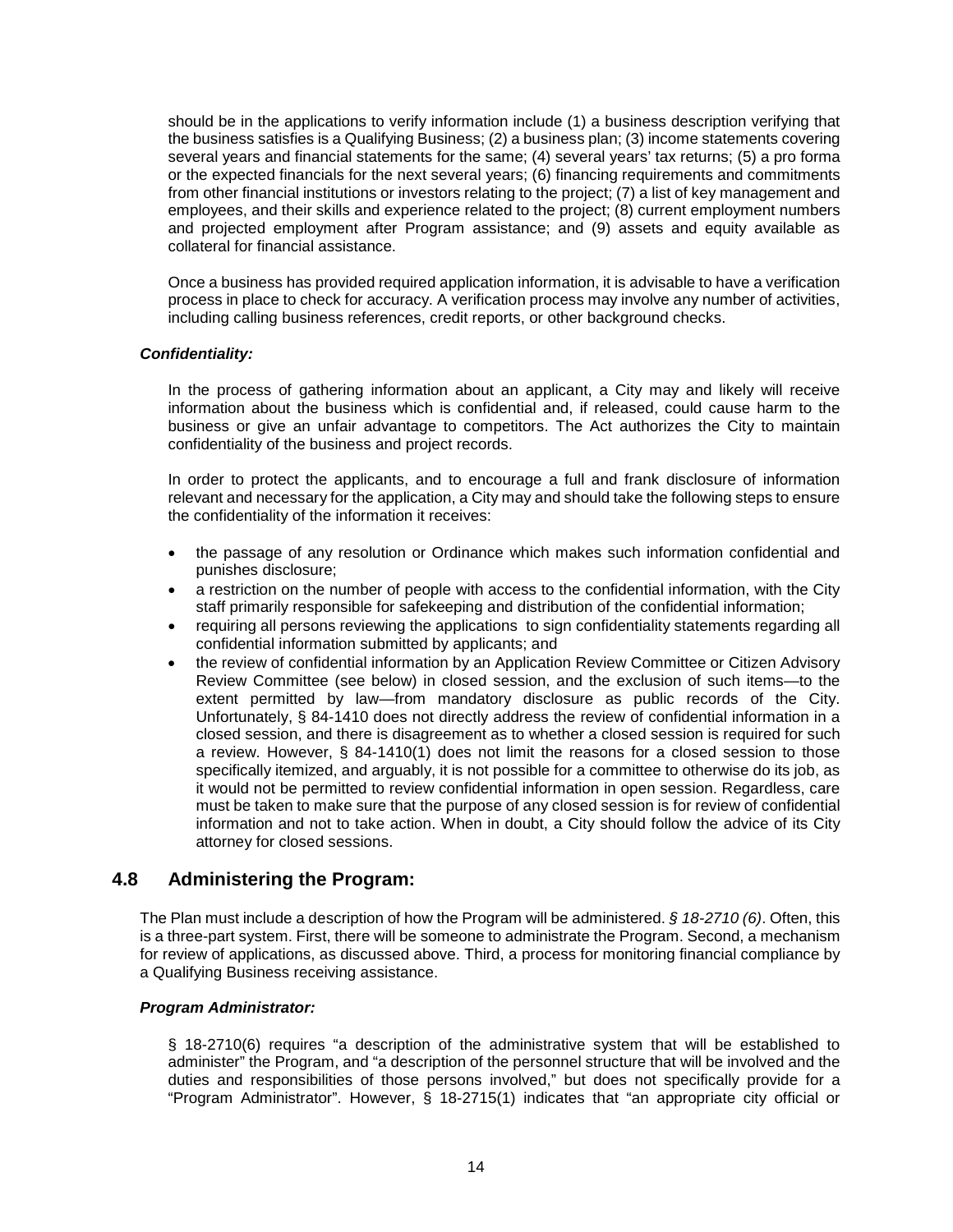employee *with responsibility for the administration*" over the Program must serve as an ex officio member of the "Citizen Advisory Review Committee" (defined below). Thus whether the person is called "Program Administrator" or not, there must be a city official who is in charge of administering the overall Program.

When a Program Administrator position is created, it is not unusual for a City Manager, City Administrator or Clerk to serve as the Program Administrator. Some Cities have created the position of Economic Development Director, who may also take on the role of Program Administrator. The Program Administrator is responsible for (1) administering the Program, (2) monitoring any and all reports required of a Qualifying Business receiving assistance, and (3) assisting in the application review process and providing information to the Citizen Advisory Review Committee. Additionally, however, the Program Administrator is generally responsible for receiving applications, providing for review of applications, the oversight of assistance packages, and the oversight of already assisted businesses. While it is possible for a City to contract with an outside entity for the implementation of the Program (*§ 18-2705(2)*), the city official or employee with overall responsibility for the administration over the Program must be a City official or employee for purposes of § 18-2715(1).

#### *Loan Administrator:*

If the Program involves a loan fund, the City's governing body must designate an appropriate individual to assume primary responsibility for loan servicing. The individual may be an employee of the City or the City may contract with an appropriate business or financial institution for loan servicing functions. *§ 18-2720(1)*. Thus, while there must be a city official who is in charge of administering the overall Program, the person responsible for administering a loan program does not need to be a City employee.

#### <span id="page-17-0"></span>*Financial Compliance:*

Depending upon the Eligible Activities employed, a key part of program administration will be ensuring compliance by assisted Qualifying Businesses. For instance, a Qualifying Business may have received a grant for job creation which requires monitoring and the submission of reports regarding jobs created or retained. Similarly, a Qualifying Business may have received a loan, which requires the monitoring of payments and/or defaults.

The manner of monitoring an assistance package on a routine basis should not be overlooked. A City should be aware of the hours and tasks required in this role and ensure staff is available to assist the Program Administrator where necessary.

## <span id="page-17-1"></span>*Application Review and Assistance:*

As discussed above, an Application Review Committee is often employed to provide citizen input and expertise in financial review and application funding. The committee's role is generally to review the application and make a recommendation concerning any assistance. If an Application Review Committee is not used, the Program Administrator and/or other City staff are tasked with performing these duties.

As stated above, an Eligible Activity can take many different forms. Each different Eligible Activity has different considerations and has different administrative concerns. If land is purchased for economic development, the review and monitoring of that purchase will need to be considered, as will the efforts by the City or third-parties to market the land for sale. If a loan is provided, the terms of the loan and the collateral for the loan are issues that must be determined and agreed upon. If a grant is awarded, the desired conditions of the grant must be stated and understood.

Loan Fund Program: If a separate loan fund program is utilized, the following considerations must also occur: (1) the governing body shall be provided with the status of each outstanding loan, the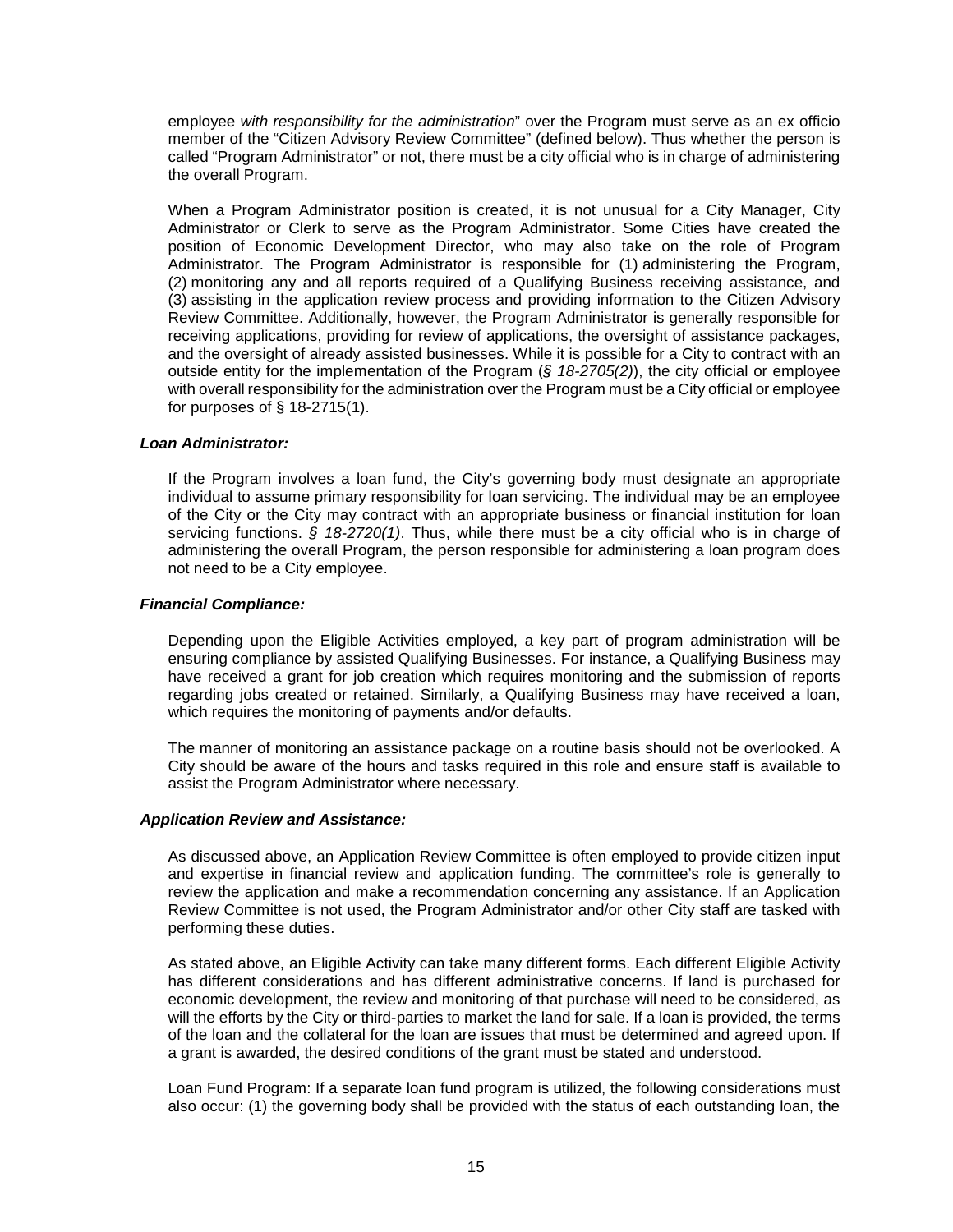income of the loan fund program, and monthly updates of current investments and unexpended funds; and (2) records must be kept regarding the name of the borrower, the purpose of the loan, the date of the loan, the amount of the loan, the basic terms of the loan (including interest rate), the maturity date of the loan, and frequency of payments, and a current update of the payments made and the balance. Additionally, the governing body must establish standards for loan delinquency, when a loan shall be declared to be in default, what action shall be taken after default to protect the interests of the Qualifying Business, third parties, and the City, and a process to provide for consultation, agreement, and joint action between the City and the primary lender or lenders following the default of a Qualifying Business to collect amounts owed under the loan. *§ 18-2720*.

Often, the Program Administrator, other City staff, the Application Review Committee, the City attorney, and the applicant will work collaboratively to ensure that an Eligible Activity is involved, and set the terms and conditions of the assistance package. A draft assistance agreement, contemplating both a job creation grant and a loan, is included in the Appendix.

## <span id="page-18-0"></span>**4.9 Auditing, Monitoring, and Compliance:**

The Plan must describe how the City will assure that all applicable laws, regulations, and requirements are met by the City and the Qualifying Businesses. *§ 18-2710(7)*. Much of this monitoring may be internal with the Program Administrator, the City attorney, and other City staff involved in ensuring compliance with any agreements between the City and a Qualifying Business. The City attorney should also keep the City informed of any relevant legal changes affecting the Program.

In particular, however, two methods are required by the Act and employed for auditing, monitoring, and compliance. The Ordinance creating the Program must provide for the creation of a "Citizen Advisory Review Committee" and the City is required to provide for an annual audit.

### <span id="page-18-1"></span>*Citizen Advisory Review Committee:*

Unlike the optional Application Review Committee, the Citizen Advisory Review Committee is required under the Act. *§ 18-2715*. The Citizen Advisory Review Committee:

- Consists of 5 to 10 registered voters of the City, appointed by the mayor or chairperson with the approval of the governing body;
- Includes at least one member with expertise in the field of accounting or finance;
- Includes the Program Administrator as an ex-officio member to assist the committee;
- Cannot include a member that is an elected or appointed City official, a member of the planning commission, an employee of the City (other than the ex-officio Program Administrator), a participant in the application review and approval process, an official or employee of a Qualifying Business receiving assistance under the Program, or an official or employee of a financial institution providing lending to a Qualifying Business receiving assistance under the Program.

The role of the Citizen Advisory Review Committee is generally to review the functioning and progress of the Program and to advise the governing body of the City with regard to the Program. Thus, they act as a "watchdog" to ensure compliance with the Act, the Plan, and each individual assistance package. They must meet at least once every 6 months, and report their findings and suggestions to the governing body at a public hearing called for that purpose. The members of the Citizen Advisory Review Committee are subject to the same confidentiality requirements as discussed above.

It is important to note that no member of the Citizen Advisory Review Committee can participate in the application review and approval process. Thus, it is not an appropriate use of the Citizen Advisory Review Committee to consider and make recommendations on applications for funding.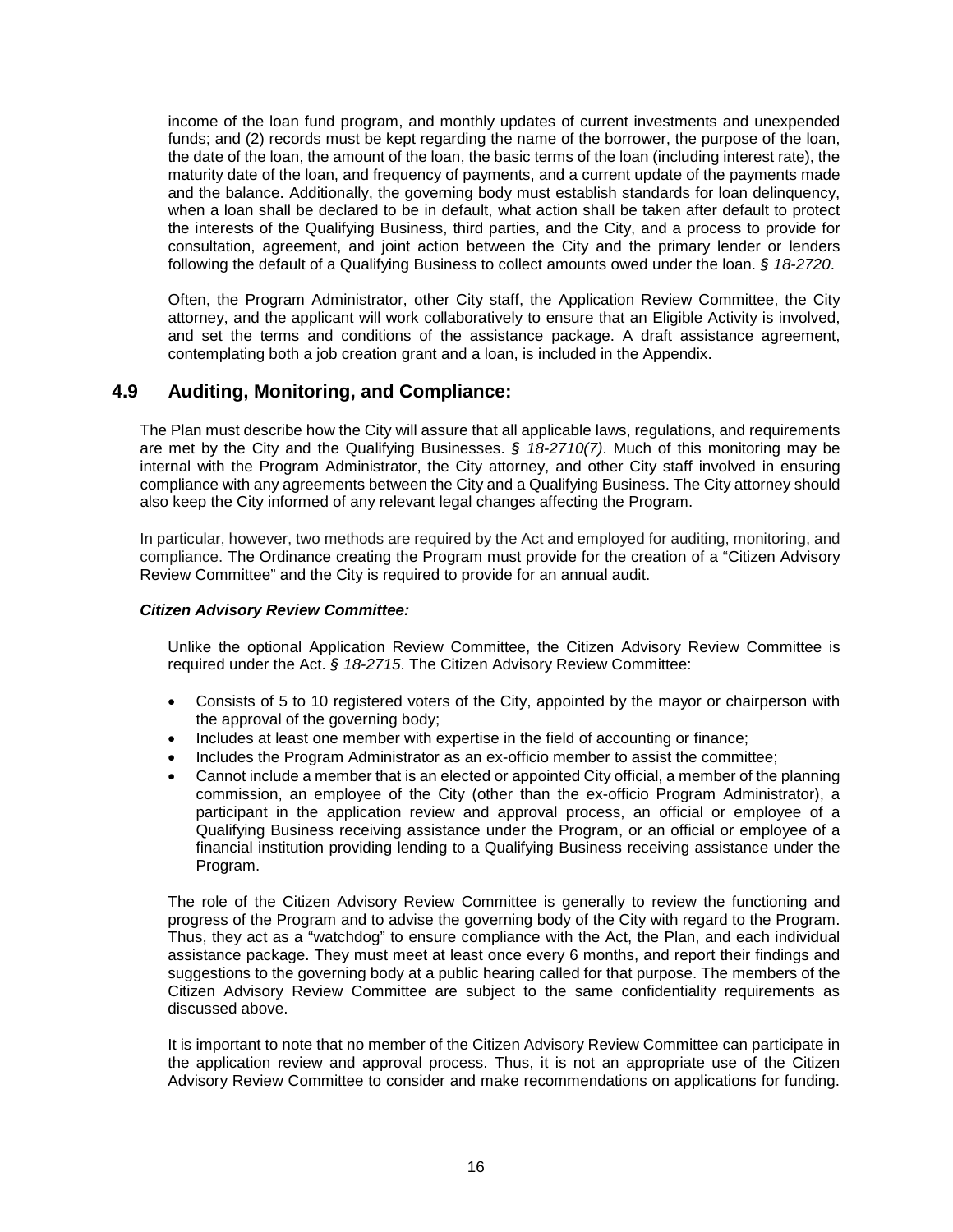If a committee is to be used for that purpose, then an Application Review Committee should be created.

## <span id="page-19-0"></span>*Annual Audit:*

A City must provide for an annual, outside, independent audit of its Program by a qualified private auditing business. The auditing business shall not, at the time of the audit or for any period during the term subject to the audit, have any contractual or business relationship with any Qualifying Business receiving funds or assistance under the Program or any financial institution directly involved with a Qualifying Business receiving funds or assistance under the Program. The results of such audit shall be filed with the City clerk and made available for public review during normal business hours. *§ 18-2721*.

## **5. Amending and Terminating a Program**

<span id="page-19-1"></span>Amending a Program under the Act is intentionally difficult. The voters of the City approved the Plan as presented at the election. Any effort to change the terms and conditions of the voter mandate should not be taken lightly. Conversely, there are several ways to unintentionally and intentionally terminate a Program, without much difficulty.

## <span id="page-19-2"></span>**5.1 Amending a Program:**

The Act provides that after adopting the Ordinance establishing the Program, the Ordinance (and, by reference, the Plan) may only be amended after the governing body (§ *18-2714(2)*):

- gives notice of and holds at least one public hearing on the proposed changes;
- approves the proposed changes by a two-thirds vote of the members of the governing body;
- submits the proposed changes to a new vote of the registered voters of the City in the same manner as the election.

Thus, not only is a public hearing and a super-majority vote of the governing body required, a new election must also take place. This was the case until 2016, when the Legislature adopted LB 1059 which created an exception to the above provisions. The adopting Ordinance (and, by reference, the Plan) may be amended without a new vote of registered voters for the following amendments (*§ 18-2714(3)*):

- an amendment adding a type of Qualifying Business to those that are eligible to participate in the Program or removing a type of Qualifying Business from those that are eligible to participate in the Program, if such addition or removal is first recommended by the Citizen Advisory Review Committee;
- an amendment making corrective changes to comply with the Act; or
- an amendment making corrective changes to comply with any other existing or future state or federal law.

Although this procedure avoids the need for approval of the voters, the above steps must be strictly followed.

Prior to LB 1059, § 18-2714(3) provided that Plans could be amended without a new election if the amendment did not fundamentally alter the Plan's basic structure or goals. However, that is no longer the statutory language. Currently, if an amendment does not add or remove a type of Qualifying Business, it can only be corrective in nature. Examples of permissible corrective amendments: (1) if the Act was amended to change the number of members of the Citizen Advisory Review Committee (discussed below), the Plan could be amended to comply with the change in the Act, or (2) amending a provision of a Plan that currently allows members of a Citizen Advisory Review Committee to be a participant in the decision making regarding an expenditure of Program funds.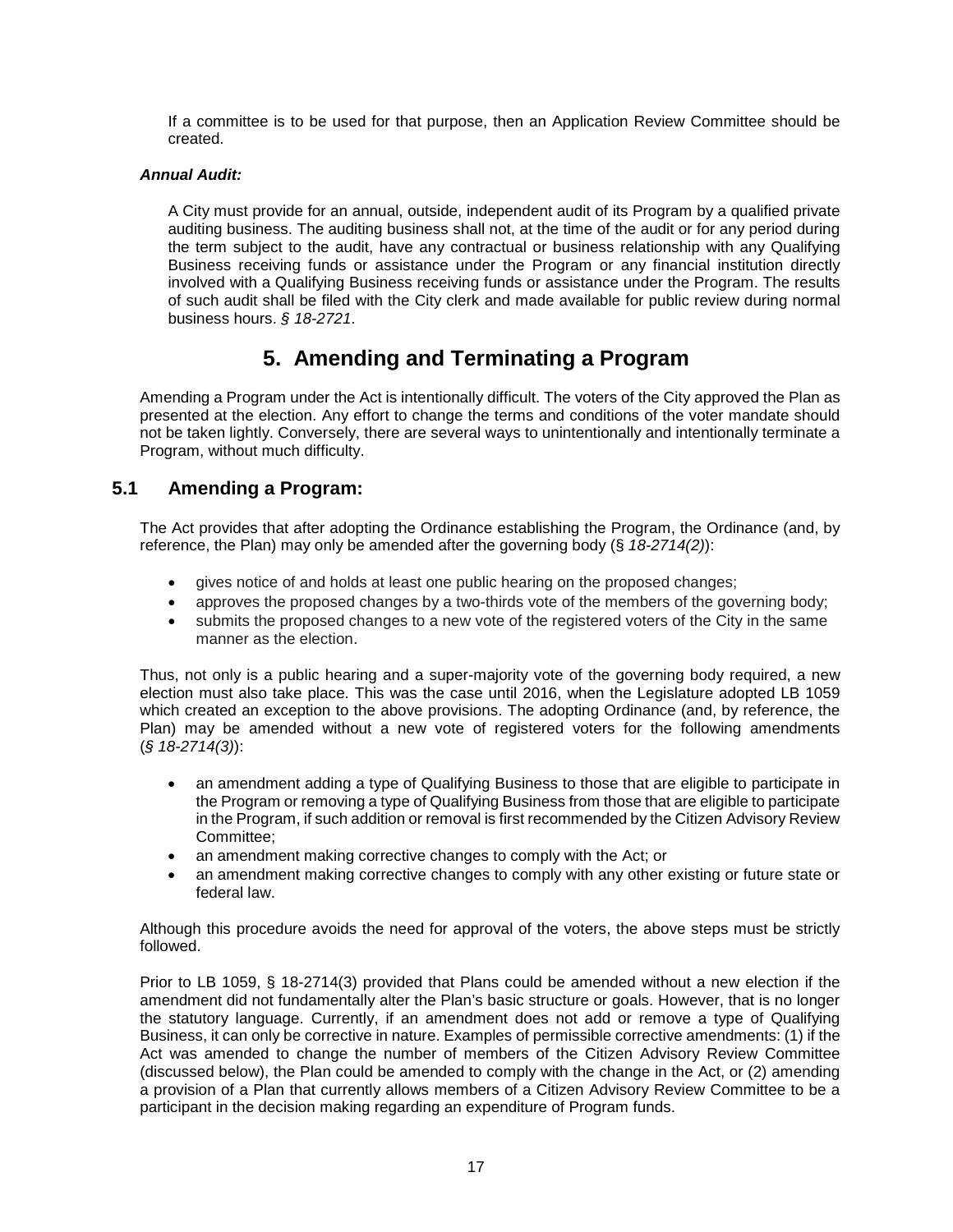Since sales tax is often directly tied to a Program, Cities should also be aware that changing any terms and conditions of an approved sales tax ballot question also require a new vote of registered voters. Be careful with how the ballot questions are structured in the Resolution. It is one thing if the Program is tied to the sales tax, but another if the sales tax is also tied to the Program, so that a change in the Program does not also require a new vote due to the sales tax connection.

#### *Note on Workforce Housing Amendment:*

LB 1059 also amended the Act to authorize grants or loans for the construction or rehabilitation for sale or lease of housing as part of a Workforce Housing Plan. *§ 18-2705(5)*. There is a question as to whether § 18-2705(5) allows grants or loans for workforce housing whether or not a Qualifying Business is involved, as housing is not under the general subsection as other Qualifying Businesses in the Act. *§§ 18-2705(1), 18-2705(3), and 18-2705(5)*. Arguably, the legislative intent was to require the involvement of a Qualifying Business. Regardless, the adoption of an amendment that does not require the participation of a Qualifying Business would require an election since that would be more than adding or deleting the types of Qualifying Businesses.

On the other hand, it is clear under § 18-2714(3) that the addition of a business that derives its principal source of income from the construction or rehabilitation of housing as a defined Qualifying Business is permissible without a new election. It would therefore be appropriate to add a "qualifier" in the Plan stating that any grants to such a Qualifying Business be in connection with a Workforce Housing Plan, since such Qualifying Businesses cannot be added to the Plan without a Workforce Housing Plan. Thus, as long as grants or loans for workforce housing are only made through a housing contractor as a Qualifying Business, then a City can add language concerning a Workforce Housing Plan to a Plan without a vote.

## *Note on Early Childhood Infrastructure:*

LB 160 (2019) amended the Act to (1) provide that businesses that derive their principal source of revenue from early childhood care and education programs are Qualifying Businesses and (2) to authorize assistance for early childhood infrastructure development. Plans can be amended to add early childhood businesses to the definition of Qualifying Businesses without having to submit the matter to registered voters. However, the addition of an Eligible Activity for childhood infrastructure development would require a vote of the registered voters.

## <span id="page-20-0"></span>**5.2 Terminating a Program:**

As stated, there are several unintentional and intentional ways to terminate a Program. The circumstances in which a Program can be terminated are as follows:

## <span id="page-20-1"></span>*Sunsetting:*

Often, the terms and conditions of a Plan will include a self-imposed "sunset" provision, so that the Program or funding of the Program will end at a certain date unless amended or renewed by a vote of the registered voters. This "sunset" provision is generally considered politically advantageous, as it gives registered voters opportunities to reconsider the Program and the use of local revenue for the Program on a routine basis. Thus, by its terms, funding of a Program may end (i.e., terminate) simply through inaction or a failed ballot question on any amendment or renewal. As for the actual termination of the Program in relation to funding, see previous comments concerning Duration of Program under Components of a Program under the Act.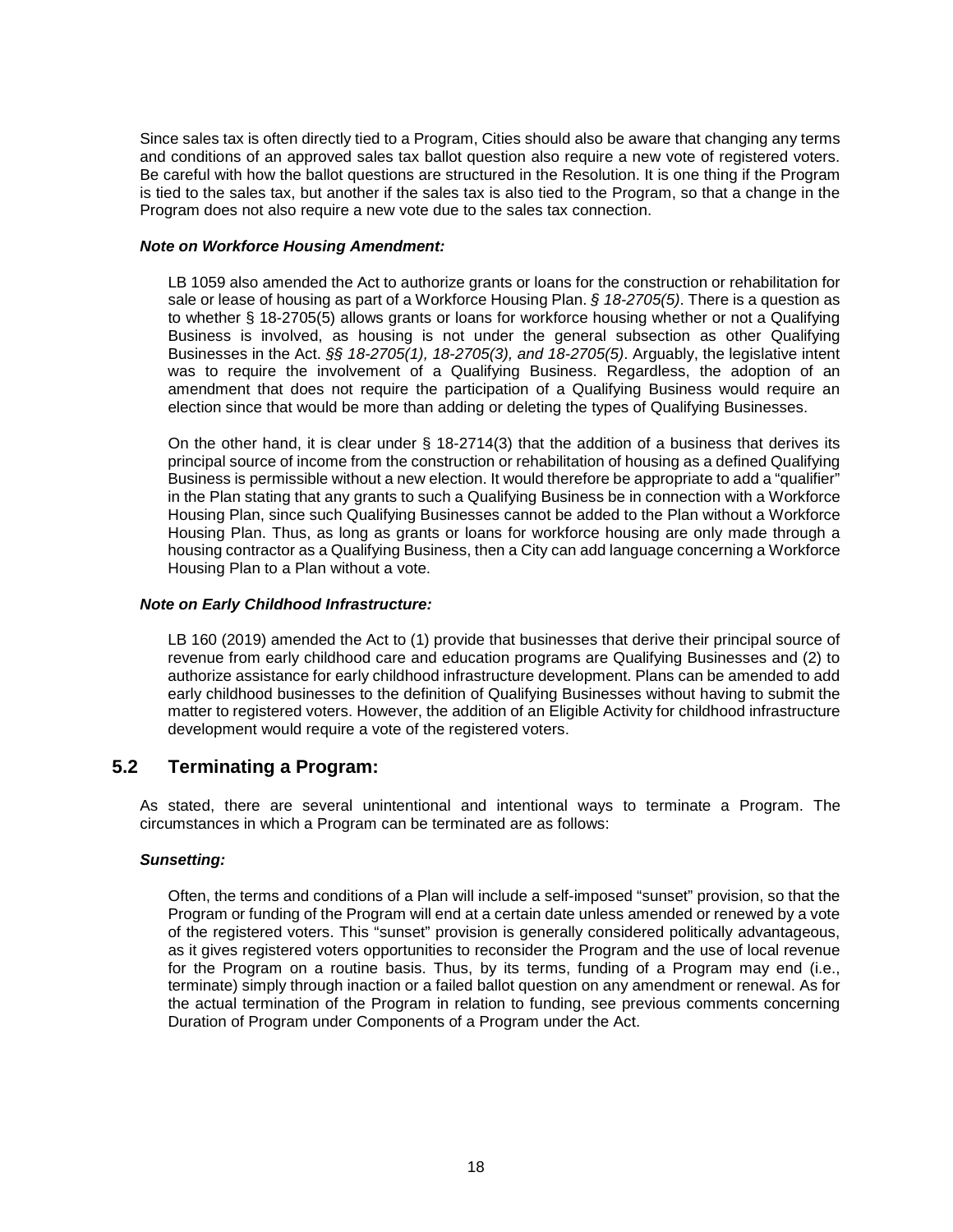### <span id="page-21-0"></span>*Failure of Ordinance:*

As discussed above, an Ordinance to implement the Program must be passed within 45 days following a successful election. *§ 18-2714(1)*. Presumably, although the Act does not specify, failure to meet that time frame may void the successful election and unintentionally terminate the Program. If a sales tax ballot question was co-dependent, sales tax may unintentionally fail as well, which may impose the 23 month moratorium on proposing the question again at an election.

### <span id="page-21-1"></span>*Lack of Use:*

The Act provides that if, after five full budget years following initiation of the Program, less than 50% of the money collected from local sources of revenue is spent or committed by contract for the Program, the governing body of the City shall place the question of the continuation of the Program on the ballot at the next regular election. *§ 18-2718(5)*. Thus, lack of use may force a premature election to end the Program. The Act does not specify what a "regular" election is, compared to a general election or a primary election.

Note that municipal fiscal years end on September 30 of each year, so "five full budget years" may or may not fall within the same time-frame for every Program, depending upon when Program Ordinance is implemented. There also appears to be an ability to prevent an election of this nature through earmarking funds by contract before such date without spending down the funds.

#### <span id="page-21-2"></span>*Governing Body Repeal:*

The governing body of a City may, by a two-third vote, simply repeal the Ordinance implementing the Program, subject only to existing contracts of the Program. The public body must publish notice and hold a public hearing regarding such vote, but no vote of the registered voters is required. *§ 18-2714(4)*.

#### <span id="page-21-3"></span>*Registered Voter Referendum:*

The Act provides that, after one year following the original election for the Program, the registered voters have a right to vote on the continued existence of the Program. *§ 18-2722*. The question is placed on the ballot if petitions calling for the repeal, signed by registered voters of the City in number equal to at least 20% of the number of persons voting in the City at the last preceding general election, are presented to the governing body of the City. Thereafter, a special election is scheduled and held, unless another election is already scheduled within 90 days of that presentation to the governing body. If such petitions are presented, the governing body may also (within fifteen days) simply vote by a two-thirds super-majority of its members to terminate the Program, even without conducting a public hearing.

It is important to note that a strict reading of the Act's referendum rights apply only to a referendum following the "original election" of the Program. Presumably, then, petitions for referendum may be presented any time after an election to amend or continue a Program already in existence, since the "original vote" on the Program would have occurred well before then.

If petitions for a referendum are submitted, the City should discuss the matter with its attorney to determine the proper notices required for a repeal election and the verification of petition signatures.

## <span id="page-21-4"></span>**5.3 Effect of Termination:**

The Act anticipates the use of funds in the separate Program fund following termination of the Program. *§ 18-2718*. If termination occurs by governing body repeal or by registered voter referendum, the funds in the separate Program fund not otherwise committed by contract are transferred to the general fund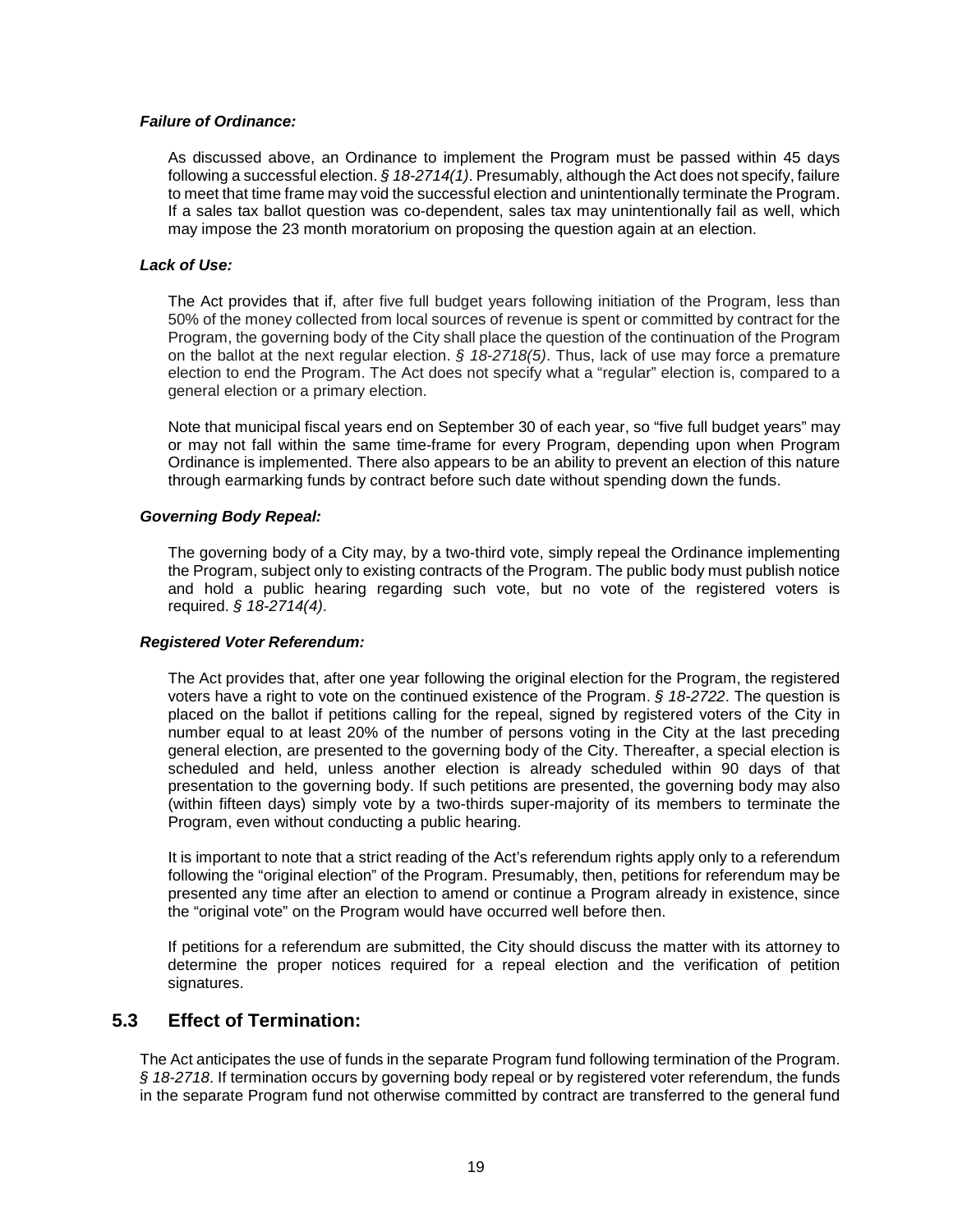of the City and any anticipated revolving funds received in the future from then-current projects are placed in the separate Program fund first and distributed to the general fund of the City at that time. The separate Program fund is terminated only after all projects and contracts related to the Program have been finally completed, and all funds related to them are fully accounted for, with no further City action required, and a final audit is completed.

When the Program is terminated, the governing body shall by resolution certify the amount of money (1) to be transferred from the Program fund to the City general fund and (2) the amount that is anticipated to be received by the City between such time and the final audit of the economic development fund. The sum of those two amounts shall be divided by the number of years in which local sources of revenue were collected for the Program. That result is the yearly amount that must be applied against the City's budgeted expenditures during each succeeding year, to offset or reduce the City's property tax levy. For example, if a City expects to transfer a total of \$100,000 for a Program that lasted five years, \$20,000 (\$100,000 divided by 5) should be applied each year to reduce property tax levies for the next five years. The Act does not specify what may occur if the City does not have a property tax levy, or if the property tax levy is too low to accommodate the mandatory annual reduction.

The Act also does not address how to distribute funds of the Program if a termination occurs in a circumstance other than governing body repeal or registered voter referendum. For instance, if the Program terminates due to sunsetting or if an Ordinance is not timely passed, the termination provisions do not address the transfer of funds. Cities should contact their City attorney if any Program termination should arise, as different circumstance create different obligations.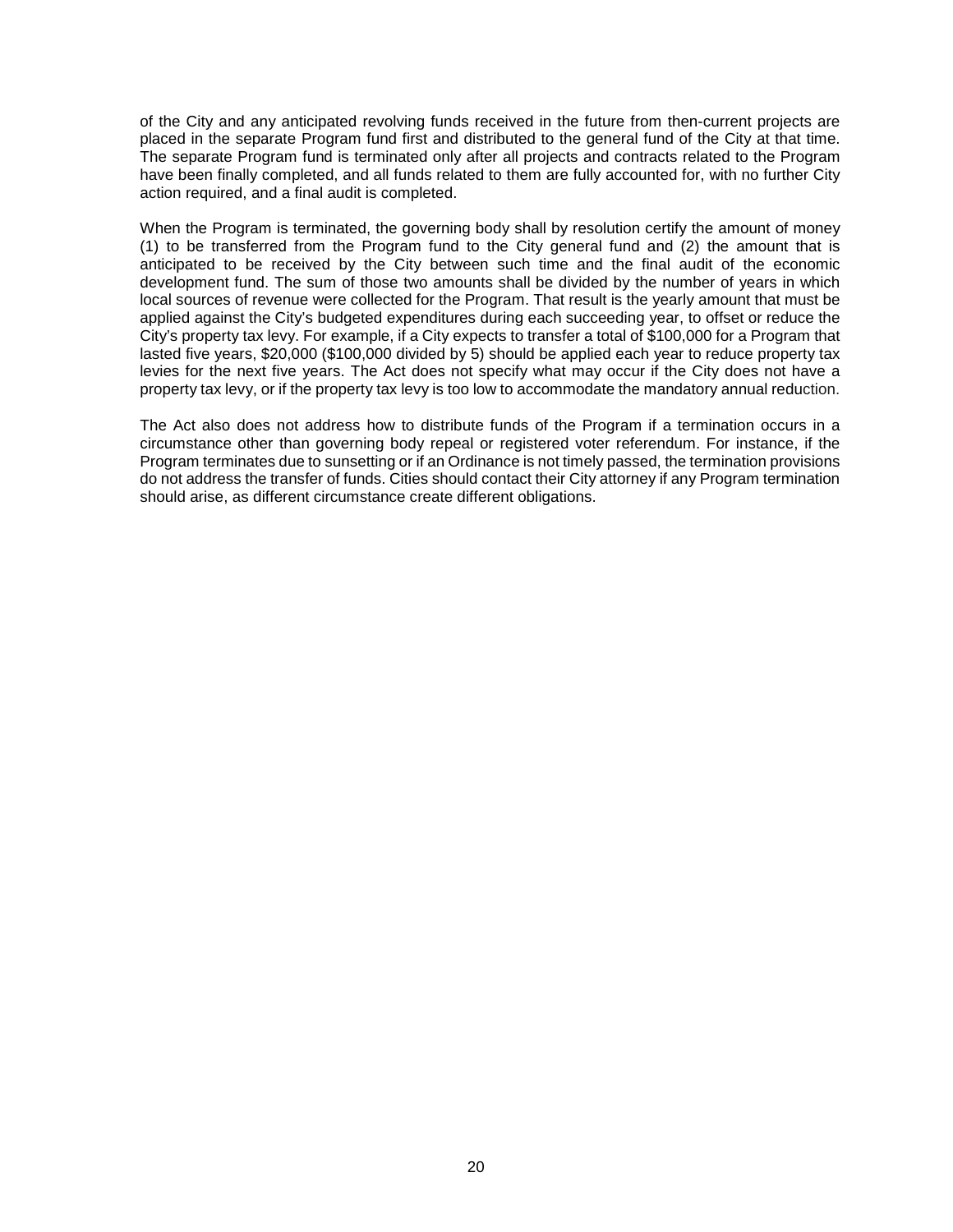## **APPENDIX**

*The documents included in his Appendix are examples only.* In no way is the information contained to be considered legal advice and the Department of Economic Development specifically makes no representations or warranties as to the their compliance with the Act. Further, appropriate documents are community-specific and each Grant or Loan is different. Each City needs a thorough and detailed review of the documents used to create, implement, and operate a Program. *Cities should consult with their attorney* when considering the creation of the Program and should not rely upon the documents provided in this Appendix without independent legal review. The following examples are included in this Appendix:

- 1. Economic Development Plan.
- 2. Resolution approving the Plan and proposing ballot questions.
- 3. Ordinance implementing the Program following a successful election.
- 4. Alternate Program purposes.
- 5 Ordinance Amending a Plan without an Election.
- 6. Application for assistance.
- 7. Assistance Agreement for a Qualifying Business.
- 8. Assistance Agreement for a Small Business.
- 9. Nebraska Film Office Activity Form.
- 10. Confidentiality Agreement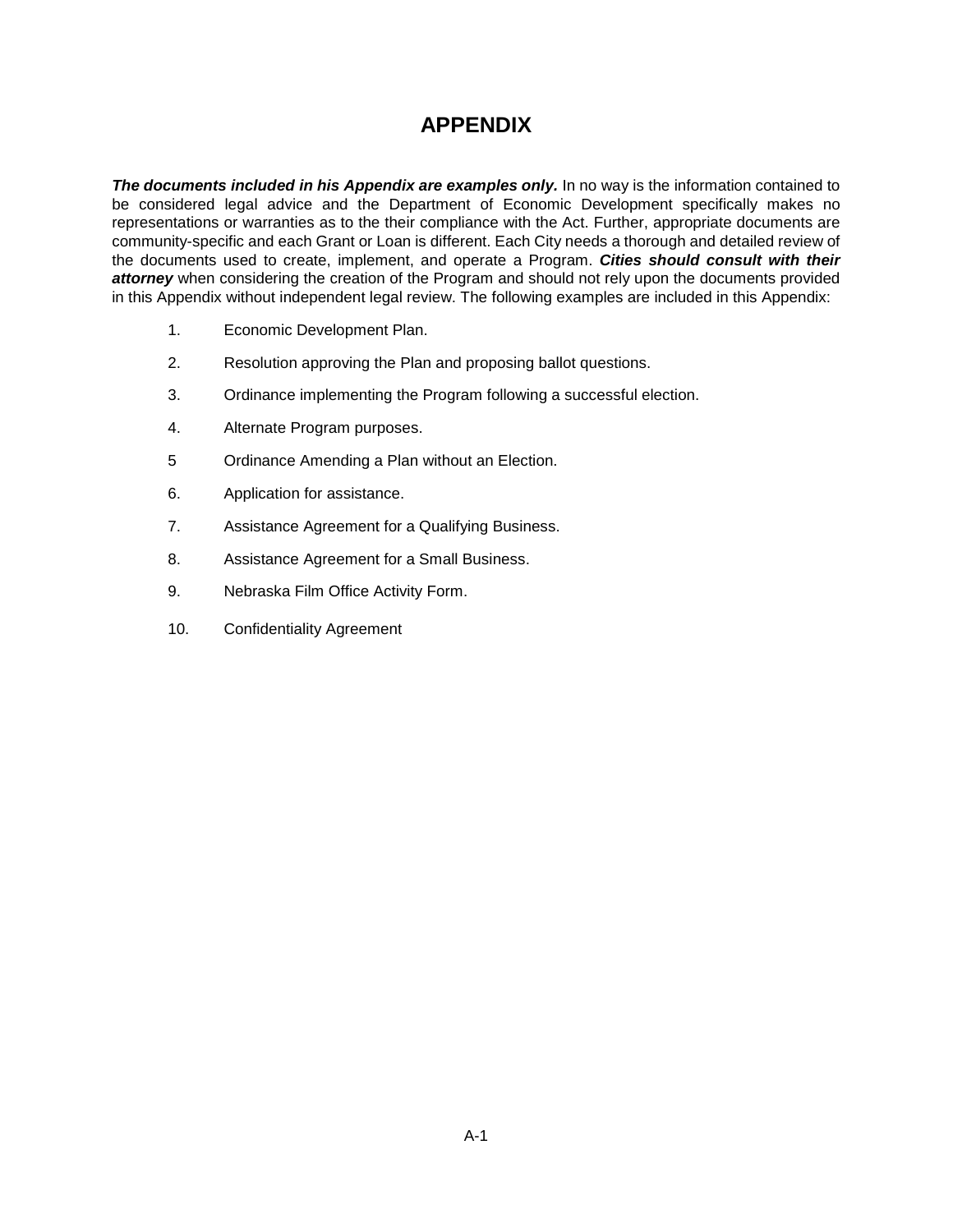## <span id="page-24-0"></span>**Economic Development Plan:**

## **Economic Development Plan Effective October 1, 2019**

**PIRT** 

## **1. General Community and Economic Development Strategy:**

a. Pursuant to the Nebraska Local Option Municipal Economic Development Act, sections 18-2701, et seq. (the "Act"), Nebraska municipalities are authorized to appropriate and spend local sales tax revenues for certain economic development purposes when authorized by the voters of a municipality. This includes providing direct and indirect assistance to business endeavors in their communities, whether for expansion of existing operations or creation of new businesses through an Economic Development Program (the "Program").

b. The City recognizes that there is a high degree of competition among states and municipalities to provide incentives for businesses to expand or to locate in their respective jurisdictions. The City believes that having the ability to fund economic development through the Program will enhance new employment opportunities in the City and encourage capital investment, which otherwise may not have been realized. By implementing this Economic Development Plan (the "Plan"), the City will be more effective in its efforts to effectively compete with other communities and states.

c. The City's intent for the Program will be to enhance business and commercial investment in the area through direct and indirect financial assistance to prospective or current businesses. The purposes of the Program are to enhance the City's ability to compete for new businesses, and to promote and expand the City's existing businesses. The Program's assistance strategy will include the creation and retention of full-time jobs, along with benefits for those jobs.

## **2. General Intent and Proposed Goals of the Program:**

The goal of the Program is to provide quality jobs for the citizens of the City and the local area. Funds from the Program will be used to encourage and assist existing and new Qualifying Businesses to create and retain jobs, through direct or indirect financial assistance. This may include direct grants to Qualifying Businesses or indirect assistance through eligible activities under this Plan. The success of the Program will be measured by a combination of (a) jobs created and retained in the City and the local area for the length of the Program, and/or (b) the total payroll provided or increased by Qualifying Businesses participating in the Program.

## **3. Businesses Eligible for Financial Assistance under the Program:**

a. A business shall be considered eligible for financial assistance under the Program, and shall be referred to as a "Qualifying Business," if it is any corporation, partnership, limited liability company, or sole proprietorship that derives its principal source of income from any of the following trades:

- (1) Manufacturing articles of commerce.
- (2) Conducting research and development.
- (3) Processing, storing, transporting, or selling goods or commodities sold or traded in interstate commerce.
- (4) Selling services in interstate commerce.

 $+8$ 

(5) Headquarters facilities related to Qualifying Businesses as listed in this paragraph.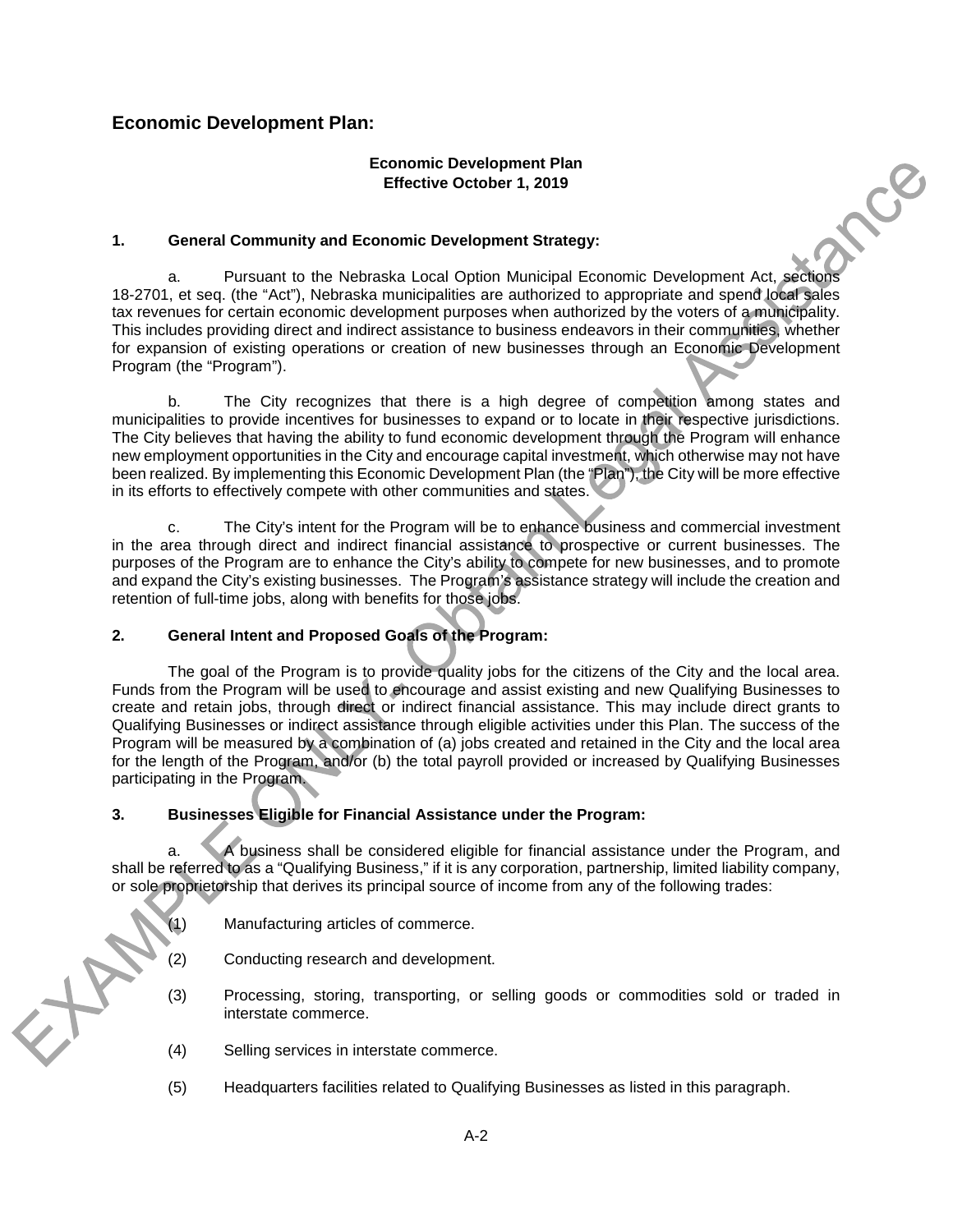- (6) Telecommunications activities.
- (7) Tourism-related activities.
- (8) Any other activities deemed sufficient to establish eligibility for a Qualifying Business through future amendments to the Act, and incorporated into this Plan and the Program by ordinance of the City Council after amendment to the Act.
- (9) Construction and rehabilitation of housing pursuant to a Workforce Housing Plan, provided for below.
- (10) Retail trade.
- (11) Production of films, including feature, independent and documentary films, commercials, and television programs.

b. If a Qualifying Business employs people and carries on activities in more than one city in Nebraska, or will do so at any time during the first year after its application for participation in the Program, it shall only be a Qualifying Business if, in each such city, it maintains employment for the first two years after the date on which the business begins operations in the City as a participant in the Program at a level not less than its average employment level in the other city during the twelve months before participation in the Program.

c. A Qualifying Businesses need not be located within the territorial boundaries of the City.

## **4. Eligible Economic Activities:**

HAY

a. Funds allocated to the Program shall be expended primarily for the purpose of providing direct and indirect financial assistance for Qualifying Businesses. Activities eligible for the Program may include, but are not limited to, the following:

- (1) Direct loans or grants to Qualifying Businesses for fixed assets or working capital, or both.
- (2) Loan guaranties for Qualifying Businesses.
- (3) Grants for public works improvements essential to the location or expansion of, or the provision of new services by, a Qualifying Business.
- (4) Grants or loans for job training.
- (5) The purchase or real estate, options for real estate purchases, and the renewal or extension of such options. If and when real estate is to be purchased or optioned by the City under the Program, the real estate will be identified based upon the need of a particular Qualifying Business or based upon potential needs of Qualifying Businesses not yet identified. All such real estate should be properly zoned with no excessive easements, covenants, or other encumbrances. Any proceeds received by the City from the future sale of such real estate shall be returned to the City's Economic Development Fund for reuse under the Program.

(6) Issuing bonds as provided for in the Act.

(7) Paying salaries and support of City staff to implement the Program, or paying expenses of contracting the administration of the Program to an outside entity.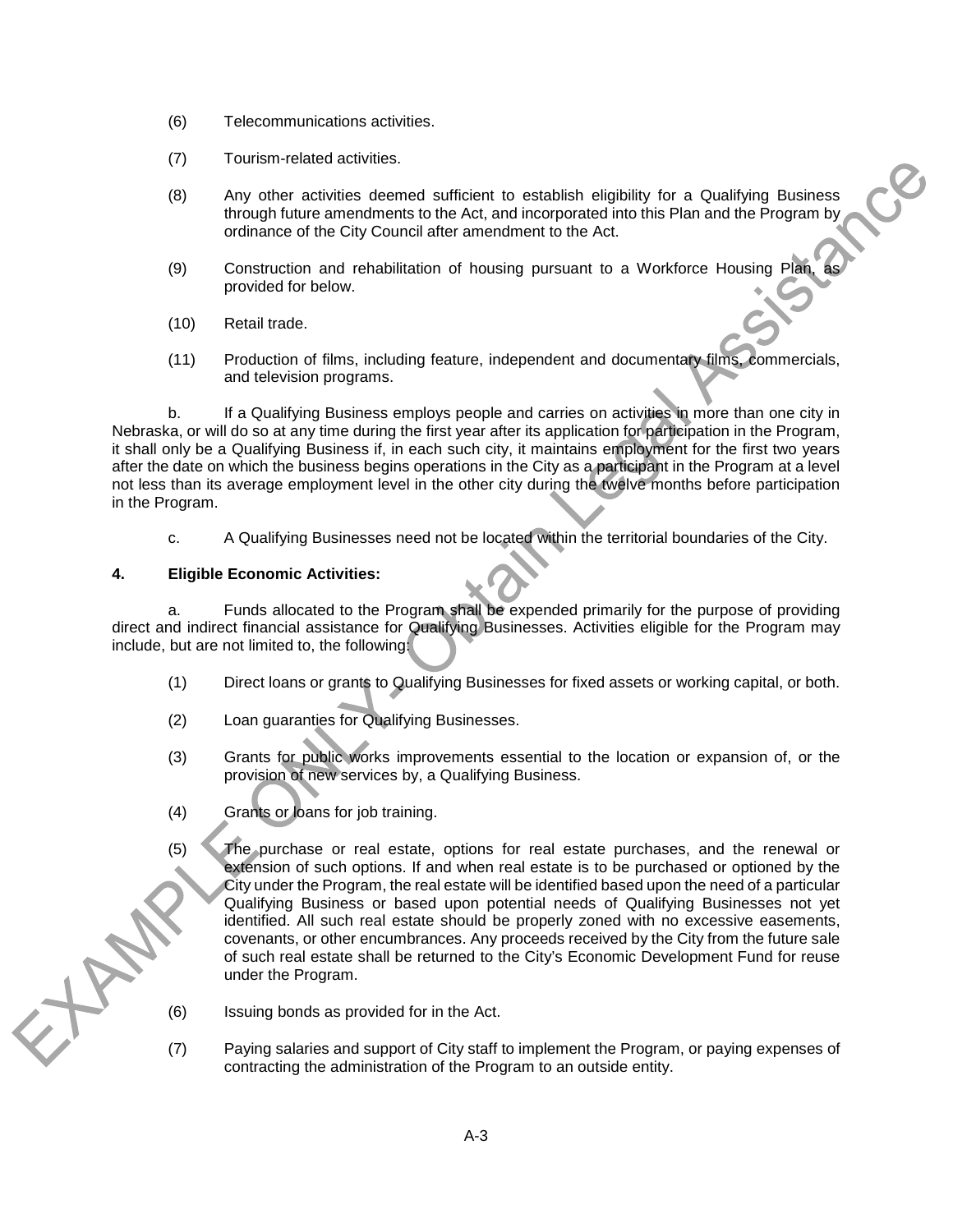- (8) Providing technical assistance to Qualifying Businesses, such as marketing assistance, management counseling, preparing financial packages, engineering assistance, etc.
- (9) Expenses for locating a Qualifying Business to the local area.
- (10) Equity investment in a Qualifying Business.
- (11) Grants or loans for the construction or rehabilitation for sale or lease of housing as part of a Workforce Housing Plan, as provided for below.

CP

## **5. Workforce Housing Plan:**

a. The "Workforce Housing Plan" means a program to construct or rehabilitate single-family housing or market rate multi-family housing which is designed to address a housing shortage that impairs the ability of the City to attract new businesses or impairs the ability of existing businesses to recruit new employees. In connection with the Workforce Housing Plan:

b. The City has participated in a recent housing study (the "Housing Study"). The Housing Study covered the City and the surrounding County area, and other communities within the County. The Housing Study found that the current housing stock in the City and the County, including both single-family and market rate multi-family housing, was deficient in numbers and quality, and that the City has a housing shortage.

c. The Workforce Housing Plan is intended to include all single-family housing and market rate multi-family housing. No special provisions for housing for persons of low or moderate income are provided for.

d. Due to the lack of available housing within the City and the County, existing businesses have difficulty in recruiting new employees; and

e. Construction costs, and the cost of providing infrastructure for housing (to include streets and utilities) are adversely impacting the ability to find housing for persons seeking new or rehabilitated housing in the City.

## **6. Funding and Preliminary Budget:**

a. The Program will primarily be funded the City Sales Tax of 1%. The sales tax collections to fund the Program will be collected from October 1, 2019 to September 30, 2029. The Program can also accept funding from grants, or from state or federal funds, or from donations.

b. Notwithstanding the actual amount collected by the City for the benefit of the Program, the City shall not appropriate funds derived directly from City sources of revenue in an amount in excess of the maximum permitted by Nebraska law in effect at the time of appropriation. By way of reference, the current limits as provided by section 18-2717 of the Act prohibit the City from appropriating funds from local sources in excess of:

(1) \$4,000,000 per year; and

(2) the amount approved by voters at elections approving the Program and the extension of the Program.

c. The above restrictions shall not apply to the reappropriation of funds which were appropriated but not expended during the previous fiscal years, nor shall they apply to appropriation of funds received from other sources.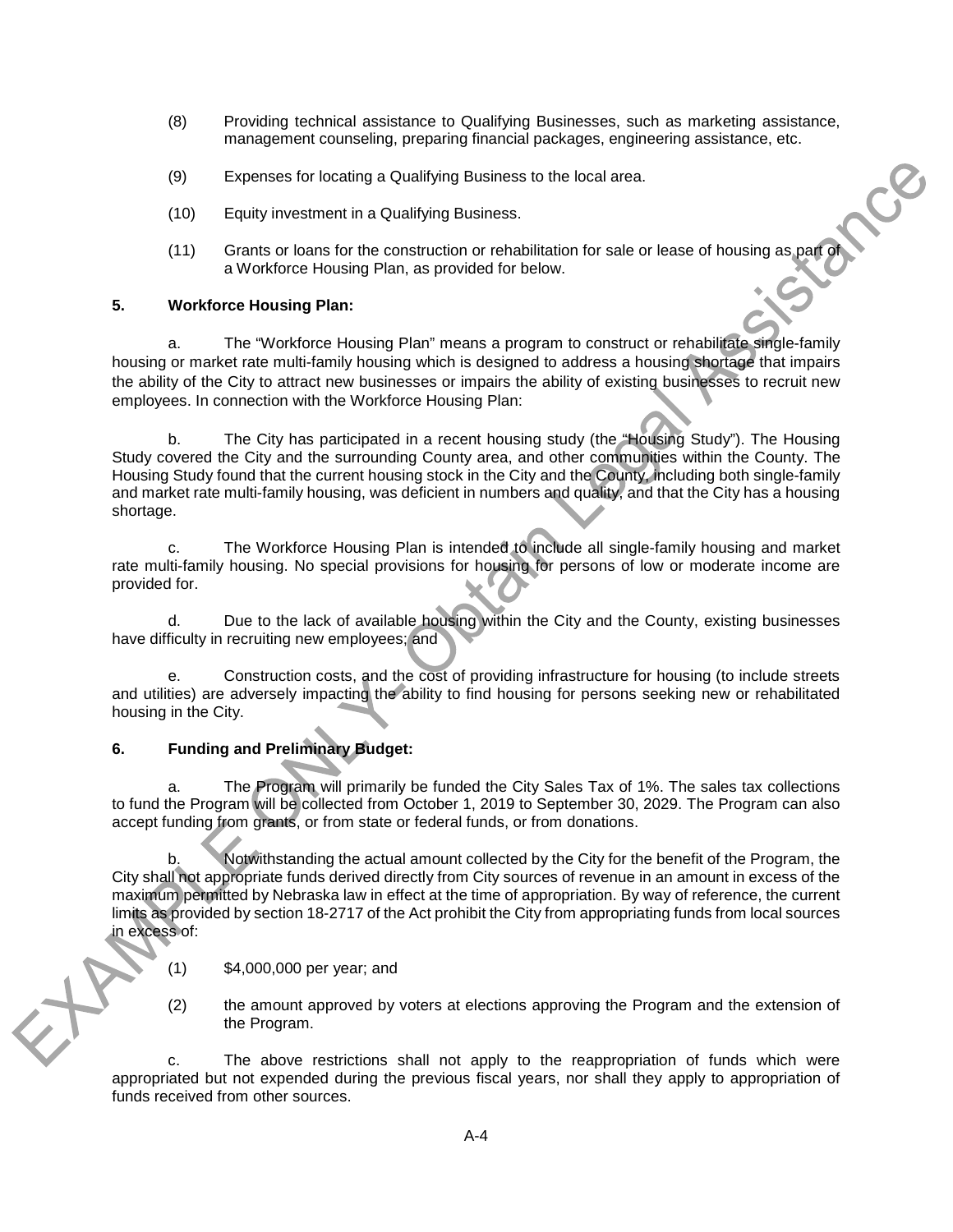d. The total amount proposed to be directly collected from local sources is estimated to be as

follows:

| Fiscal Year Ending: | <b>Estimated Collections</b>                                                  |
|---------------------|-------------------------------------------------------------------------------|
| September 30, 2020  | \$500,000                                                                     |
| September 30, 2021  | \$525,000                                                                     |
| September 30, 2022  | \$550,000                                                                     |
| September 30, 2023  | \$575,000                                                                     |
| September 30, 2024  | \$600,000                                                                     |
| September 30, 2025  | \$625,000                                                                     |
| September 30, 2026  | \$650,000                                                                     |
| September 30, 2027  | \$675,000                                                                     |
| September 30, 2028  | \$700,000                                                                     |
| September 30, 2029  | \$725,000                                                                     |
| Total:              | \$6,125,000                                                                   |
|                     | The Peaig Draliminary Pudget is (Ostaber 1, 2010 through Cantamber 20, 2020). |

e. The Basic Preliminary Budget is (October 1, 2019 through September 30, 2029):

| Administration (3%):            | \$183,750   |
|---------------------------------|-------------|
| Grants for eligible activities: | \$5,941,250 |
| Total:                          | \$6,125,000 |

f. The City may issue bonds pursuant to the Act to fund and carry out the Program. The total amount of bonds that may be outstanding at any time shall be set by resolution of the City Council and shall not exceed the anticipated collections and resources which will be available to the Program during its existence.

g. The Program shall continue in existence through September 30, 2040.

## **7. Application Process for Financial Assistance:**

a. For a Qualifying Business to be considered for Program benefits, the Qualifying Business shall first become an "Applicant" by applying to the City for assistance. The application shall contain information as required by this Plan and any additional information as requested by the Administrator and/or Application Review Committee (as explained below).

b. Upon Receipt of an application, the Program Administrator shall make a preliminary determination as to whether: (1) the Applicant is eligible as a Qualifying Business; (2) the proposed activities are eligible; (3) the Applicant has no legal actions underway that may significantly impact its capacity; and (4) the Applicant's business complies with the provisions of the application guidelines.

Once the Administrator makes the preliminary determinations above, the application is referred to the Application Review Committee. The Application Review Committee shall review the application, including any financial information furnished, and shall provide recommendations to the Administrator concerning negotiations with the Applicant. Once the Application Review Committee has completed its review, and following any negotiations conducted by the Administrator, the Application Review Committee shall make a recommendation that: (1) the application be approved; (2) the application be disapproved; (3) the Application Review Committee is not able to make a recommendation on the Applicant due to lack of information or other factors cited by the Application Review Committee; or (4) the application be referred to the City Council for a determination of funding as set forth below.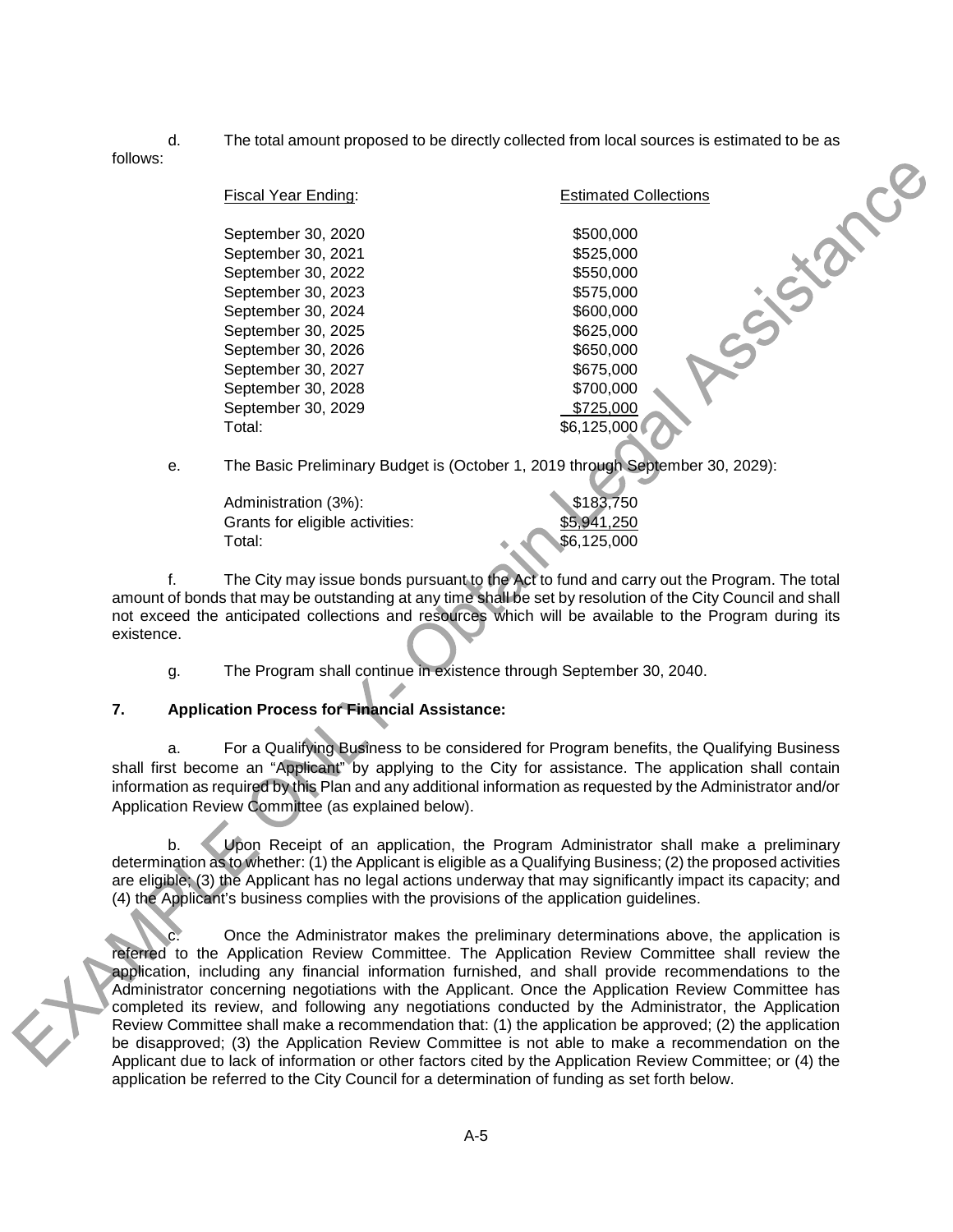d. Approval or disapproval will be based on whether the Applicant is able to show: (1) eligibility for funding; and (2) that the type of level of assistance will not unduly enrich the business or be unreasonable in relation to the public benefit to be achieved from the funding. If the recommendation is for disapproval or if the Application Review Committee is unable to make a recommendation, it shall provide reasons for its decision.

e. All approval recommendations from the Application Review Committee shall be submitted to the City Council for consideration of funding. The Application Review Committee may also refer to the City Council certain applications, in its sole discretion, where is it unable to make a recommendation. In making its determination, the City Council shall generally not be presented with any information which has been determined by the Administrator or Application Review Committee as confidential.

f. An Applicant which has been awarded funding under the Program shall thereafter be referred to as a "Funded Business."

g. There shall be no limit on the number of times a Qualifying Business may apply for assistance. Applications shall be received until all funds anticipated for the Program have been committed. The decision of whether or not Program funds shall be granted, including the timing and amount and the allocation of funds where there are not sufficient funds to fulfill the requests of all qualified Applicants, is at the sole discretion of the City.

## **8. Information Required from Applicants:**

a. Applications for assistance submitted by an Applicant shall include the following information:

- (1) Application in a form prescribed and provided by the Administrator;
- (2) Business Plan which includes financial projections for the next 3 years where appropriate;
- (3) Signed copies of the most recent 2 years' fiscal tax returns, or copies of all years where the applicant has been in existence for less than 2 years.
- (4) Signed copies of financial statements of the Applicant for the 2 most recent fiscal years, or copies for all fiscal years where the applicant has been in existence for less than 2 years.
- (5) Where the applicant is a closely held entity, signed balance sheets from holders of more than 25% of the ownership interests in the entity; and
- (6) Other information as requested by the Administrator or the Application Review Committee.

b. The Administrator may waive the furnishing of all or any portion of the above items where the Administrator is able to obtain reasonable assurances as to the stability of the Applicant from other reliable sources or information to include audited financial statements and filing with regulatory agencies (i.e., SEC filings).

The Administrator may also waive the furnishing of all or any portion of the above items where the Applicant agrees that no funds shall be paid to the Applicant until the Applicant has performed according to agreed-upon criteria.

d. The Administrator may use any reasonable methods to verify the information provided by the Applicant.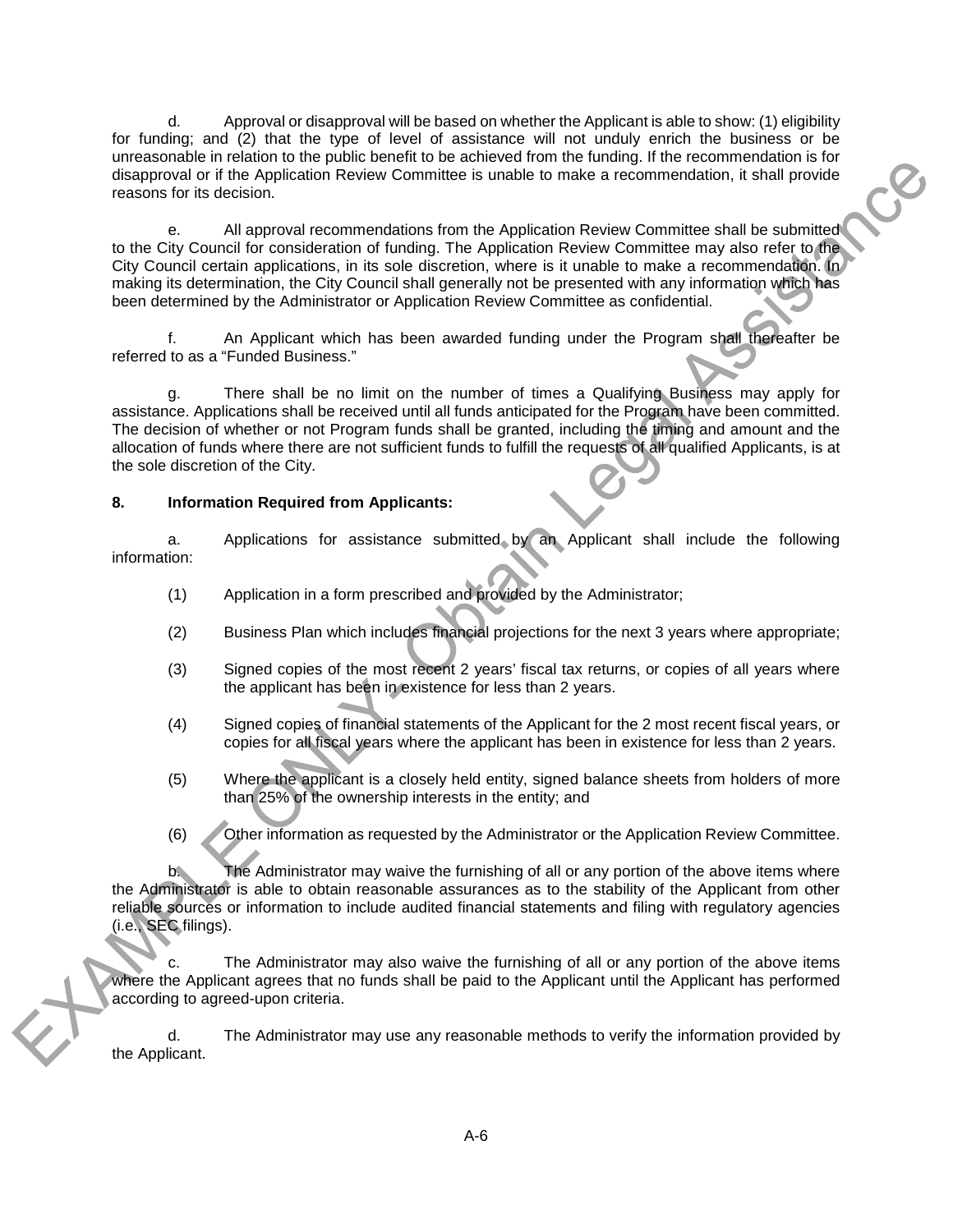### **9. Confidentiality:**

a. In the process of gathering information about an Applicant or Qualifying Business, the City may receive information about the business which is confidential and, if released, could cause harm to the business or give unfair advantage to competitors. Nebraska law authorizes the City to maintain confidentiality of business and project records which come into its possession.

b. In order to protect the Applicants, and to encourage them to make full and frank disclosures of information relevant and necessary for the application, the City may take the following steps to ensure the confidentiality of the information it receives:

- (1) The continuation of any resolution or ordinance which makes such information confidential and punished disclosure;
- (2) A restriction on the number of people with access to confidential information, with the Administrator primarily responsible for their safekeeping and any distribution of confidential information; and
- (3) Requiring personnel reviewing the applications and other Program review to sign statements of confidentiality regarding all confidential information submitted by Applicants and Qualified Businesses.

#### **10. Administration:**

a. The Program Administrator shall be the City Manager unless (1) another city official is appointed by the City Council to serve as Administrator, or (2) the City by action of the City Council enters into a contract with a third party to administer the Program.

b. The Administrator shall be responsible for (1) generally administering the Program, (2) monitoring any and all reports required of Funded Businesses, and (3) assisting the Application Review Committee and the Citizen Advisory Committee (as provided below) by providing necessary information.

c. The Application Review Committee will be composed of 5 members to be appointed by the Mayor, subject to the approval of the City Council. At least 3 members of this Committee shall be residents of the City. At least one member must have experience in banking or lending and at least one member must be a Certified Public Accountant. The Program Administrator shall serve as an ex-officio, but non-voting member of the Application Review Committee. The Mayor, subject to the approval of the City Council, may also appoint up to 2 alternate members to the Application Review Committee, at least one of whom shall be a resident of the City. In the event that a Committee member is not available, or has a conflict of interest, with respect to a matter before the Committee, the Program Administrator may designate one of the alternates to act in the place of that Committee member.

In the event that the City has contracted with a third party for the administration of the Program, then the City Council shall designate a City employee as "Program Liaison Officer" to serve as an ex-officio, but non-voting member of the Application Review Committee and the Citizen Advisory Committee, and to keep the Council generally informed concerning the Program.

#### **11. Review Process:**

a. In order to provide assurance that all applicable laws, regulation, and requirements are met by the City and all Funded Businesses, the City shall require annual reports, in the form to be prescribed by the Administrator, from all Funded Businesses unless the circumstances of the grant are such that annual reports are not appropriate and the City determines that annual reports will not be necessary at the time of the grant. In addition, the Administrator may conduct reviews of Funded Businesses as the Administrator deems appropriate.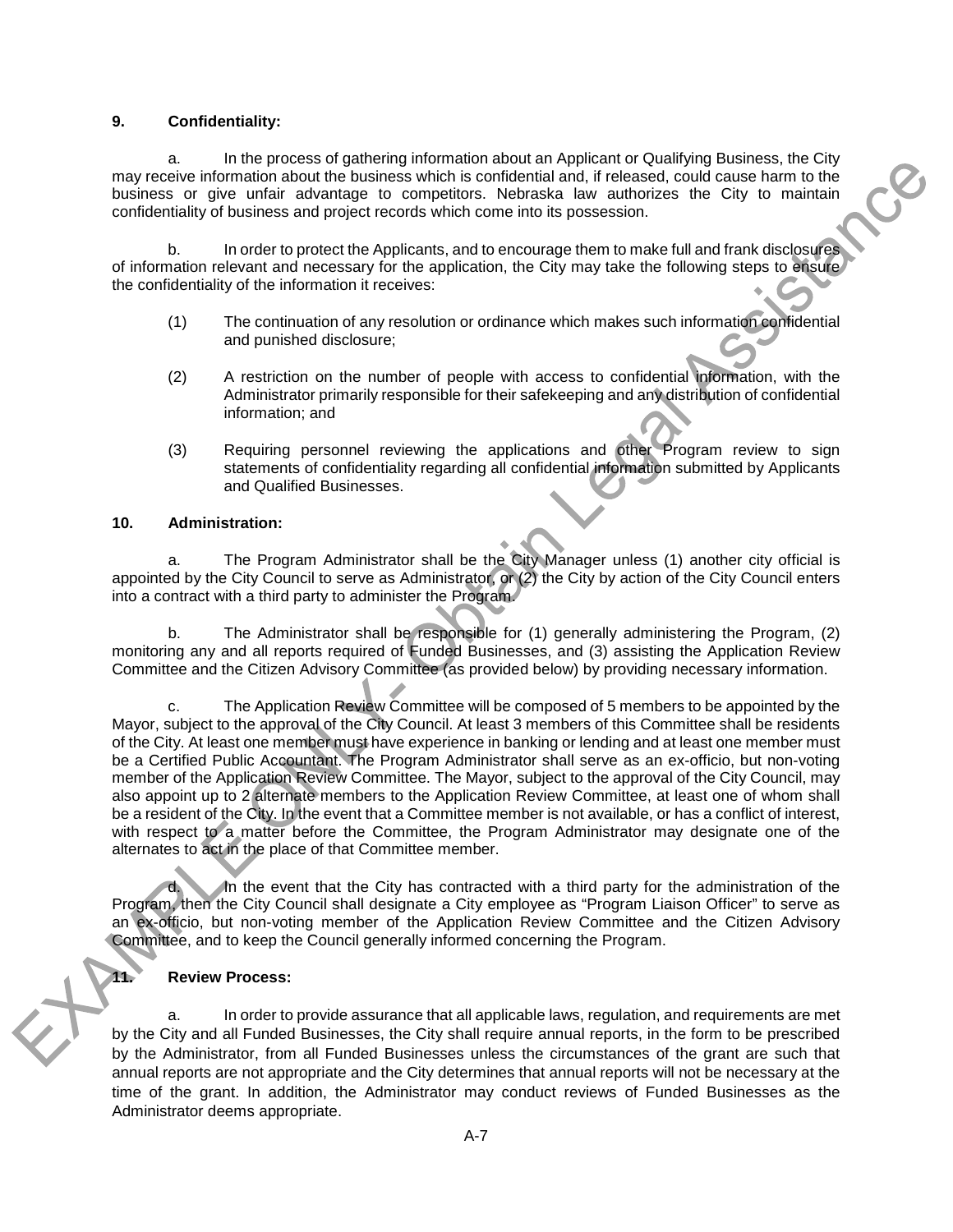- b. A Citizen Advisory Committee shall be established which shall:
- (1) Review the functioning and progress of the Program at regular meetings, and advise the City Council with regard to the Program; and
- (2) Report to the City Council on its findings and suggestions at a public hearing called for that purpose, at least once every six months.

c. The Citizen Advisory Committee shall consist of not less than 5 or more than 10 registered voters of the City who shall be appointed by the Mayor subject to the approval of the City Council. At least one member of this Committee shall have expertise or experience in business finance or accounting. Except for ex-officio members, no member shall be an elected or appointed City official, an employee of the City, a participant in a decision-making position regarding expenditures of the Program funds, an official or employee of any Funded Business under the Program, or an official or employee of any financial institution participating directly in the Program.

d. At least once per year, the City shall provide for an outside, independent audit of the Program by a qualified private auditing businesses. The auditing business shall not, at the time of the audit or for any period of the term subject to the audit, have a contractual or business relationship with any Qualifying Business receiving assistance from the Program or any financial institution directly involved with a Qualifying Business receiving assistance from the Program. The results of the audit shall be filed with the City Clerk and made available to the public during normal business hours.

### **12. Amendment:**

This Plan shall be amended only to (1) add or remove a Qualifying Business, to the extent recommended by the Citizen Advisory Committee, (2) make corrective changes to comply with the Act; or (3) make corrective changes to comply with other state or federal laws. Any such amendment shall first require notice and a public hearing and shall be approved by a 2/3 vote of the members of the City Council. No other amendment shall occur without submitting the proposed changes to a new vote of the registered

voters of the City, except as otherwise permitted by law.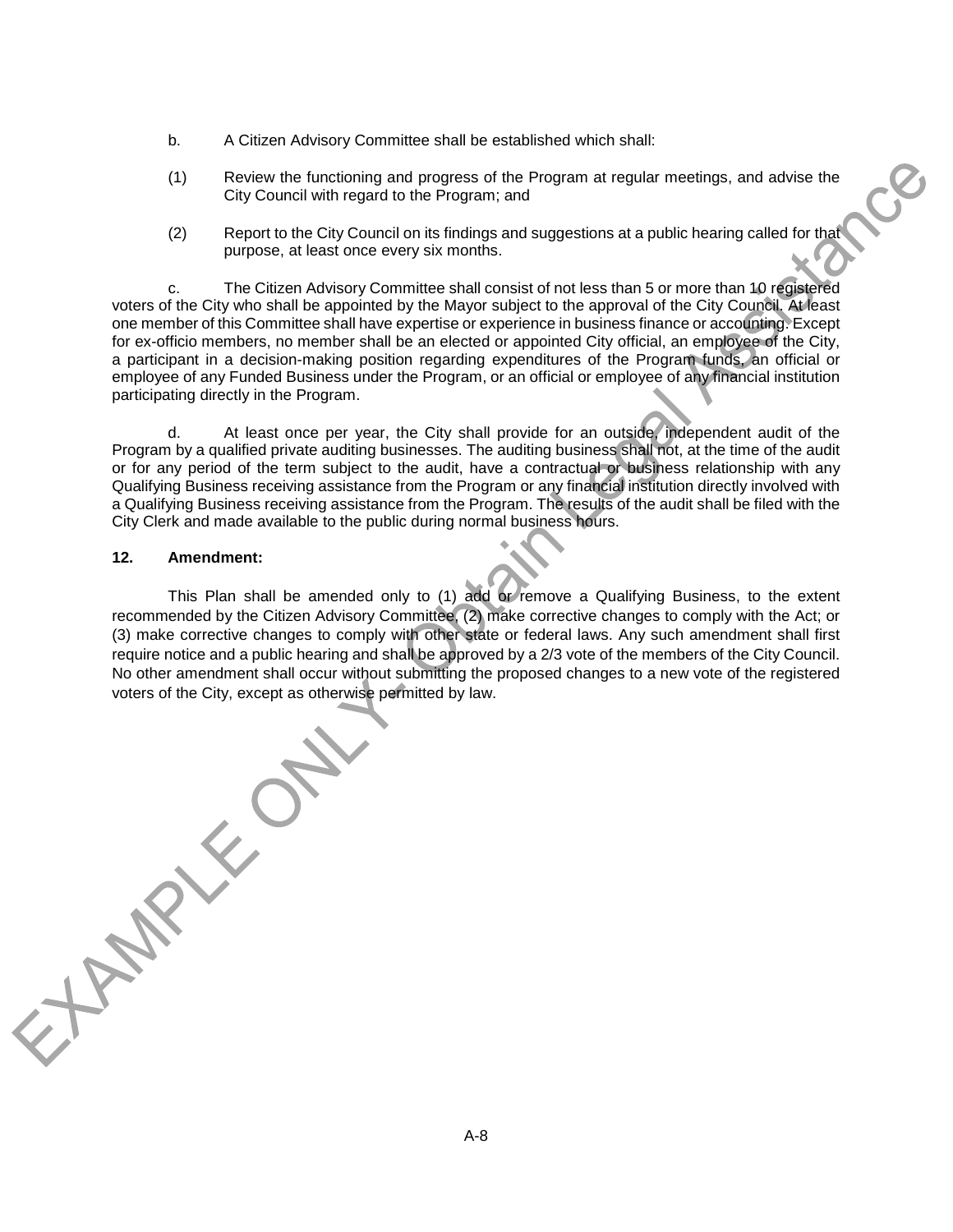## <span id="page-31-0"></span>**Resolution approving a Plan:**

**Resolution No. \_\_\_\_\_\_\_\_\_**

## **Be it resolved by the Mayor and City Council of the City:**

1. The City currently imposes a City Sales and Use Tax in the amount of 1.0% pursuant to the Local Option Revenue Act, sections 77-27,142, *et seq.* of the Nebraska Revised Statutes. The current City Sale and Use Tax expires on October 1, 2019, unless extended by a vote of the electors before that date:

2. The City intends to have an Economic Development Plan pursuant to the Local Option Municipal Economic Development Act, sections 18-2701, *et seq.* of the Nebraska Revised Statutes. The appropriation of the City Sales and Use Tax for the funding of this Plan is intended to begin on October 1, 2019.

3. The attached Plan for the City's Program is incorporated in this Resolution by reference. This Plan was reviewed at a public hearing on August \_\_\_\_\_, 2018, and is now adopted by this Resolution. A copy of the Plan has been filed with the City Clerk, who shall make it available for public review at City Hall during regular business hours.

4. At the November \_\_\_\_\_, 2018 general election, the ballot will include the opportunity for the qualified electors of the City to:

a. Extend the existing Sales and Use Tax; and

b. Appropriate the Sale and Use Tax toward the City's Economic Development Program and to adopt the Plan and the Program for the City.

5. The following Propositions in the form shown below shall be submitted to the qualified electors of the City for their approval or disapproval at the general election:

## **Proposition No. 1:**

Shall the City Council of the City continue to impose a Sales and Use Tax in the amount of 1.0% upon the same transactions within the City on which the State of Nebraska is authorized to impose a tax, subject to the terms and conditions of the Proposition as set out below?

Yes (For continuing the Sales and Use Tax)

No (Against continuing the Sales and Use Tax)

**Terms and Conditions:** The terms and conditions of Proposition No. 1 are as follows:

a. Economic Development Portion: If Proposition No. 2 passes, the City Sales and Use Tax shall be appropriated to the Economic Development Program as provided for in the Plan set out in Proposition No. 2. If Proposition No. 2 fails, the City's Sales and Use Tax shall terminate on October 1, 2019.

b. Termination of Tax: The City Sales and Use Tax shall automatically terminate on September 30, 2029, unless the tax is extended by a vote of the electorate prior to that date.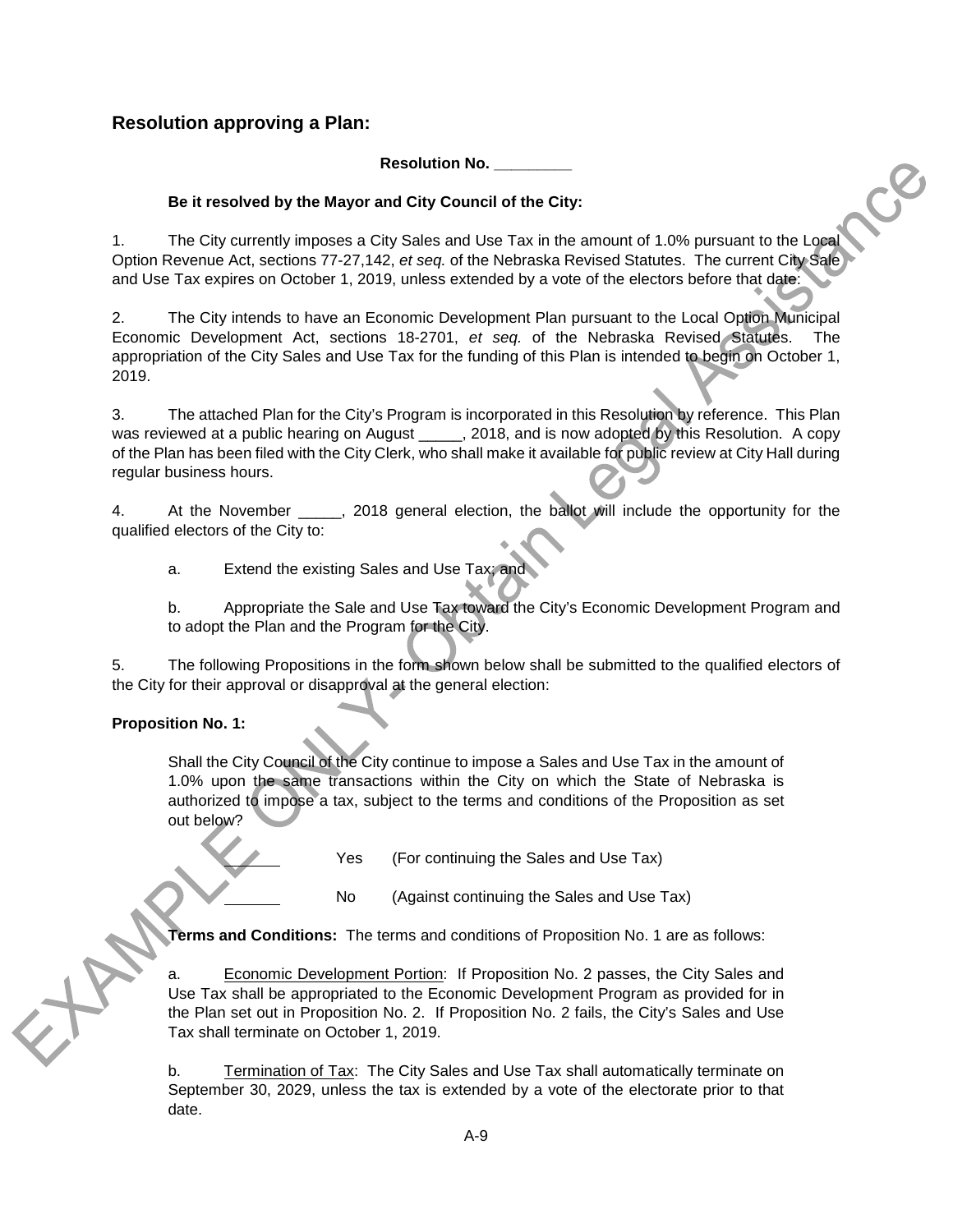### **Proposition No. 2**

Shall the City adopt an Economic Development Program as described below by<br>appropriating annually from local sources of revenue approximately \$500,000 per fiscal<br>year during the time period for which the City Sales and Use appropriating annually from local sources of revenue approximately \$500,000 per fiscal year during the time period for which the City Sales and Use Tax provided for in Proposition No. 1 is in existence, if Proposition No. 1 passes:

Yes (For continuing the Program)

No (Against continuing the Program)

**Description of the Economic Development Program:** The Economic Development Program, as amended and approved by the City Council, is summarized as follows:

a. General Description of the Program: The goal of the Economic Development Program is to provide quality jobs to the citizens of the City. Activities included in the Economic Development Program are direct loans or grants to qualifying businesses for fixed assets or working capital or both, loan guaranties for qualifying businesses, grants for public works improvements and job training, real estate purchases and options, issuance of bonds, the costs of implementing the program, technical assistance, industrial recruitment activities, expenses for locating qualifying businesses into the area, the equity investment. Qualifying businesses include those which derive their principal source of income from (1) manufacturing, (2) conduct of research and development, (3) processing, storage, transport, or sale of goods or commodities in interstate commerce, (4) the sale of services in interstate commerce, (5) headquarters facilities relating to eligible activities, (6) telecommunications activities, (7) tourism-related activities, (8) production of films, (9) construction or rehabilitation of housing, (10) retail trade, or (11) any other business deemed to be qualifying businesses through future amendments to Nebraska law.

b. Duration of the Program: The Economic Development Program is currently in existence and shall be extended until October 1, 2040.

c. Years of Collection of Funds: Collection of funds for the Economic Development Program shall be on all taxable sales beginning on October 1, 2019 and shall end on September 30, 2029.

d. Source of Funds: The source for Economic Development Funds shall be a the City Sales and Use Tax as provided for in Proposition No. 1. The City may issue bonds pursuant to the Local Option Municipal Economic Development Act.

Total Amount to be Collected: The total amount to be collected from local sources of revenue shall be the lesser of (1) \$725,000 per fiscal year for the next 10 fiscal years, or (2) the amounts allocated to the Economic Development Program pursuant to the City Sales and Use Tax provided for in Proposition No. 1.

f. Additional Sources of Funds: Additional funds from other non-city sources will be sought beyond those derived from local sources of revenue.

6. Electors desiring to vote in favor of or against the propositions shall do so in the manner specified in the ballot form as provided by the County Clerk.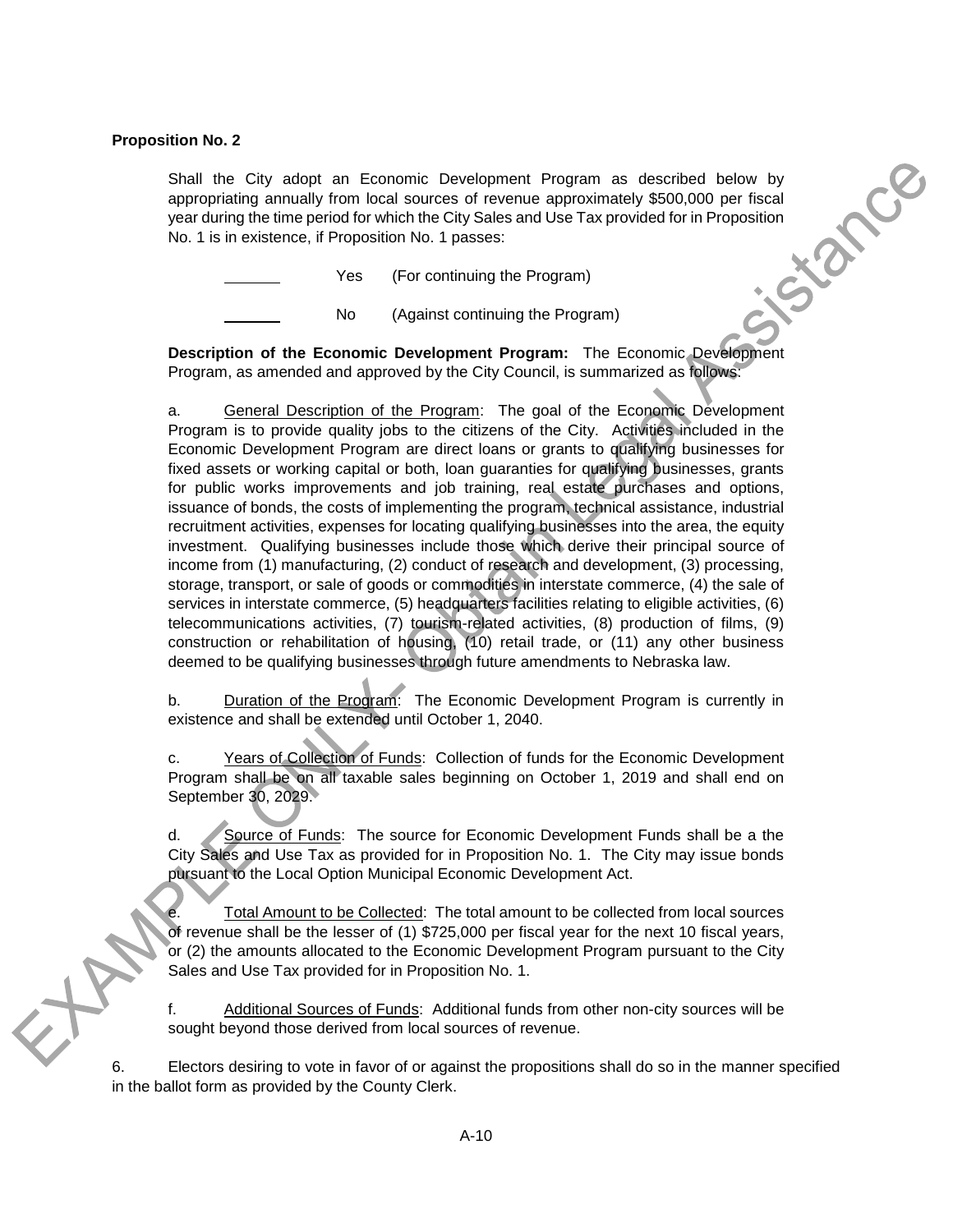7. The general election shall be conducted by the County Clerk at polling places established by the County Clerk in each of the City's precincts. The polls shall be open from 7:00 a.m. through 7:00 p.m. on the day of the general election.

8. The foregoing notice required by law shall be published in the City Newspaper, a legal newspaper of general election in the City, not more than 30 days nor less than 10 days before the date of the election, the notice shall be in substantially the following form:

### **City Notice of Election**

Notice is given that at the general election on Tuesday, November \_\_\_\_, 2018, at the usual polling place in each precinct of the City, the ballot will include for the electors of the City for their approval or rejection, the following propositions:

[Insert text of Proposition No. 1 and Proposition No. 2 from Paragraph 5 of this Resolution in the notice]

The polls will be open from 7:00 a.m. through 7:00 p.m. on the election day. Absent, disabled, and confined voters' ballots may be obtained from the County Clerk as provided by law. Copies of the propositions may be obtained at the office of the City Clerk.

Dated: August \_\_\_\_\_, 2018.

/s/ City Clerk

9. The City Clerk shall cause a certified copy of this Resolution to be delivered to the County Clerk.

Passed and Approved on August 2018.  $\overline{a}$  Mayor Attest: City Clerk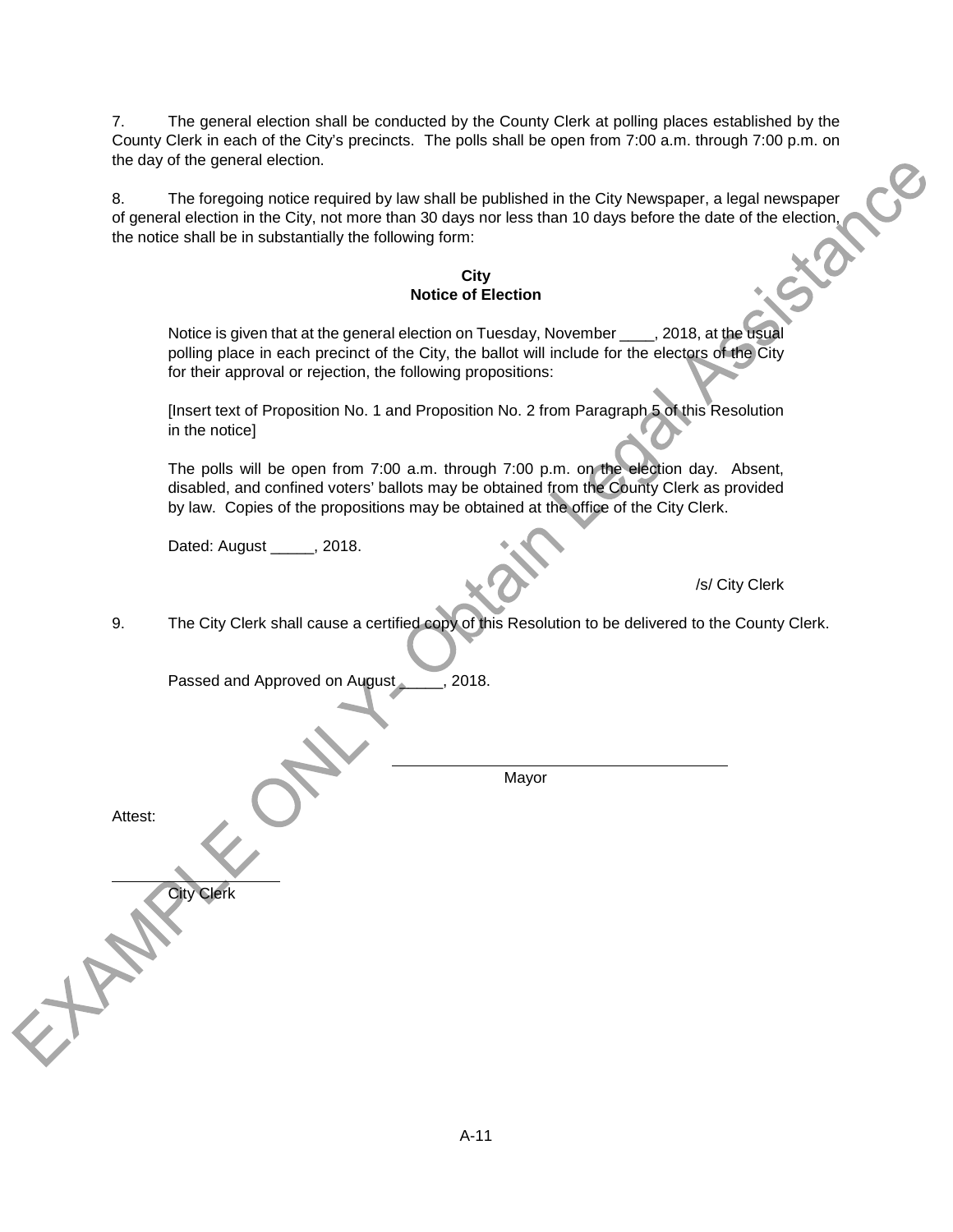## <span id="page-34-0"></span>**Ordinance Implementing a Program:**

## **ORDINANCE NO. \_\_\_\_\_\_\_**

AN ORDINANCE IMPLEMENTING AMENDED USE OF THE CITY SALES AND USE TAX, ADOPTING THE ECONOMIC DEVELOPMENT PLAN, AS VOTED UPON AT THE GENERAL ELECTION HELD ON NOVEMBER \_\_\_\_\_, 2018, ESTABLISHING AN ECONOMIC DEVELOPMENT PROGRAM APPLICATION REVIEW COMMITTEE; ESTABLISHING AN ECONOMIC DEVELOPMENT PROGRAM CITIZEN ADVISORY REVIEW COMMITTEE; REPEALING ALL OTHER CONFLICTING ORDINANCES; AND PROVIDING FOR AN EFFECTIVE DATE.

Be it ordained by the Mayor and City Council of the City:

1. On November \_\_\_\_\_, 2018, at the General Election, a majority of the qualified electors of the City voting at the election passed the following propositions which were submitted on the ballot at the election:

## **Proposition No. 1:**

Shall the City Council of the City continue to impose a Sales and Use Tax in the amount of 1.0% upon the same transactions within the City on which the State of Nebraska is authorized to impose a tax, subject to the terms and conditions of the Proposition as set out below?

Yes (For continuing the Sales and Use Tax)

No (Against continuing the Sales and Use Tax)

**Terms and Conditions:** The terms and conditions of Proposition No. 1 are as follows:

a. Economic Development Portion: If Proposition No. 2 passes, the City Sales and Use Tax shall be appropriated to the Economic Development Program as provided for in the Plan set out in Proposition No. 2. If Proposition No. 2 fails, the City's Sales and Use Tax shall terminate on October 1, 2019.

b. Termination of Tax: The City Sales and Use Tax shall automatically terminate on September 30, 2029, unless the tax is extended by a vote of the electorate prior to that date.

## **Proposition No. 2**

Shall the City adopt an Economic Development Program as described below by appropriating annually from local sources of revenue approximately \$500,000 per fiscal year during the time period for which the City Sales and Use Tax provided for in Proposition No. 1 is in existence, if Proposition No. 1 passes:

Yes (For continuing the Program)

No (Against continuing the Program)

**Description of the Economic Development Program:** The Economic Development Program, as amended and approved by the City Council, is summarized as follows: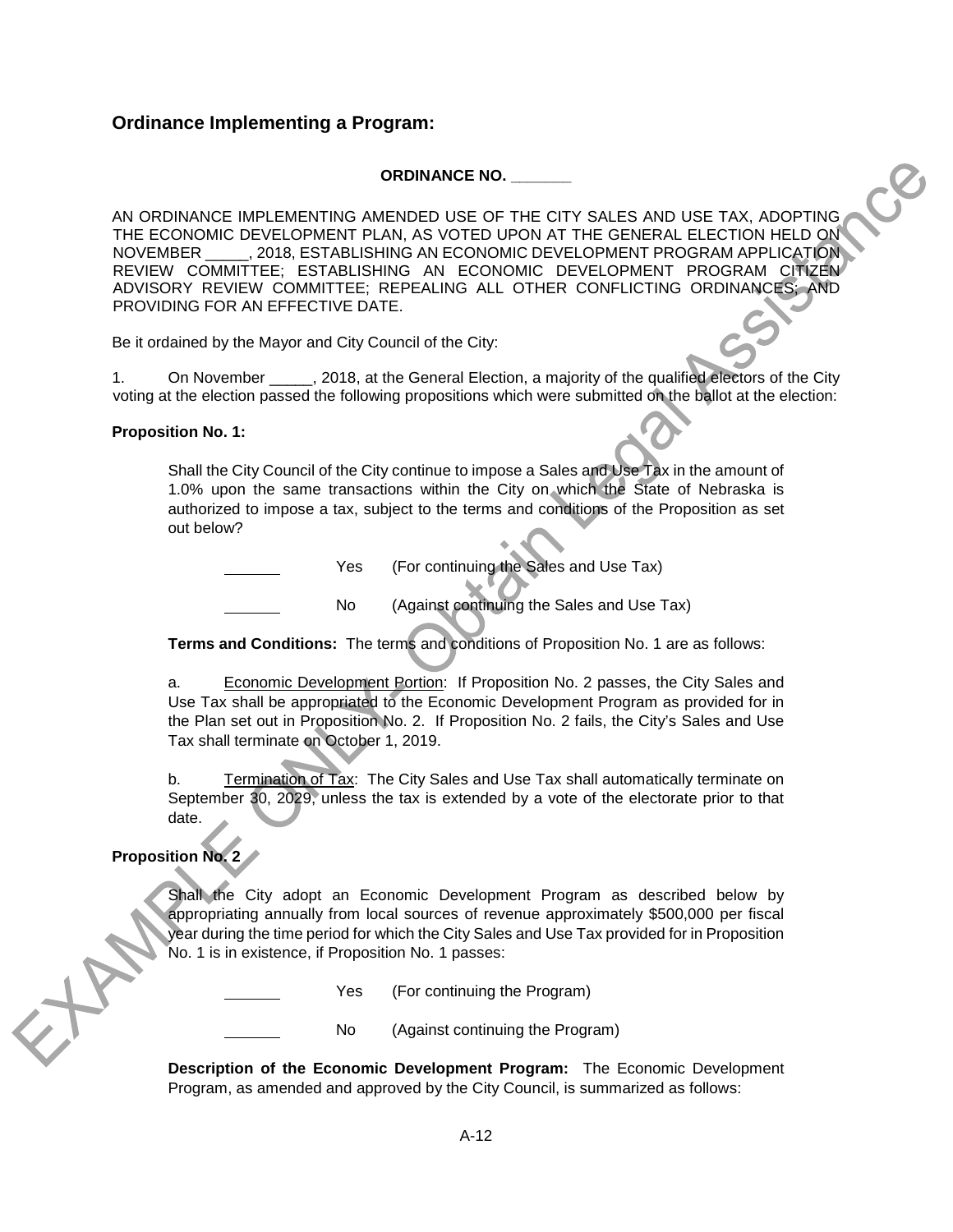a. General Description of the Program: The goal of the Economic Development Program is to provide quality jobs to the citizens of the City. Activities included in the Economic Development Program are direct loans or grants to qualifying businesses for fixed assets or working capital or both, loan guaranties for qualifying businesses, grants for public works improvements and job training, real estate purchases and options, issuance of bonds, the costs of implementing the program, technical assistance, industrial recruitment activities, expenses for locating qualifying businesses into the area, the equity investment. Qualifying businesses include those which derive their principal source of income from (1) manufacturing, (2) conduct of research and development, (3) processing, storage, transport, or sale of goods or commodities in interstate commerce, (4) the sale of services in interstate commerce, (5) headquarters facilities relating to eligible activities, (6) telecommunications activities, (7) tourism-related activities, (8) production of films, (9) construction or rehabilitation of housing, (10) retail trade, or (11) any other business deemed to be qualifying businesses through future amendments to Nebraska law.

**ACCO** 

b. Duration of the Program: The Economic Development Program is currently in existence and shall be extended until October 1, 2040.

c. Years of Collection of Funds: Collection of funds for the Economic Development Program shall be on all taxable sales beginning on October 1, 2019 and shall end on September 30, 2029.

d. Source of Funds: The source for Economic Development Funds shall be the City Sales and Use Tax as provided for in Proposition No. 1. The City may issue bonds pursuant to the Local Option Municipal Economic Development Act.

e. Total Amount to be Collected: The total amount to be collected from local sources of revenue shall be the lesser of (1) \$725,000 per fiscal year for the next 10 fiscal years, or (2) the amounts allocated to the Economic Development Program pursuant to the City Sales and Use Tax provided for in Proposition No. 1.

f. Additional Sources of Funds: Additional funds from other non-city sources will be sought beyond those derived from local sources of revenue.

2. As a result of the above propositions being voted upon favorably, on October 1, 2019, of 1% City Sales and Use Tax shall be appropriated to fund the City's Economic Development Program.

3. The City adopts the Economic Development Plan for the City's Economic Development Program, to be implemented October 1, 2019. Funding the Economic Development Program through the use of the City sales and use tax for the Economic Development Program will begin October 1, 2019 and will automatically terminate on September 30, 2029, unless extended by a prior vote of the electorate.

4. The sales and use tax imposed by this Ordinance shall continue to be administered as provided in the Nebraska Local Option Revenue Act.

5. The City shall adopt and approve all applications, materials, and regulations necessary to carry out the functions and structure of the City's Economic Development Program under the Economic Development Plan.

6. Article 1 of the City Code of Ordinances is repealed in total, and adopted as follows: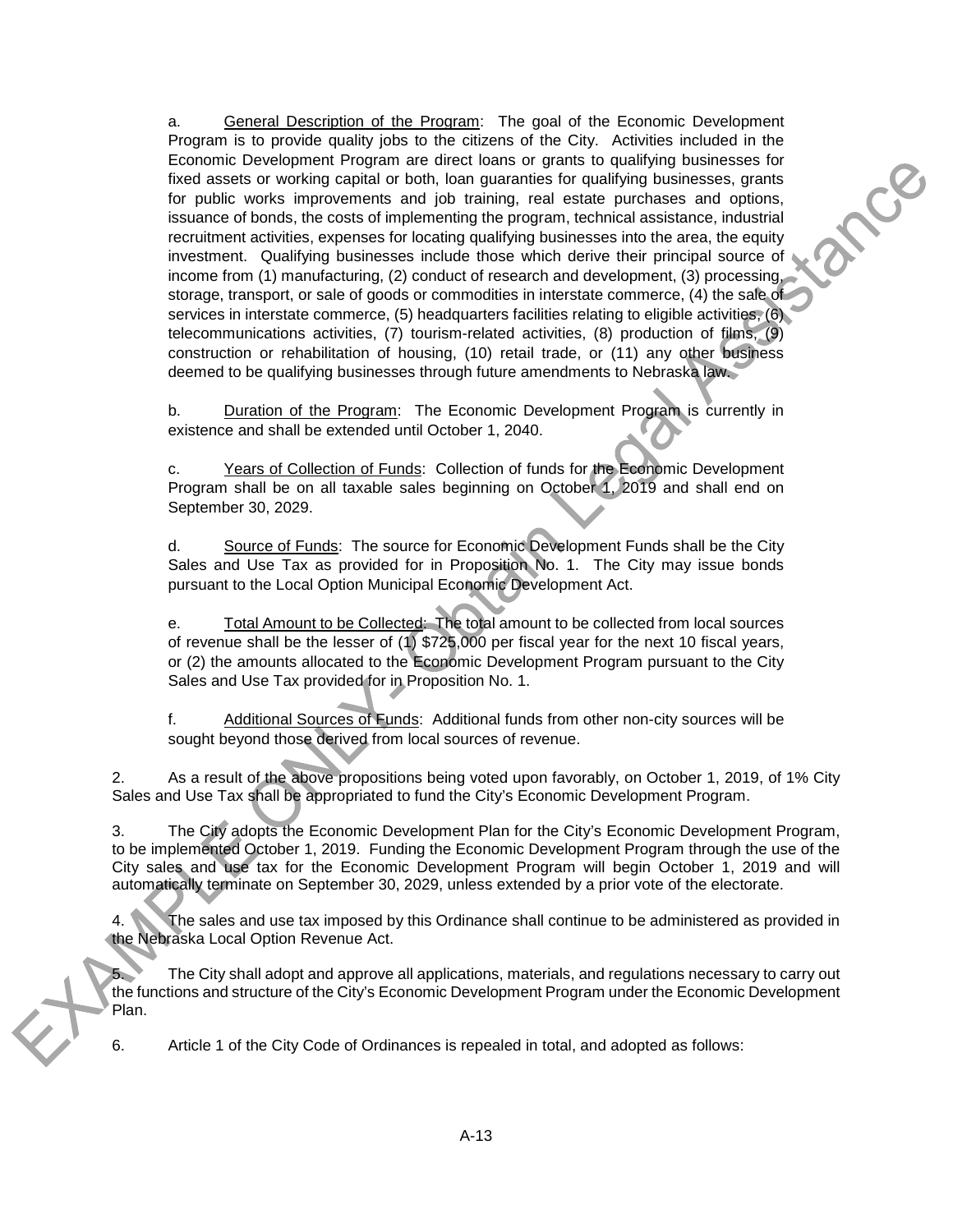## **"Article \_\_\_ – Economic Development Program Committees**

**ACCO** 

#### **Application Review Committee; Members; Terms**

There is established the Economic Development Program Application Review Committee. The Economic Development Program Application Review Committee will be composed of 5 members to be appointed by the Mayor, subject to the approval of the City Council. All members of this Committee shall be residents of the City. The Program Administrator shall serve as an ex-officio, but non-voting member of the Application Review Committee. The Mayor, subject to the approval of the City Council, may also appoint up to 2 alternate members to the Application Review Committee. In the event that a Committee member is not available, or has a conflict of interest, with respect to a matter before the Committee, the Program Administrator may designate one of the alternates to act in the place of that Committee member. Terms of initial members shall be staggered so that at least two members serve a four-year term, beginning October 1, 2019, and the other three members serve two-year terms, each beginning October 1, 2019. Thereafter, members shall serve four-year terms. *[Note: Dates and terms of office are intended as examples only.]*

## **Application Review Committee; Duties**

The Economic Development Program Application Review Committee shall perform the following duties:

A. Review applications for assistance under the Economic Development Program, and make recommendations as provided for in the City's Economic Development Plan, as amended from time to time.

B. Provide recommendations to the Administrator of the City's Economic Development Program concerning negotiations and funding of an applicant to the City Economic Development Program.

## **Citizen Advisory Review Committee; Members; Terms**

There is established an Economic Development Program Citizen Advisory Review Committee. The Economic Development Program Citizen Advisory Committee shall consist of not less than 5 or more than 10 registered voters of the City who shall be appointed by the Mayor subject to the approval of the City Council. At least one member of this Committee shall have expertise or experience in business finance or accounting. Except for ex-officio members, no member shall be an elected or appointed City official, an employee of the City, a participant in a decision-making position regarding expenditures of the Program funds, a member of the City planning commission, an official or employee of any business receiving funding under the Economic Development Program, or an official or employee of any financial institution participating directly in the Economic Development Program. The Program Administrator of the Economic Development Program shall serve as an ex-officio member of the Economic Development Program Citizen Advisory Committee. Each member shall serve a term of two-years and no member shall serve more than two consecutive terms. The existing terms of all members as of October 1, 2019 shall remain not be disturbed by any amendment to the Economic Development Program.

## **Citizen Advisory Review Committee; Duties**

The Economic Development Program Citizen Advisory Review Committee shall perform the following duties: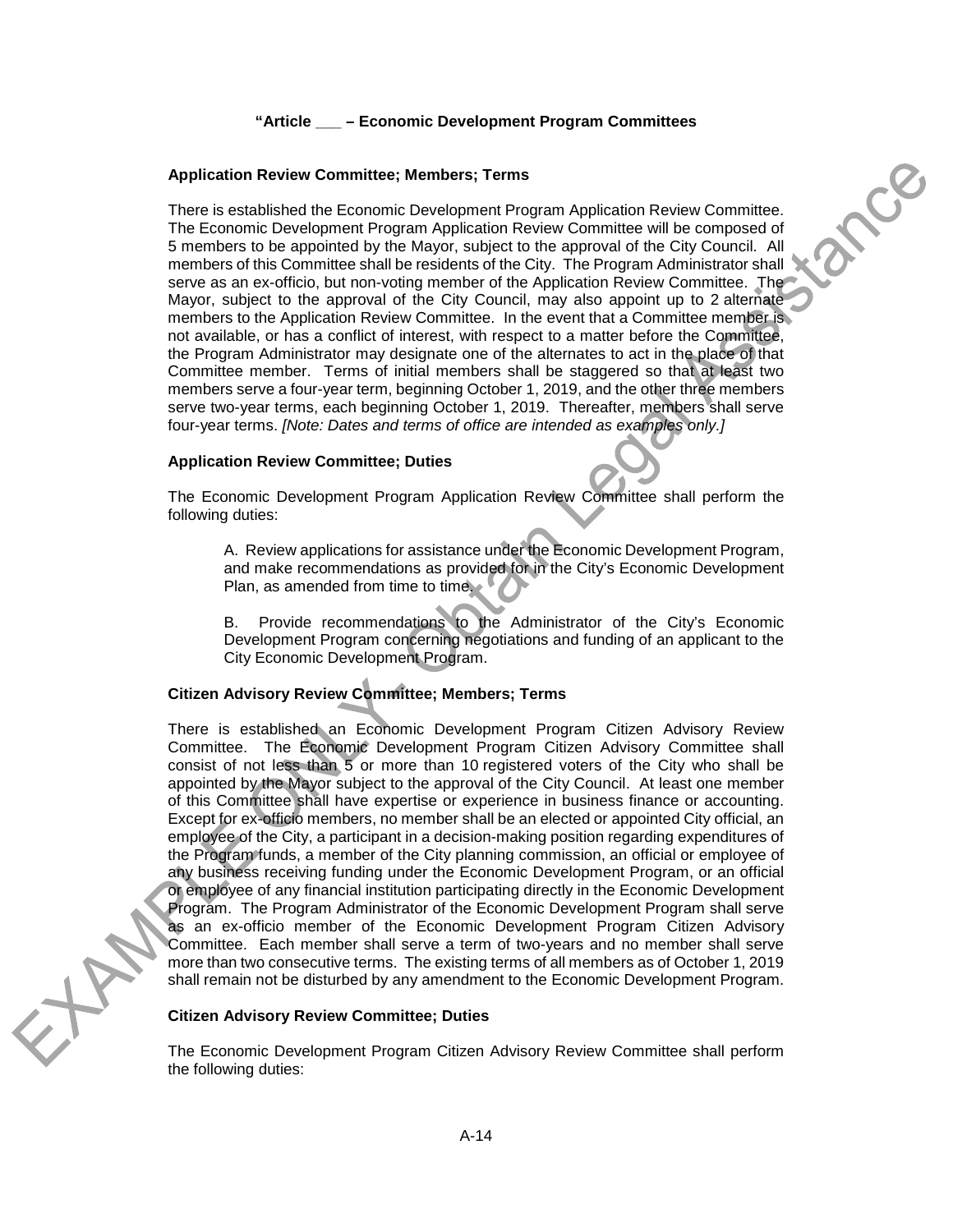A. Review the functioning and progress of the Program at regular meetings, and advise the City Council with regard to the Economic Development Program; and

B. Report to the City Council on its findings and suggestions at a hearing called for that purpose, at least once every six months.

## **SECTION 1-4: CONFIDENTIAL INFORMATION; VIOLATION**

tama Members of the Economic Development Program Application Review Committee, of the Economic Development Program Citizen Advisory Review Committee, and the staff and representatives of the City may receive information about businesses which is confidential and, if released, could cause harm businesses or give unfair advantage to competitors. Information received and reviewed in that process is considered confidential under the Economic Development Program, and Nebraska law authorizes the City to maintain confidentiality of business information which comes into its possession for the Economic Development Program. Unauthorized disclosure of any confidential business information shall be a misdemeanor under the City's Revised Municipal Code."

*[Note: An option is to provide for members of the Application Review Committee that reside within the City's Zoning Jurisdiction, for example, but generally require the majority to be*  residents. This may be permissible for the Application Review Committee, depending on *other City ordinances and policy, however, all members of the Citizen Advisory Review Committee must be registered voters as per § 18-2715(1).]*

7. All other ordinances inconsistent with or in conflict with this Ordinance are hereby repealed as of the effective date of this Ordinance.

8. This Ordinance shall become effective upon its passage, approval, and publication as provided by law.

| Passed and approved on | , 2018. |
|------------------------|---------|
|                        | Mayor   |
| Attest:                |         |
| <b>City Clerk</b>      |         |
|                        |         |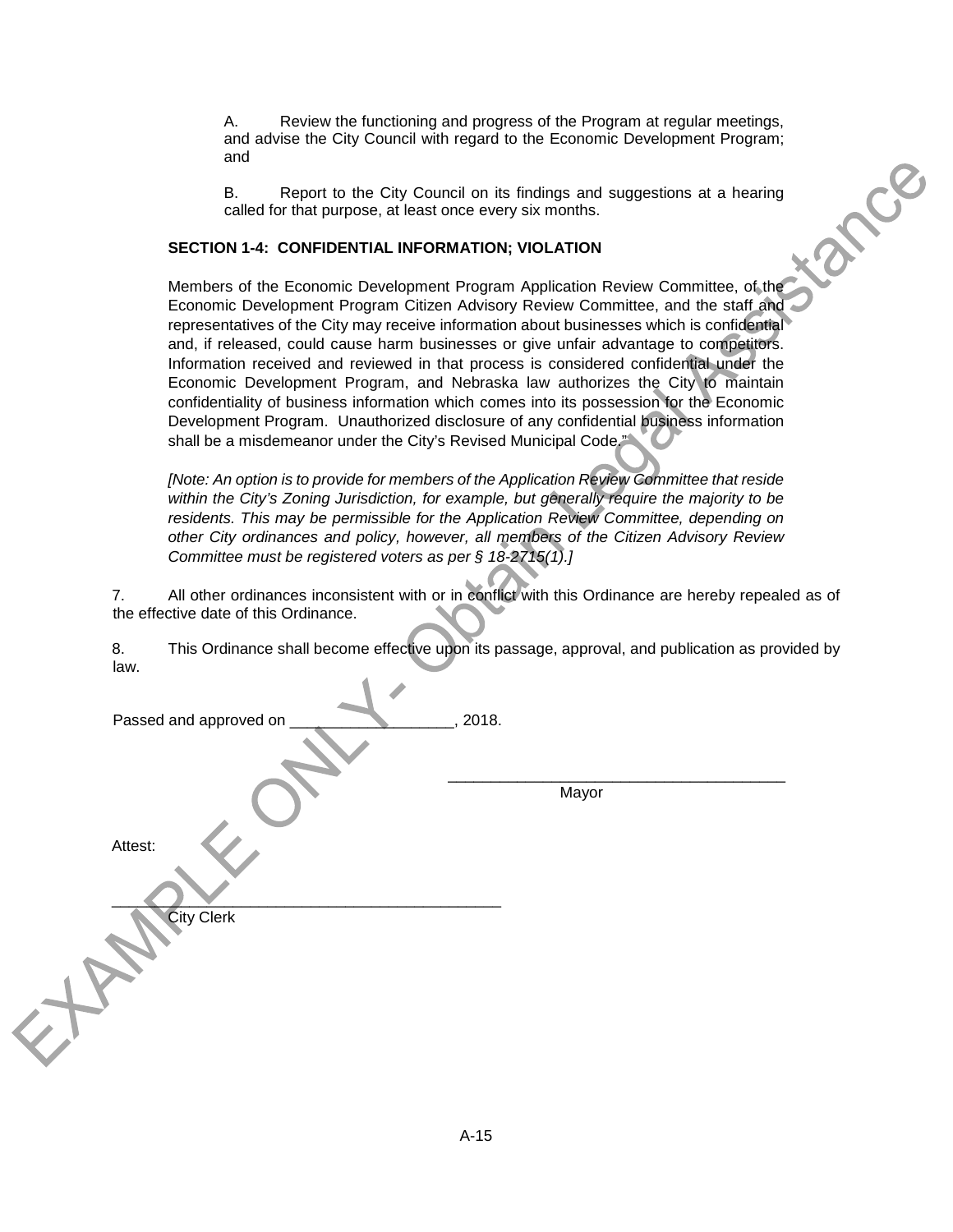## <span id="page-38-0"></span>**Examples of Alternate Program Purposes:**

#### **[Example 1: Local Business Retention]**

The goal of the Program is generally to provide and foster an environment conducive to business retention and expansion for the current citizens and businesses of the City, extending capital, assistance, and infrastructure where necessary to support local business growth. Funds from the Program will generally be used to encourage and assist existing and new businesses within the City to create and maintain viable and contributing service-providers, employers, and merchants to the City's commercial landscape, through direct or indirect financial assistance. This may include direct grants to businesses or indirect assistance through eligible activities under this Plan. The success of the Program will be measured generally by the local businesses created or grown within the City.

#### [Example 2: Job Creation]

The goal of the Program is to provide quality jobs for the citizens of the City and the local area. Funds from the Program will be used to encourage and assist existing and new Qualifying Businesses to create and retain jobs, through direct or indirect financial assistance. This may include direct grants to Qualifying Businesses or indirect assistance through eligible activities under this Plan. The success of the Program will be measured by a combination of (a) jobs created and retained in the City and the local area for the length of the Program, and/or (b) the total payroll provided or increased by Qualifying Businesses participating in the Program.

## [Example 3: Regional Competitiveness]

The City recognizes that there is a high degree of competition among states and municipalities to provide incentives for businesses to expand or to locate in their respective jurisdictions. The City believes that having the ability to fund economic development through the Program will enhance new expansion or relocation opportunities in the City, and will encourage capital investment, which otherwise may not have been realized. The goal of the Program will be to incentivize business expansion or relocation through infrastructure development, relocation stipends, technological training, housing development for new employees, and job credits or jobs created through expansion. The goal success of the Program will be measured by a combination of increases sales tax revenue, expansion of municipal infrastructure for commercial development, increase of affordable housing stock, employment rates, and jobs created through expansion.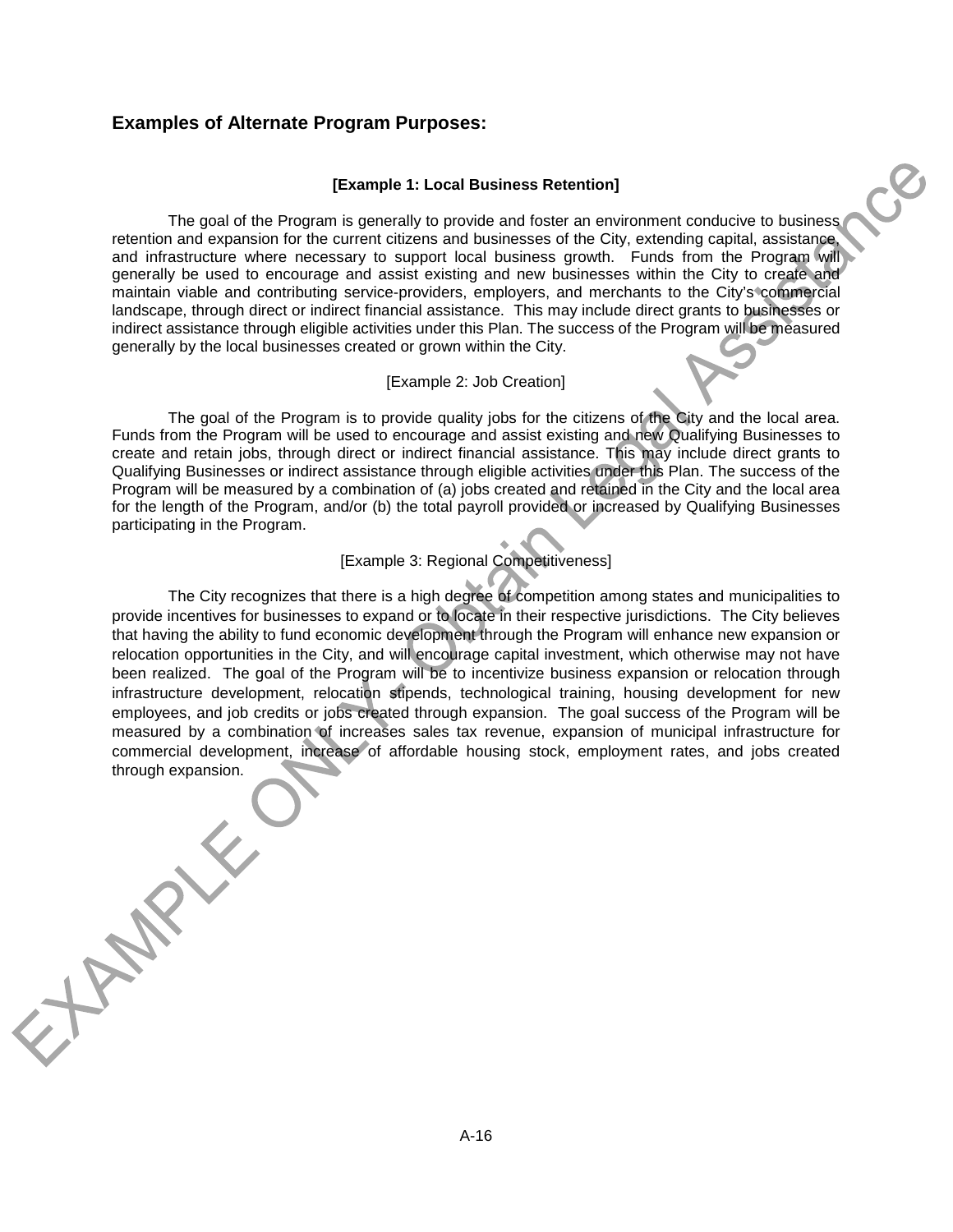## <span id="page-39-0"></span>**Example of an Ordinance Adopting an Amendment to Plan:**

## **ORDINANCE NO. \_\_\_\_\_\_**

AN ORDINANCE AMENDING THE CITY ECONOMIC DEVELOPMENT PLAN TO ADD THE CONSTRUCTION OR REHABILITATION OF HOUSING AS A QUALIFYING BUSINESS**.**

Be it ordained by the Mayor and City Council of the City:

1. The City Council, has by Ordinance, adopted an Economic Development Plan (the "Plan"), which was effective as of  $\qquad \qquad$ .

2. The Citizen Advisory Review Committee has recommended an amendment to the Plan as provided for in this Ordinance, and the City Council has held a public hearing on the recommended amendment.

3. Paragraph . of the Plan is amended to add the following Qualifying Business:

(\_\_)Construction and/or rehabilitation of housing pursuant to a Workforce Housing Plan. "Workforce Housing Plan" means a program to construct or rehabilitate single-family housing or market rate multifamily housing which is designed to address a housing shortage that impairs the ability of the City to attract new businesses or impairs the ability of existing businesses to recruit new employees. In connection with the Workforce Housing Plan:

a. The City has participated in a Housing Study (the "Housing Study") conducted by \_\_\_\_\_\_\_\_\_\_\_. The Housing Study found that the current housing stock in the City and surrounding area, including both single-family and market rate multi-family housing, was deficient in numbers and quality, and that the City has a housing shortage.]

b. The Workforce Housing Plan is intended to include all single-family housing and market rate multi-family housing. No special provisions for housing for persons of low or moderate income are provided for.

c. Due to the lack of available housing within the City and surrounding area, existing businesses have difficulty in recruiting new employees; and

d. Construction costs, and the cost of providing infrastructure for housing (to include streets and utilities) are adversely impacting the ability of housing for persons seeking new or rehabilitated housing in the City.

4. This Ordinance was approved by a two-thirds vote of the members of the City Council. It shall become effective upon its passage, approval and publication. Publication shall be in pamphlet form.

Passed and approved on **Example 2** 

\_\_\_\_\_\_\_\_\_\_\_\_\_\_\_\_\_\_\_\_\_\_\_\_\_\_\_\_\_\_ Mayor

\_\_\_\_\_\_\_\_\_\_\_\_\_\_\_\_\_\_\_\_\_\_\_\_\_\_\_\_\_\_\_\_\_\_\_ City Clerk

Attest:

: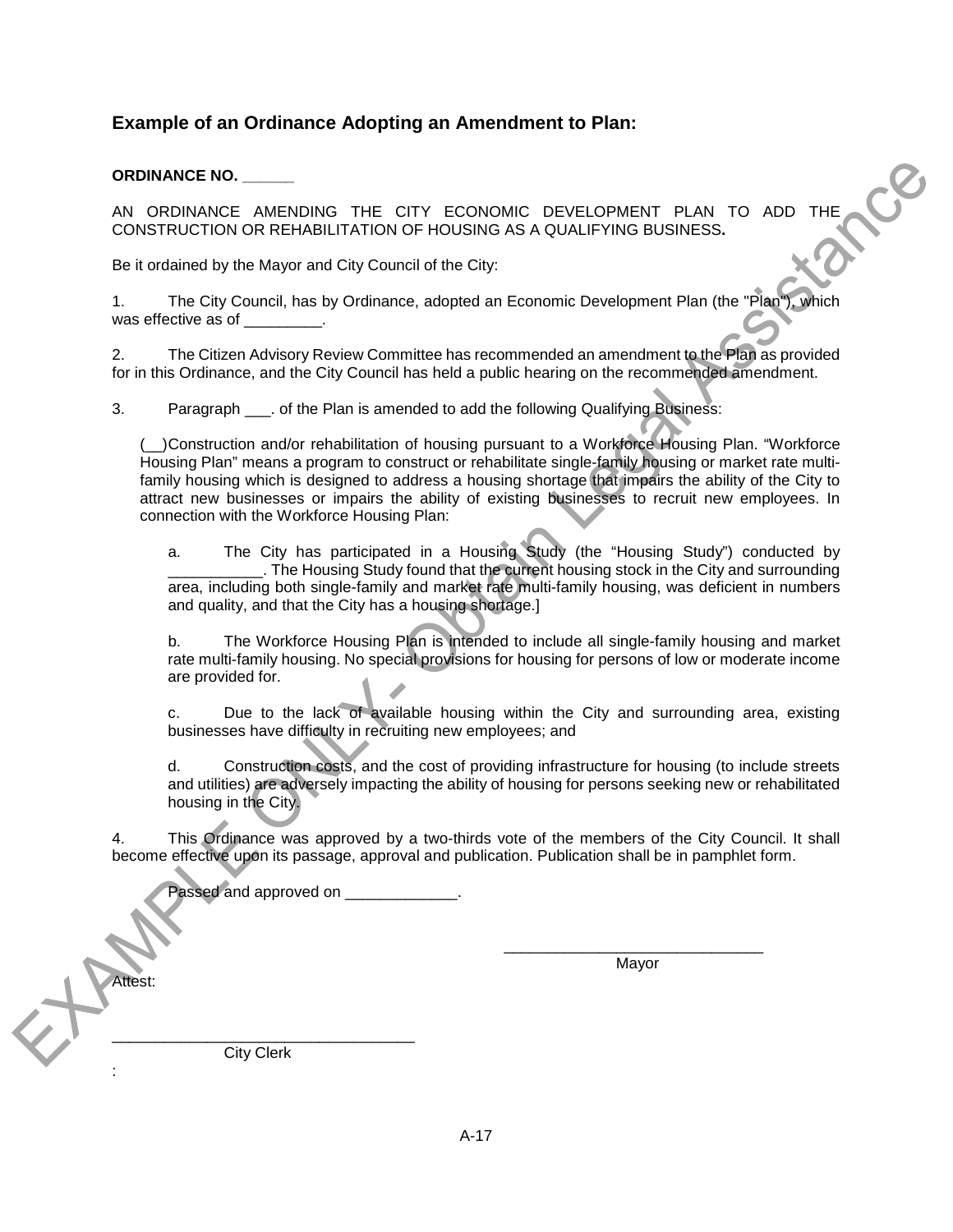## <span id="page-40-0"></span>**Example of an Application for Assistance:**

**City of \_\_\_\_\_\_\_\_\_\_\_ Economic Development Assistance Application**

ASSISIANCE

## **1. Applicant Information:**

Business Name:

Address:

Applicant Contact:

Business Phone:

E-mail address:

## **2. Business Information:**

Structure of Business (proprietorship, partnership, LLC, corporation, etc.):

Ownership breakdown (include percentages for each Owner):

General Description of Business:

Products/Services:

Number of years in Business (or if a new Business, describe Owners experience in this type of business):

Proposed Location Address:

Current Zoning Classification:

## **3. Employment:**

Base (current) number of full-time positions:

Full-time positions to be created:

Salary/Wage Range:

Benefits provided to employees (include any contribution required by Employees):

## **4. Financial Need:**

Total project cost estimate:

Breakdown of use of funds:

Date funds are needed: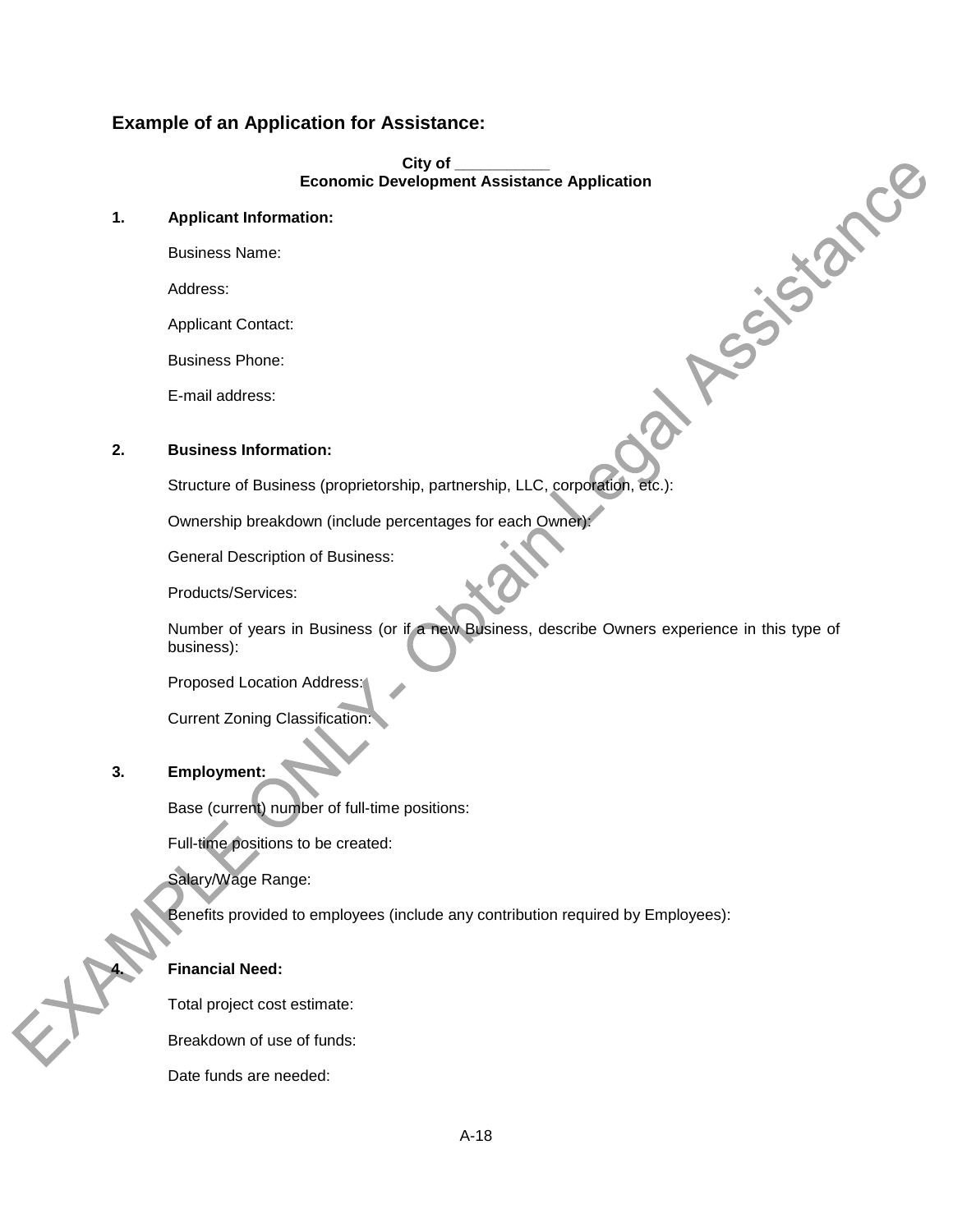Investment to be made by Applicant (Amount & Source:

Loan(s) to be obtained (Amount & Bank Name):

LB840 financial assistance amount requested for the Project:

\*\*The committee reserves the right to make part of the assistance in the form of a Grant (forgivable loan) and part of the assistance as a Loan, which in non-forgivable and has repayment terms.<br>
Other Loans/Grants (CDBG, T loan) and part of the assistance as a Loan, which in non-forgivable and has repayment terms.

Other Loans/Grants (CDBG, TIF, Re-Use, etc.):

### **5. Security Available:**

Guarantor(s):

Real Estate:

Existing Liens:

Personal Property:

Existing Liens:

Stock / LLC Interests:

Other:

#### **6. Eligibility:**

Principal Source of Income from (circle one):

- a. Manufacturing
- b. Research & development
- c. Processing, storage, transport or sale of goods or commodities in interstate commerce

**Printing** 

- d. Sale of Services in interstate commerce
- e. Headquarters facilities relating to eligible activities
- f. Telecommunications activities
- g. Tourism-related activities
- h. Construction and rehabilitation of housing
- i. Retail trade

Film production (Nebraska Film Office Activity Registration Form is also required).

Statement of how project is consistent with the goals of the Economic Development Program:

Describe any pending legal action(s), to include the amount at risk and a summary of how ownership is reacting to the action(s):

#### **7. Additional Information to be submitted:**

a. Resumes of Owners, Management & Key Employees (include experience, training, credentials & work history).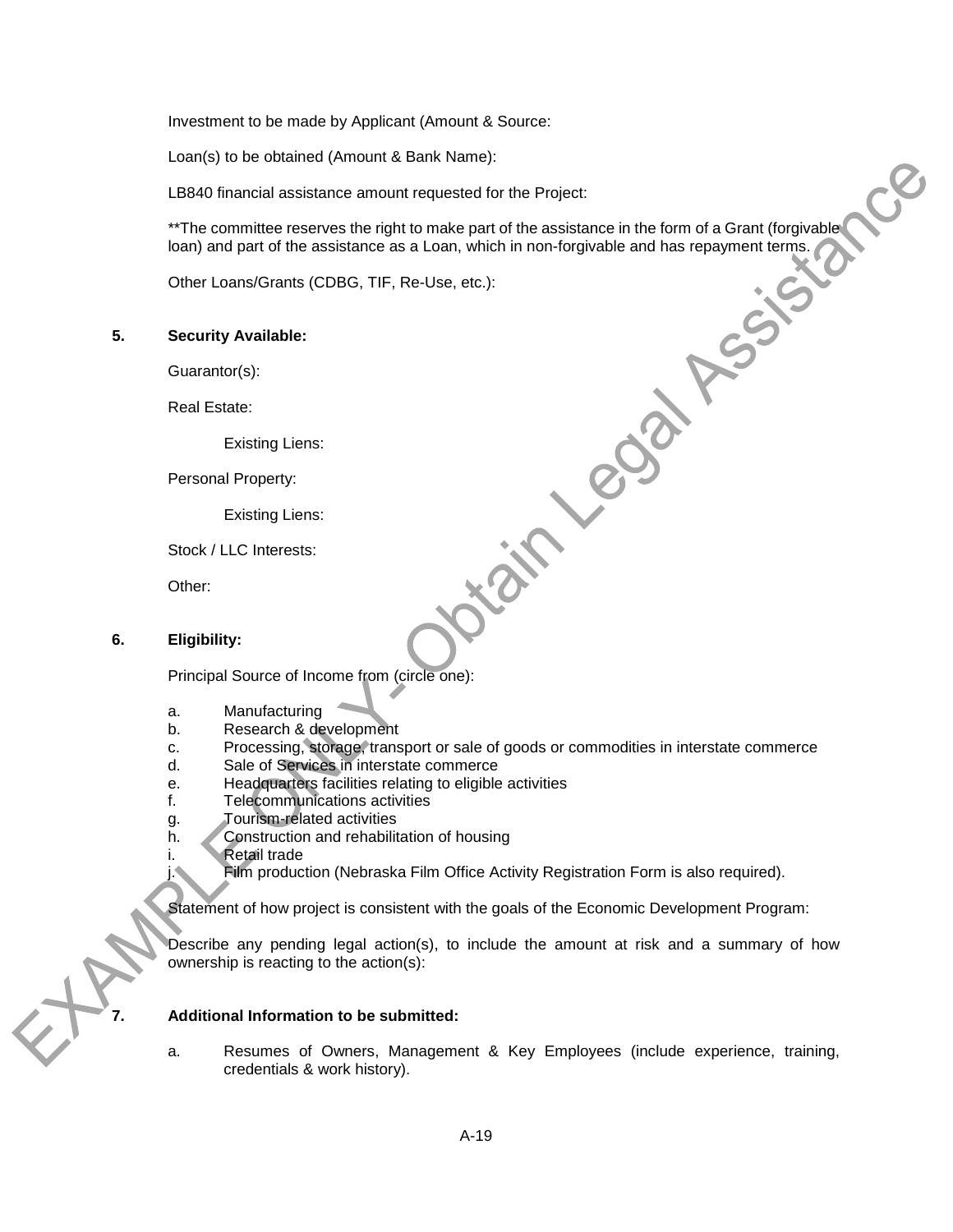- b. Brief history of your business and where you see your business going in the next 5 years, with emphasis on the impact to the City.
- c. Personal Financial Statement of Guarantors and anyone owning 25% or more of the business. Note: documentation verifying assets and liabilities shall be made available upon request.
- d. Income statement covering the past 2 years of business operations, if in business for that long. Copies of filed tax returns are acceptable and the most recent year's return must be included.
- e. Business Plan, to include:
	- Total project costs to include itemized use of funds
	- Lender Commitments
	- Investor Commitments
	- Financial projections for the next 3 years.
	- Employment projections for the next 3 years
	- Identification of jobs created by description, number, average wage, benefits, etc.
	- Information as to suppliers, and in particular, those in the area
- f. References, to include name, position, address and phone number:
- g. Any other information that you feel will assist the City in evaluating your Application. Please include any marketing or sales brochures.
- h. With respect to the Business, or any persons owning 25% or more of the business and any officers, indicate if there is any past or pending litigation which either has resulted in or could result in a judgment against the Business or any such person. List the nature of the judgment or pending action, and whether any portion remains unpaid as of this date.
- i. With respect to any persons owning 25% or more of the business and any officers, indicate any who have been convicted of or plead guilty to any criminal charge or violation of law, excepting minor traffic offenses. List the nature of the charge, where the charge occurred and the year and month of the conviction or plea.
- j. Applicant agrees to sign waiver form provided by the City for Background and Credit Check.

## **8. Nebraska Advantage Act:**

HA

The Applicant certifies to the city as follows (select one):

The Applicant has not filed nor does it intend to file an application with the Nebraska Department of Revenue to receive tax incentives under the Nebraska Advantage Act with respect to this project.

The Applicant has filed or intends to file an application with the Department of Revenue to receive tax incentives under the Nebraska Advantage Act for this project. If so, indicate if such application includes or will include, as one of the tax incentives, a refund of the City's local option sales tax revenue: \_\_\_\_; and whether such application has been approved under the Nebraska Advantage Act: \_\_\_\_\_.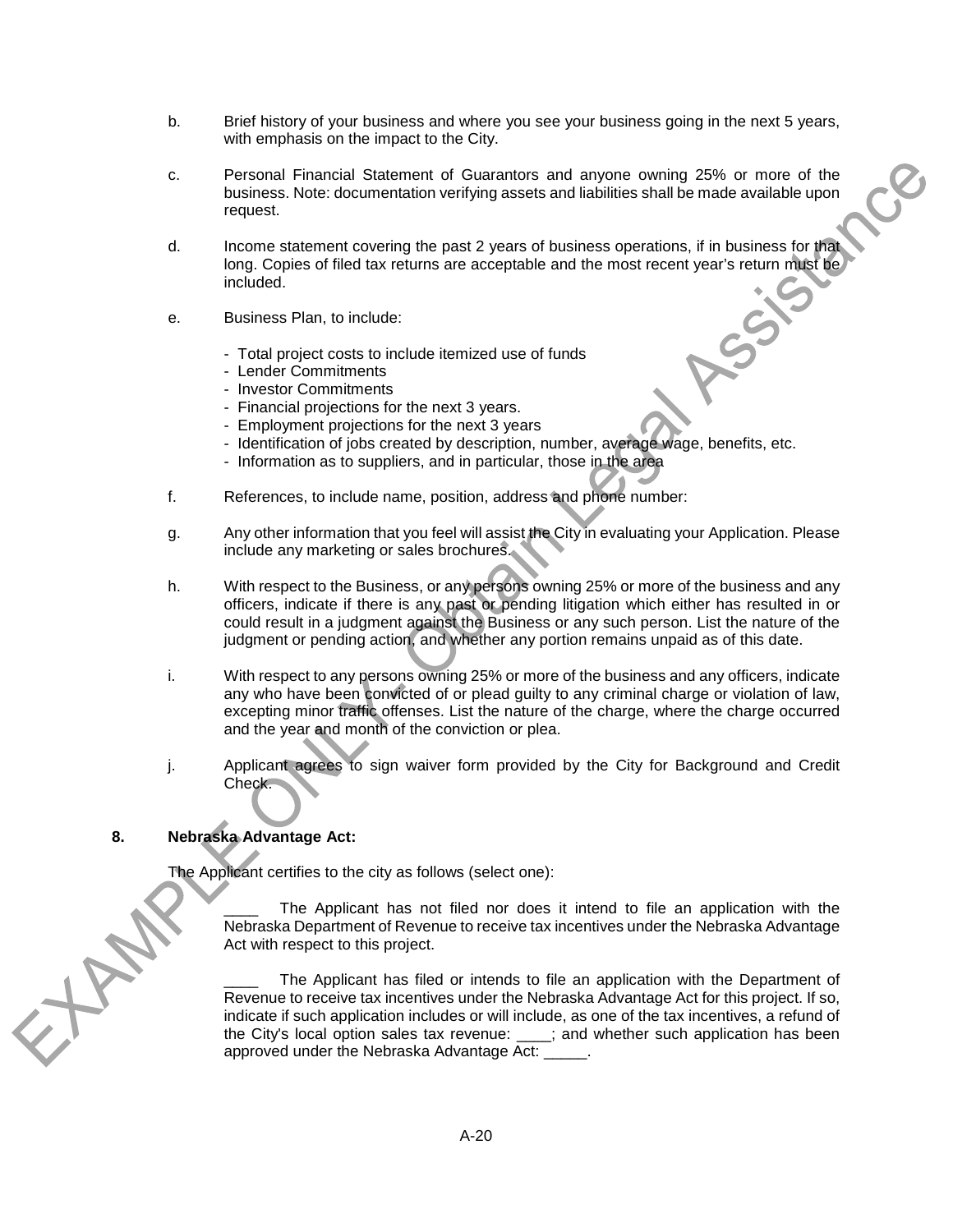I certify that the information presented in connection with this Application for Economic Development Assistance is true and correct. Consent is given to the City to contact references, conduct one or more credit checks, criminal background checks, and to verify the information contained in this Application.

| Dated:  |             |
|---------|-------------|
|         | Signed: _   |
|         | Title: $\_$ |
|         |             |
|         |             |
|         |             |
|         |             |
|         |             |
|         |             |
|         |             |
|         |             |
|         |             |
|         |             |
|         |             |
| ELEMANY |             |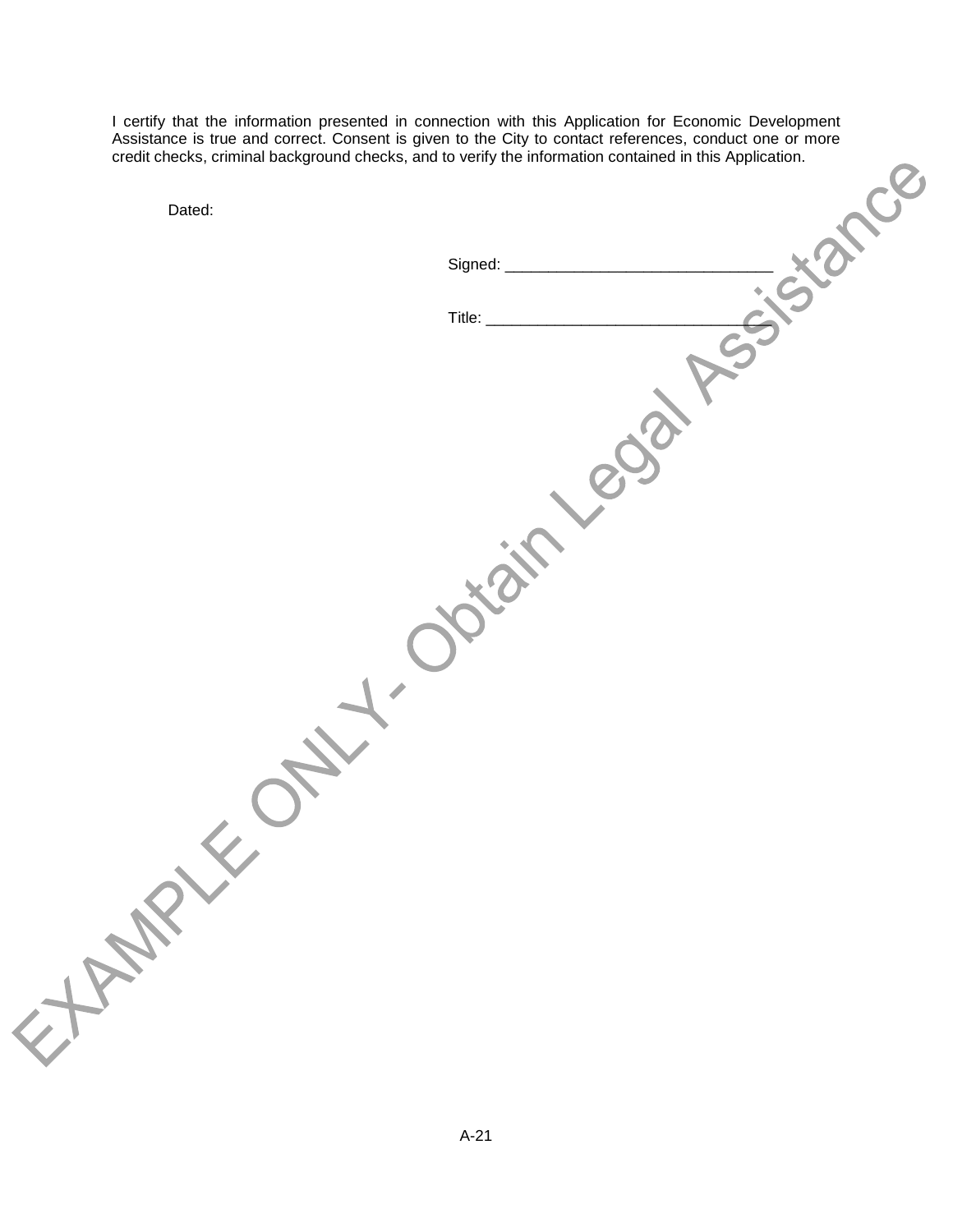## <span id="page-44-0"></span>**Assistance Agreement with Job Credits:**

## **ECONOMIC DEVELOPMENT ASSISTANCE AGREEMENT**

This Agreement is made on \_\_\_\_\_\_\_\_, between the City of \_\_\_\_\_\_\_\_\_, Nebraska (the "City") and  $(the "Application").$ 

## **Recitals:**

a. The City has adopted an Economic Development Plan pursuant to the Nebraska Local Option Municipal Economic Development Act (the "Plan"). Pursuant to the Plan, the City has implemented an Economic Development Program (the "Program").

b. The Applicant has made application for assistance from the Program (the "Application");

c. The Administrator of the Program (the "Administrator") and the City Economic Development Application Review Committee (the "Committee") have reviewed the Application and recommended to the City Council (the "Council") that a grant (the "Grant") and a loan (the "Loan") be made to the Applicant from the City of \_\_\_\_\_\_\_\_\_\_\_\_ Economic Development Fund (the "Fund") as provided for in this Agreement. The City Council has approved the Committee's recommendation.

d. The parties desire to enter into this Agreement for the purpose of setting out the terms and conditions of the Grant and the Loan.

## **Agreement:**

### **1. Purpose of Assistance:**

The Applicant owns and operates a business known as \_\_\_\_\_\_\_\_\_\_\_ (the 'Business"). The proceeds of the Grant and the Loan shall be used for the purpose of

## **2. Amount of Grant and Loan:**

The Grant and the Loan shall be disbursed from the Fund at the Closing (as provided for below) as follows:

a. The Grant shall be in the amount of \$\_\_\_\_\_\_\_\_\_ (the "Grant Amount").

b. The Loan shall be in the amount of \$\_\_\_\_\_\_\_\_\_ and shall represented by a promissory note (the "Note") to be signed at the Closing in the form of the attached "Exhibit A". The Note shall be interest free until \_\_\_\_\_\_\_\_\_ (the "Note Interest Date"), at which time the Note shall carry interest at the rate of \_\_\_% per annum, and shall be repaid over \_\_\_ equal \_\_\_\_\_ payments of principal and interest. The first payment shall be due on \_\_\_\_\_\_, with each additional payment due on the same day of each subsequent \_\_\_\_\_ until the Note is paid in full.

## **3. Closing:**

As soon as the Applicant has satisfied the conditions to Closing (as provided for below), the Grant Amount and the Note Amount shall be scheduled as a claim at a City Council meeting. The "Closing" shall then occur within 10 business days after the Council meeting where the claim is approved.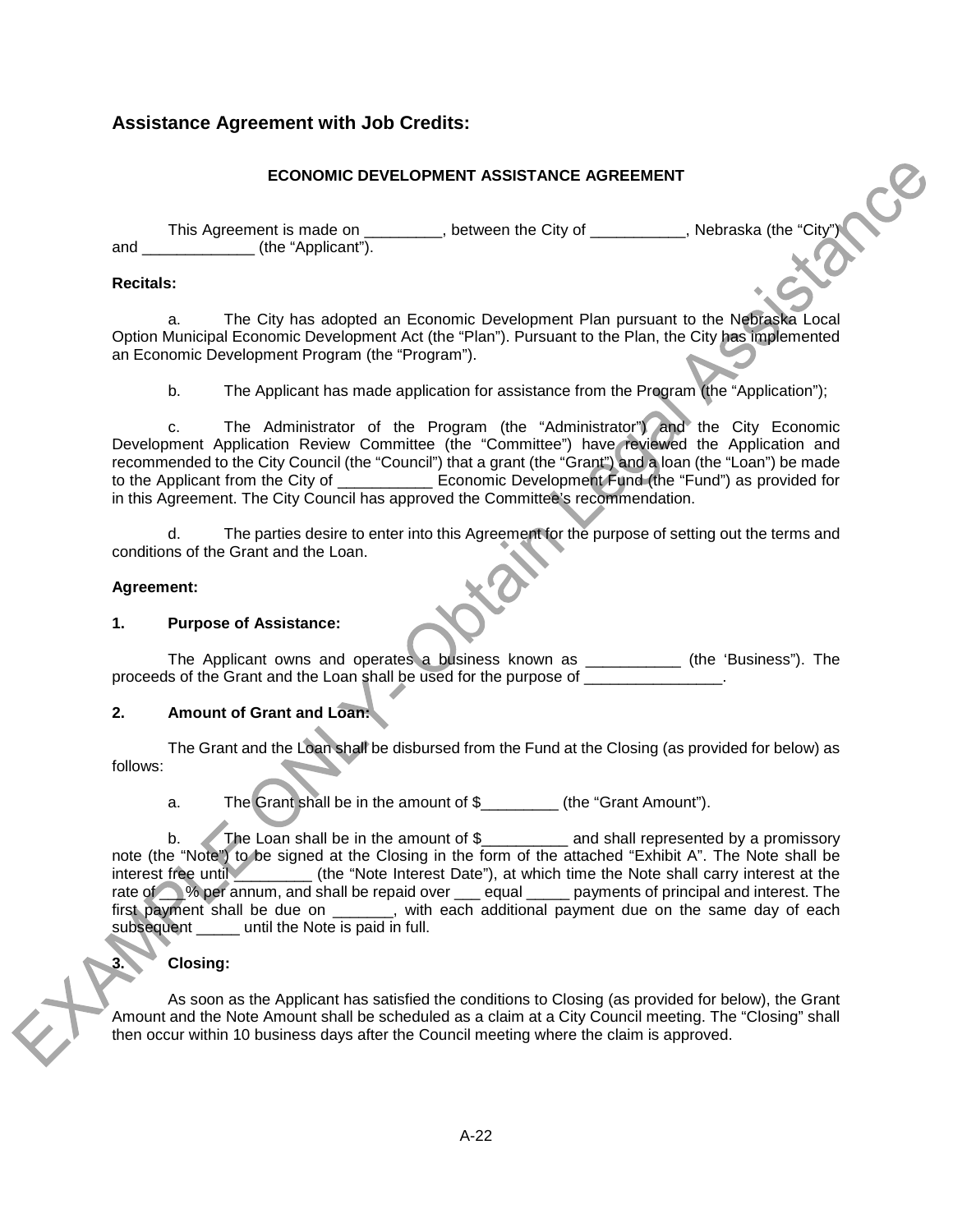### **4. Possible Grant Repayment:**

The Grant Amount shall be subject to repayment (the "Repayment") to the City if the Applicant does not fully earn the Job Credits (as provided for below). In connection with the calculation of the Job Credits:

a. The effective date of this Agreement for Job Credit calculation purposes shall be (the "Job Credit Effective Date").

 $\Box$ 

b. The term of this Agreement for Job Credit calculation purposes shall begin on the Job Credit Effective Date and shall continue for 5 years from the Job Credit Effective Date (the "Term").

c. A "Year" shall mean the 12-month period ending as of the day prior to each annual anniversary of the Job Credit Effective Date.

## **5. Employee Definitions:**

a. "Full Time Employee" shall mean a bona fide employee of the Applicant who (1) is classified by the Applicant as full time; and (2) subject to normal and reasonable waiting periods, is eligible for the employer's normal fringe benefit package. The normal fringe benefit package must, at the least, include a health insurance plan which provides for employee coverage substantially paid for by the Applicant.

b. "Eligible Full Time Employee" shall mean a Full Time Employee who: (1) primarily works in the City, and (2) resides within 60 miles of the corporate limits of the City; provided, however any Full Time Employee who does not reside within 60 miles of the corporate limits of the City at the time that the Full Time Employee is hired by the Applicant, shall nevertheless be considered an Eligible Full Time Employee if the Full Time Employee moves to a residence within the required geographic area within 6 months of the hiring of the Eligible Full Time Employee.

c. "Full Time Equivalent" Employees (the "FTE's") shall be the total of (i) the number of Eligible Full Time Employees which are paid based on a salary, plus (ii) with respect to hourly Eligible Full Time Employees, the number arrived at by dividing the total hours paid by the Applicant to its hourly Eligible Full Time Employees during a Year divided by 2080 hours, and then rounded down to the nearest tenth; provided, however, the maximum hours paid that can be counted for any one hourly Eligible Full Time Employee shall not exceed 2080 hours.

### **6. Job Credits:**

"Job Credits" shall be calculated as follows:

a. The Applicant shall receive an "Annual Job Credit" during the Term equal to the FTE's multiplied by

The amount of the Annual Job Credit may not exceed \$\_\_\_\_\_ per Year (the "Maximum Annual Credit").

In the event that the Applicant earns credits in excess of the Maximum Annual Credit in any one Year, the excess credits may be carried back to one or more prior Years where the Maximum Annual Credit was not earned, as long as the Maximum Annual Credit is not exceeded for any one Year. Excess credits may not be carried forward

### **7. Representations and Warranties of the Applicant:**

The Applicant represents and warrants the following, all of which shall survive the Closing: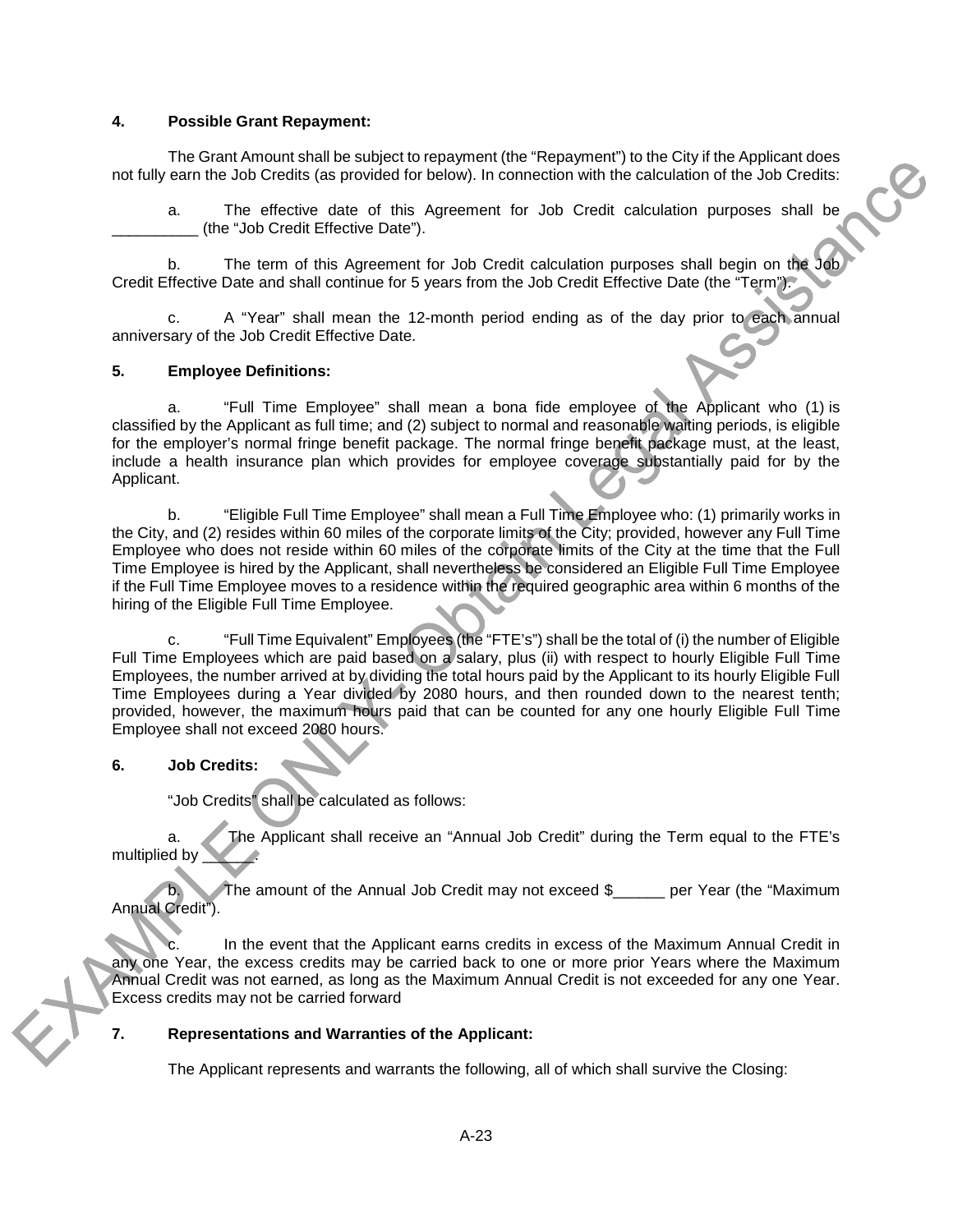a. The Applicant is a \_\_\_\_\_\_\_\_\_, organized, existing, and in good standing under the laws of Nebraska. The Applicant has full power and authority to enter into this Agreement and carry out the transactions contemplated by this Agreement. The Applicant's execution, delivery and performance of this Agreement have been authorized by all necessary action on the part of the Applicant. This Agreement, and each agreement and instrument delivered by the Applicant pursuant to it, is the legal and binding obligation of the Applicant, enforceable against the Applicant in accordance with its terms.

 b. No representation or warranty made by the Applicant in this Agreement contains or will contain any untrue statement of any material fact, or omits or will fail to state any material fact known to the Applicant that are required to make the statements not misleading.

c. The execution and performance of this Agreement will not violate any provision of law, or conflict with or result in any breach of any of the terms or conditions of, or constitute a default under any indenture, mortgage, agreement or other instrument to which the Applicant is a party or by which it is bound.

d. The Applicants principal source of revenue is from \_\_\_\_\_\_\_\_\_\_ [designate the eligible activity].

All representations and warranties made by the Applicant shall survive the Closing.

## **8. Representations and Warranties of the City:**

The City represents and warrants the following, all of which shall survive the Closing:

a. The City is a municipal corporation organized and existing under the laws of Nebraska, and has full power and authority to enter into this Agreement and carry out the transactions contemplated by this Agreement. The City's execution, delivery and performance of this Agreement has been authorized by all necessary action on the part of the City. This Agreement, and each agreement and instrument delivered by the City pursuant to it, is the legal and binding obligation of the City, enforceable against the City in accordance with its terms.

b. No representation or warranty made by the City in this Agreement contains or will contain any untrue statement of any material fact, or omits or will fail to state any material fact known to the City that is required to make the statements not misleading.

## **9. Certification of the Applicant:**

The Applicant certifies to the City that it has not filed nor does it intend to file an application with the Department of Revenue to receive tax incentives under the Nebraska Advantage Act for the Business. In the event that the Application files such an application, it shall advise the City in writing, and the City shall have the option to review the status of the Grant and the Loan, to include determining that (i) all or any portion of the Grant, and (ii) the balance of the Loan, is due and payable if the Applicant is awarded incentives under the Nebraska Advantage Act.

## **10. Conditions to Closing:**

The City's obligation to proceed with the Closing is subject to the Applicant's fulfillment of each of the following conditions at or prior to the Closing:

- a. All representations and warranties of the Applicant shall be true as of the Closing.
- b. The Applicant shall have delivered to the City:
- (1) Evidence of Good Standing of the Applicant from the Nebraska Secretary of State.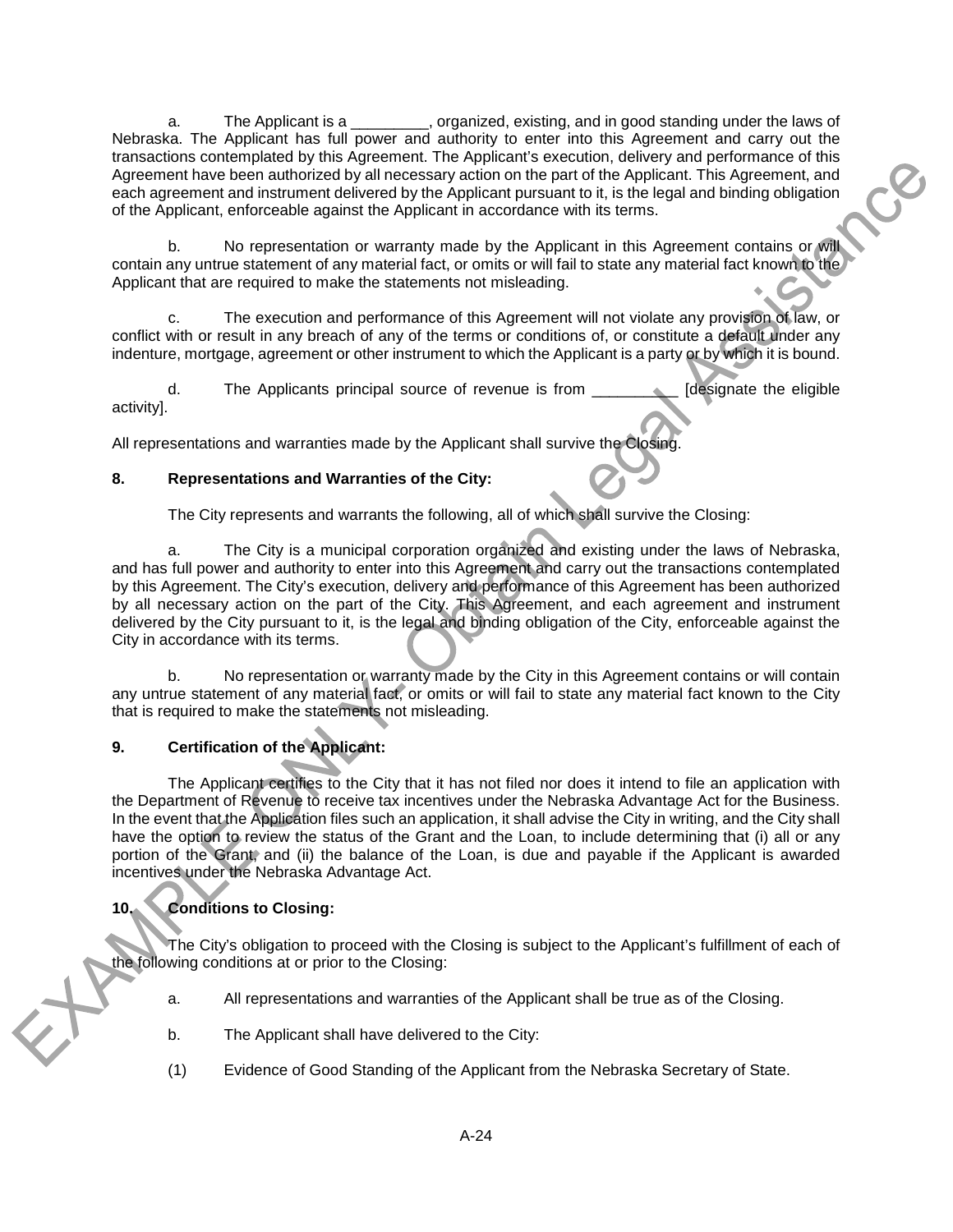(2) A copy of the current and correct \_\_\_\_\_\_\_\_\_\_\_\_\_\_ [describe organizational documents such as Articles of Incorporation and Bylaws or Certificate of Organization and Operating Agreement] of the Applicant certified by the secretary to be correct;

Certified resolutions of the **EXEC EXECUTE:** [Board of Directors or Members] authorizing this Agreement and providing for signature authority.

c. In order to secure the Loan and the Repayment, the Applicant shall have delivered to the City the following:

(1) A guaranty (the "Guaranty") of \_\_\_\_\_\_\_\_\_\_\_\_\_. The Guaranty shall be in the form of the attached "Exhibit B".

(2) A Security Agreement covering the Applicant's equipment. The Security Agreement shall be in the form of the attached "Exhibit C". The Security Agreement shall be second in priority to a lien held by **[Bank]**.

(3) A Deed of Trust covering the Applicant's real estate. The Deed of Trust shall be in the form of the attached "Exhibit D". The Deed of Trust shall be second in priority to a lien held by \_\_\_\_\_\_\_\_\_ [Bank].

d. The Applicant shall in all material respects have performed its obligations, agreements, and covenants contained in this Agreement to be performed by them, on, or before the Closing.

e. There shall have been no material adverse change in the operation or financial status of the Applicant and the Closing shall constitute the Applicant's representations that there has been no such material adverse change.

f. In requesting the disbursement of the Loan, the Applicant is considered to have represented that the above conditions have been satisfied and are continuing to be satisfied.

#### 11. **Annual Reports:**

In order to obtain Job Credits, the Applicant shall annually, within 60 days of the end of each Year, provide to the Administrator a report in form and substance acceptable to the Administrator which calculates the Annual Job Credit for the Year (the "Annual Report"). The Administrator shall have the right at any time to (i) require that the Annual Reports be reviewed at the Applicant's expense by a Certified Public Accountant reasonably acceptable to the Administrator, or (ii) hire, at the Administrator's own expense, an independent Certified Public Accountant or other Practice or financial expert, to review the books and records of the Applicant pertaining to the Annual Report and any other terms and conditions as provided for in this Agreement. If after a review or audit of the Applicant's records it is discovered that the Annual Job Credit claimed on the Annual Job Credit Report exceeds 10% of the Annual Job Credit as determined by the Administrator, then the Administrator may require the Applicant to reimburse the Fund for the actual cost of the audit.

## **12. Default:**

The Applicant shall be in default in this Agreement and the Note if any of the following happen:

a. Failure to comply with any of the terms of this Agreement, the Note, the Security Agreement or the Guaranty to include an assignment not permitted under this Agreement.

b. Any warranty, representation or statement made or given to the City by the Applicant proves to have been false in any material respect when made or given.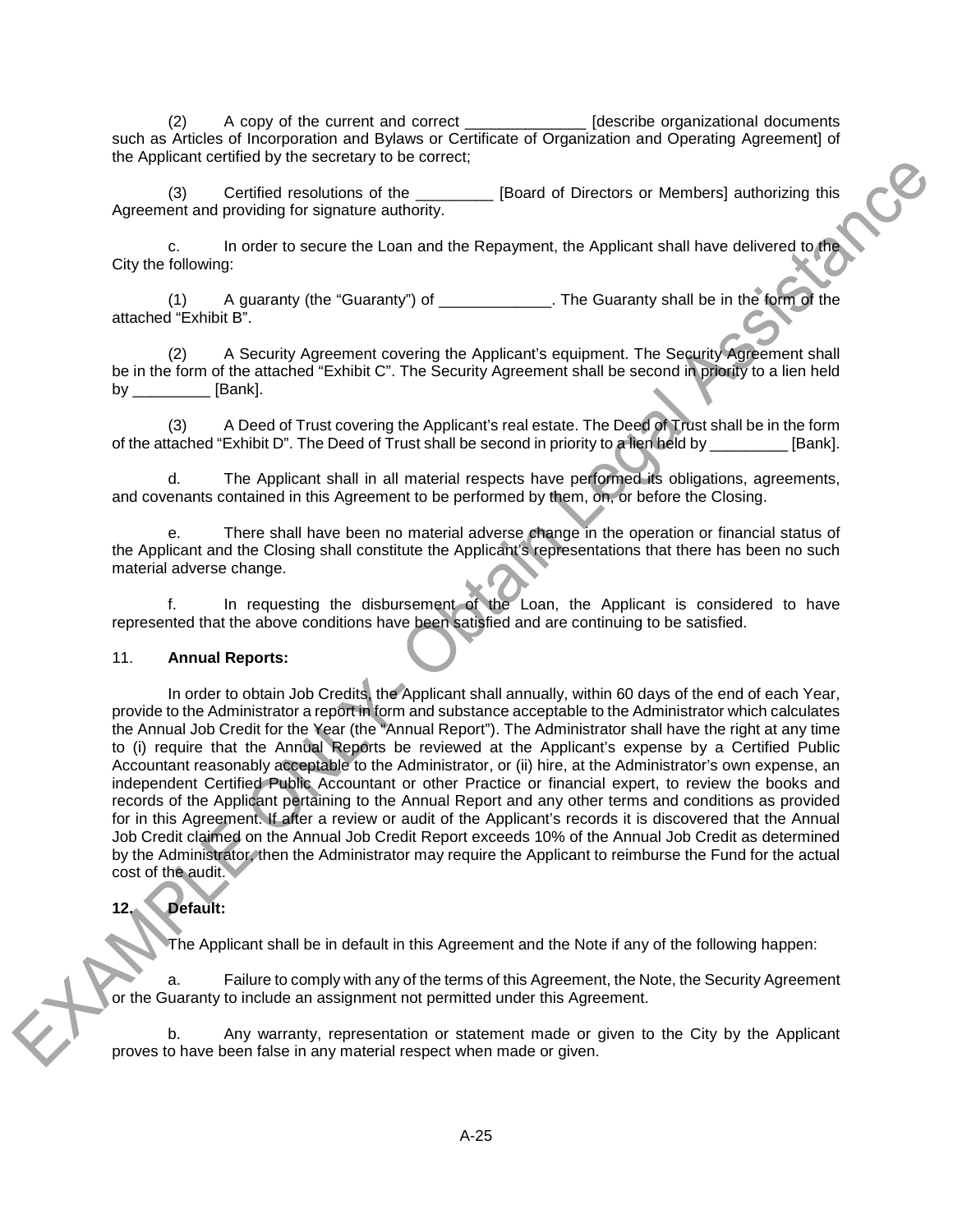c. Dissolution or liquidation of any of the Applicant, the termination of existence, insolvency, business failure, appointment of a receiver, assignment for the benefit of creditors, or bankruptcy of the Applicant.

d. The Applicant ceases to conduct the Business or moves the Business outside of the City.

### **13. Assignability:**

The Administrator may assign his interest in this Agreement to any successor administrator designated by the City Council. The Applicant may not assign or transfer its interest in this Agreement without the consent of the Administrator. Assignment shall include a transfer of ownership of the Applicant which results in the **Example 1** [current Shareholders /Members] owning less than 51% of the ownership interests of the Applicant.

## **14. Confidentiality:**

It is agreed that this Agreement and its terms are public record and are not confidential. However, the City agrees to take reasonable steps to insure that any financial and proprietary information provided in connection with this Agreement by the Applicant shall remain confidential and shall not be revealed or disclosed to outside sources unless the information is public knowledge, is independently developed, or is required to be disclosed by law or legal process.

#### **15. Notices:**

Any notices or other communications between the parties shall be personally delivered, sent by certified or registered mail, return receipt requested, by Federal Express or similar service that records delivery, to the addresses set out below, or to such other address as a party may designate, from time to time, by written notice to the other. A notice shall be deemed effective upon receipt.

a. If to the City:

City of

Attention: City Manager

b. If to the Applicant:

## **16. Miscellaneous:**

This Agreement constitutes the entire agreement of the parties with respect to its subject matter, and may only be modified by a writing signed by both of the parties.

b. The City's waiver of any one default shall not be a waiver of the same or any other default in the future. In addition, the City's failure to exercise any right given to it by this Agreement shall not be a waiver of any later exercise of that right.

c. The provisions of this Agreement are severable and if any provision is held to be invalid, the remainder of the Agreement shall remain in effect.

d. This Agreement may be executed in any number of counterparts, each of which shall be deemed an original, but which together shall constitute a single instrument.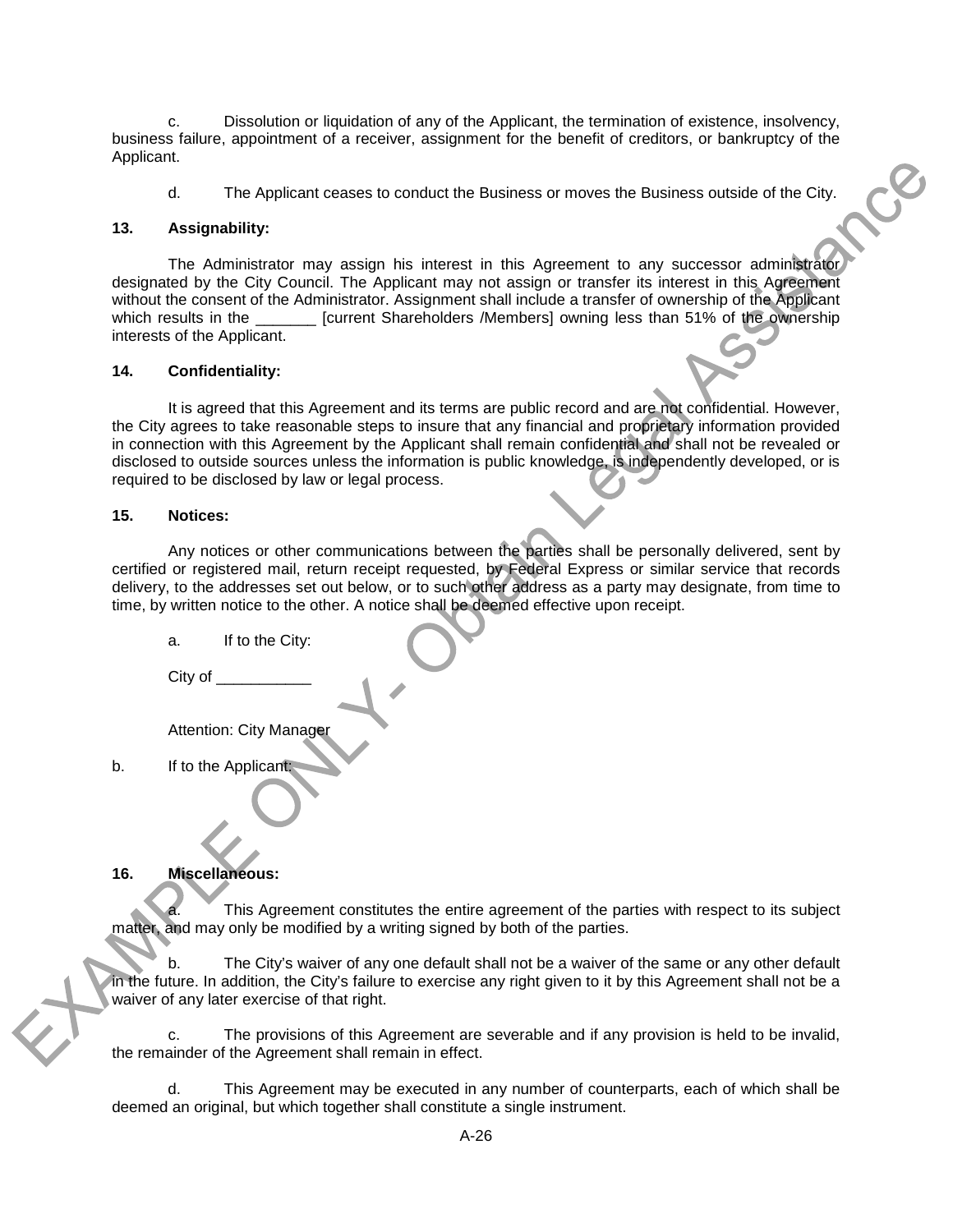- e. This Agreement shall be governed by the laws of Nebraska.
- f. This Agreement shall be binding on the successors and assigns of the parties.

*[Signature page to follow]*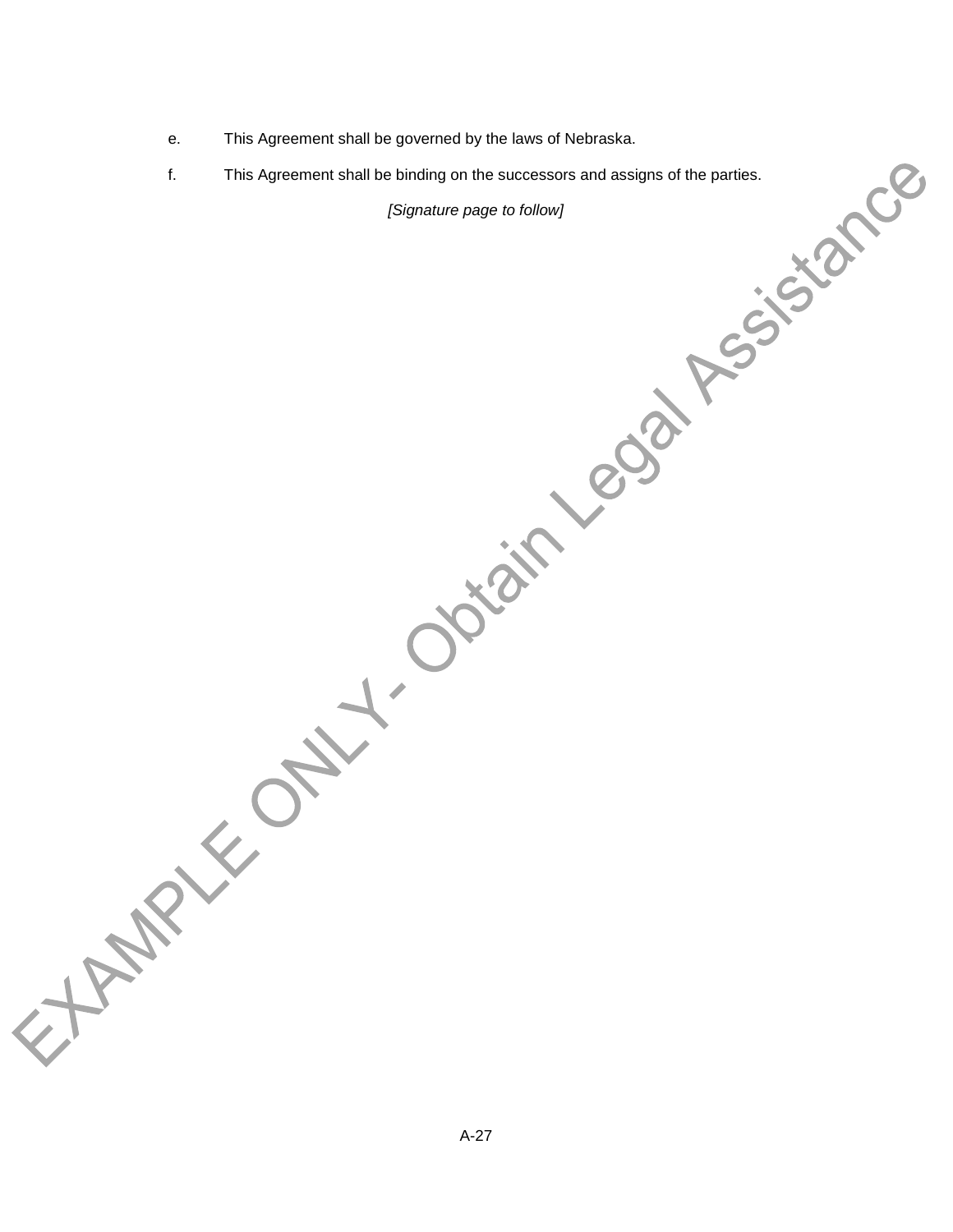## <span id="page-50-0"></span>**Assistance Agreement –Small Business:**

## **ECONOMIC DEVELOPMENT ASSISTANCE AGREEMENT**

This Agreement is made on September \_\_\_\_, 2018, between the City of Nebraska (the "City") and  $($ the "Applicant").

## **Recitals:**

a. The City has adopted an Economic Development Plan pursuant to the Nebraska Local Option Municipal Economic Development Act (the "Plan"). Pursuant to the Plan, the City has implemented an Economic Development Program (the "Program").

b. The Applicant has made application for assistance from the Program (the "Application").

c. The Administrator of the Program (the "Administrator") and the City Economic Development Application Review Committee (the "Committee") have reviewed the Application and recommended to the City Council (the "Council") that a grant (the "Grant") be made to the Applicant from the City of \_\_\_\_\_\_\_\_\_\_\_\_\_ Economic Development Fund (the "Fund") as provided for in this Agreement. The City Council has approved the Committee's recommendation.

d. The parties desire to enter into this Agreement for the purpose of setting out the terms and conditions of the Grant.

## **Agreement:**

### **1. Purpose of Assistance:**

The Applicant operates a business known as \_\_\_\_\_\_\_\_\_\_ (the "Business"). The proceeds of the Grant shall be used for  $(the "Authorized Expenses").$ (the "Authorized Expenses").

## **2. Amount of Grant:**

The Grant shall be in the maximum amount of and shall be disbursed from the Fund as provided for below.

## **3. Closing and Disbursement of Funds:**

As soon as the Applicant has satisfied the conditions to Closing (as provided for below), the Closing shall be considered to have occurred. The Applicant may then request disbursements of the Grant (each, a "Disbursement") as follows:

The Applicant shall deliver to the City invoices or receipts for Authorized Expenses as they are incurred.

b. Upon approval of the documentation submitted, the amount of the approved Authorized Expenses shall be scheduled as a claim at the next Council meeting for which the claim may be reasonably scheduled. Disbursement of shall be made within 10 business days after the Council has approved a claim.

#### **4. Conditions:**

The Grant is being made based on the condition that the Applicant comply with the following:

a. The Business shall remain open for 3 years from the Closing Date (the "Term").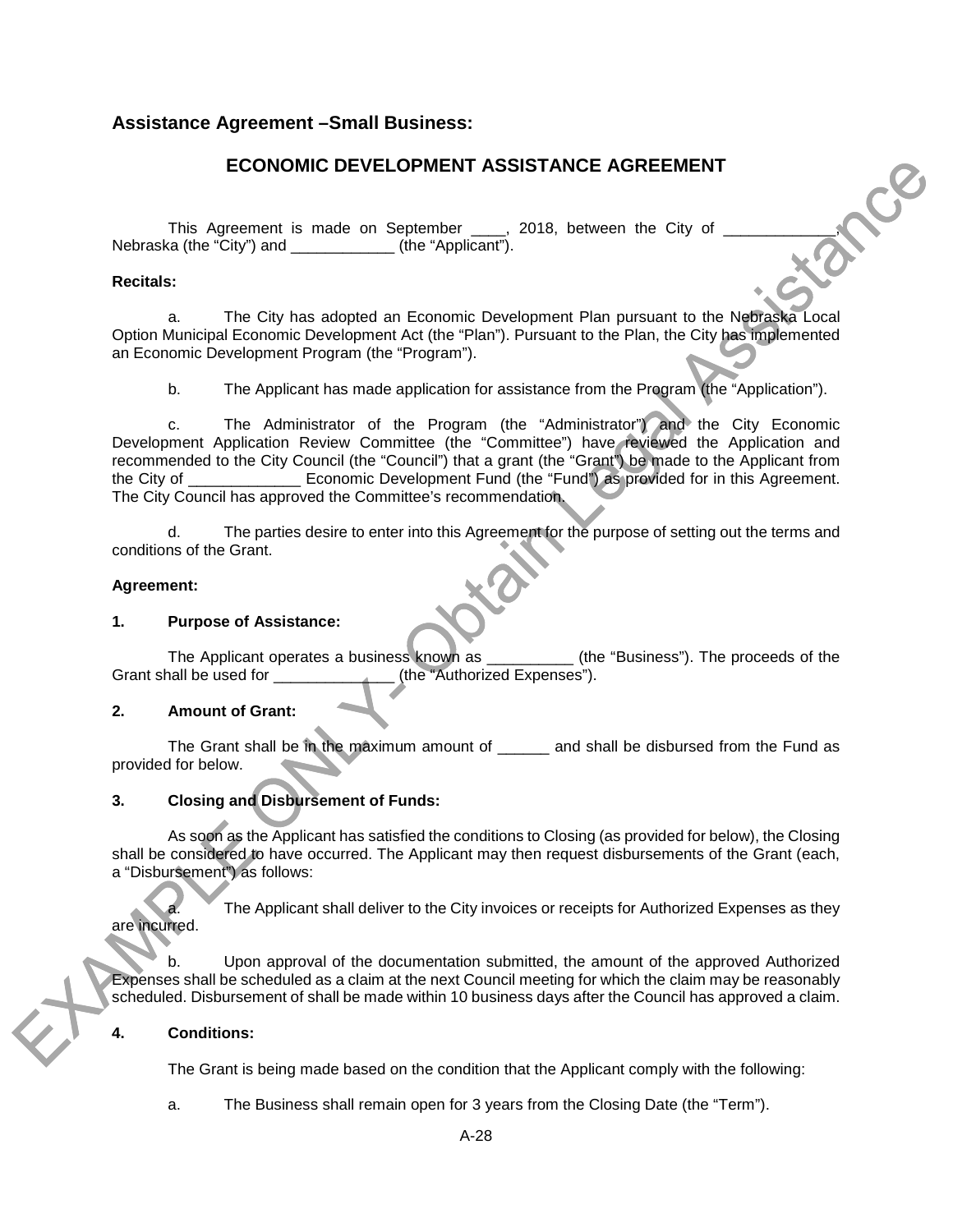b. During the Term, by each April 15, the Applicant shall deliver a balance sheet and a copy of its federal income tax return to the City.

If the Business does not remain open or is sold during the Term, or the Applicant is not in compliance with the above condition, then the entire amount of the Grant shall be repaid (the "Repayment"). If the Repayment is not paid within 15 days after the Repayment is due, then the Repayment shall then carry interest at the rate of 7% per annum until paid.

## **5. Representations and Warranties of the Applicant:**

The Applicant represents and warrants the following, all of which shall survive the Closing:

a. The Applicant is a \_\_\_\_\_\_\_, organized, existing, and in good standing under the laws of Nebraska. The Applicant has full power and authority to enter into this Agreement and carry out the transactions contemplated by this Agreement. The Applicant's execution, delivery and performance of this Agreement have been authorized by all necessary action on the part of the Applicant. This Agreement, and each agreement and instrument delivered by the Applicant pursuant to it, is the legal and binding obligation of the Applicant, enforceable against the Applicant in accordance with its terms.

 b. No representation or warranty made by the Applicant in this Agreement contains or will contain any untrue statement of any material fact, or omits or will fail to state any material fact known to the Applicant that are required to make the statements not misleading.

c. The execution and performance of this Agreement will not violate any provision of law, or conflict with or result in any breach of any of the terms or conditions of, or constitute a default under any agreement or instrument to which the Applicant is a party or by which it is bound.

d. The Applicants principal source of revenue is from \_\_\_\_\_\_\_\_\_\_ [designate the eligible activity].

All representations and warranties made by the Applicant shall survive the Closing.

#### **6. Representations and Warranties of the City:**

The City represents and warrants the following, all of which shall survive the Closing:

a. The City is a municipal corporation organized and existing under the laws of Nebraska, and has full power and authority to enter into this Agreement and carry out the transactions contemplated by this Agreement. The City's execution, delivery and performance of this Agreement has been authorized by all necessary action on the part of the City. This Agreement, and each agreement and instrument delivered by the City pursuant to it, is the legal and binding obligation of the City, enforceable against the City in accordance with its terms.

b. No representation or warranty made by the City in this Agreement contains or will contain any untrue statement of any material fact, or omits or will fail to state any material fact known to the City that is required to make the statements not misleading.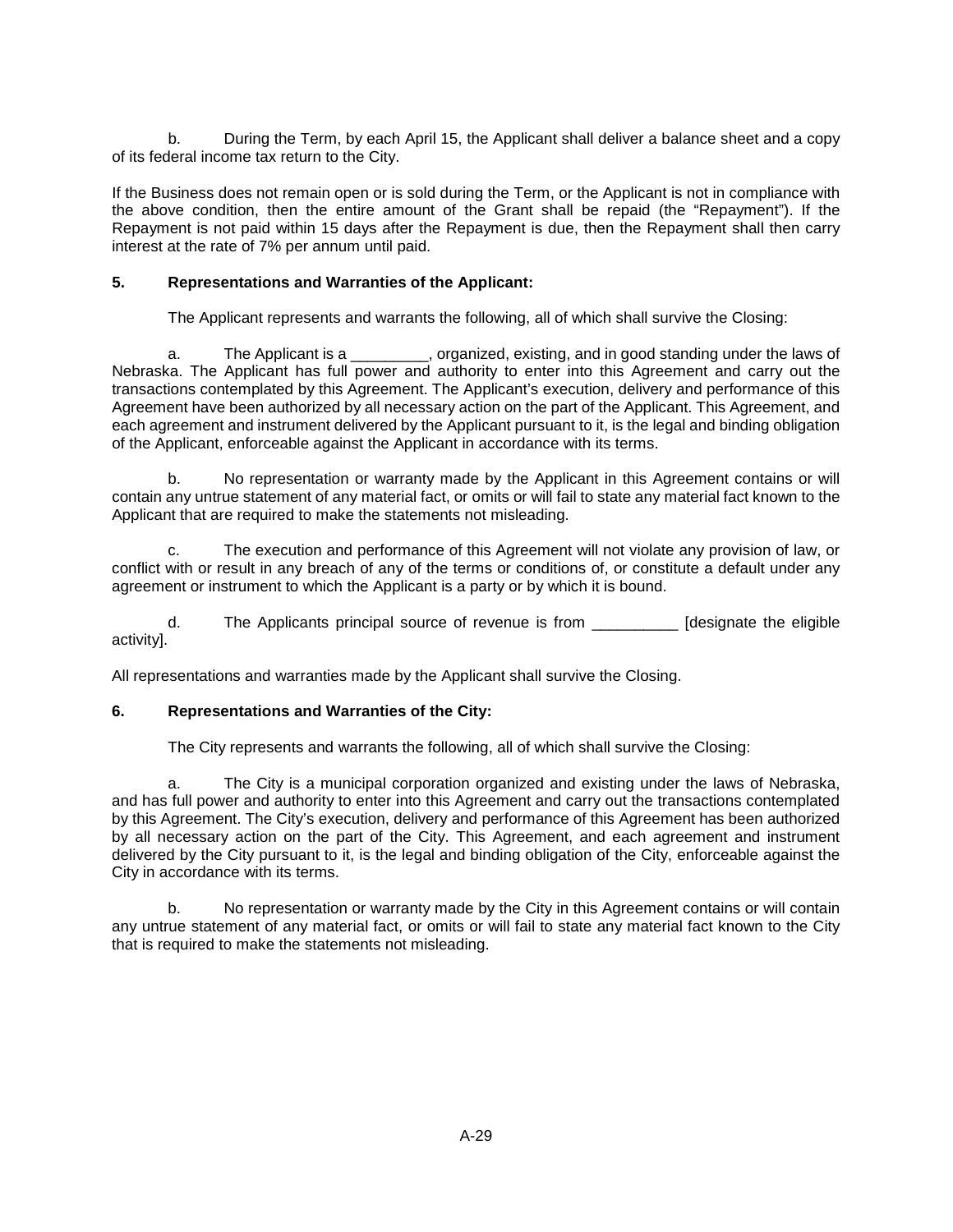### **7. Certification of the Applicant:**

The Applicant certifies to the City that it has not filed nor does it intend to file an application with the Department of Revenue to receive tax incentives under the Nebraska Advantage Act for the Business. In the event that the Application files such an application, it shall advise the City in writing, and the City shall have the option to review the status of the Grant, to include determining that the Repayment is due and payable if the Applicant is awarded incentives under the Nebraska Advantage Act.

## **8. Conditions to Closing:**

The City's obligation to proceed with the Closing is subject to the Applicant's fulfillment of each of the following conditions at or prior to the Closing:

a. All representations and warranties of the Applicant shall be true as of the Closing.

- b. The Applicant shall have delivered to the City:
	- (1) Evidence of Good Standing of the Applicant from the Nebraska Secretary of State.

(2) A copy of the current and correct  $\qquad \qquad$  [describe organizational documents such as Articles of Incorporation and Bylaws or Certificate of Organization and Operating Agreement] of the Applicant certified by the secretary to be correct;

(3) Certified resolutions of the \_\_\_\_\_\_\_\_\_ [Board of Directors or Members] authorizing this Agreement and providing for signature authority.

c. In order to secure the Repayment, the Applicant shall have delivered to the City the following:

d. A guaranty (the "Guaranty") of

c. A Security Agreement covering the Applicant's equipment. [add other types of security if desired]

e. The Applicant shall in all material respects have performed its obligations, agreements, and covenants contained in this Agreement to be performed by them, on, or before the Closing.

There shall have been no material adverse change in the operation or financial status of the Applicant and the Closing shall constitute the Applicant's representations that there has been no such material adverse change.

In requesting each Disbursement, the Applicant is considered to have represented that the above conditions have been satisfied and are continuing to be satisfied.

## **9. Default:**

The Applicant shall be in default in this Agreement and the Note if any of the following happen:

a. Failure to comply with any of the terms of this Agreement or the Security Agreement to include an assignment not permitted under this Agreement.

b. Any warranty, representation or statement made or given to the City by the Applicant proves to have been false in any material respect when made or given.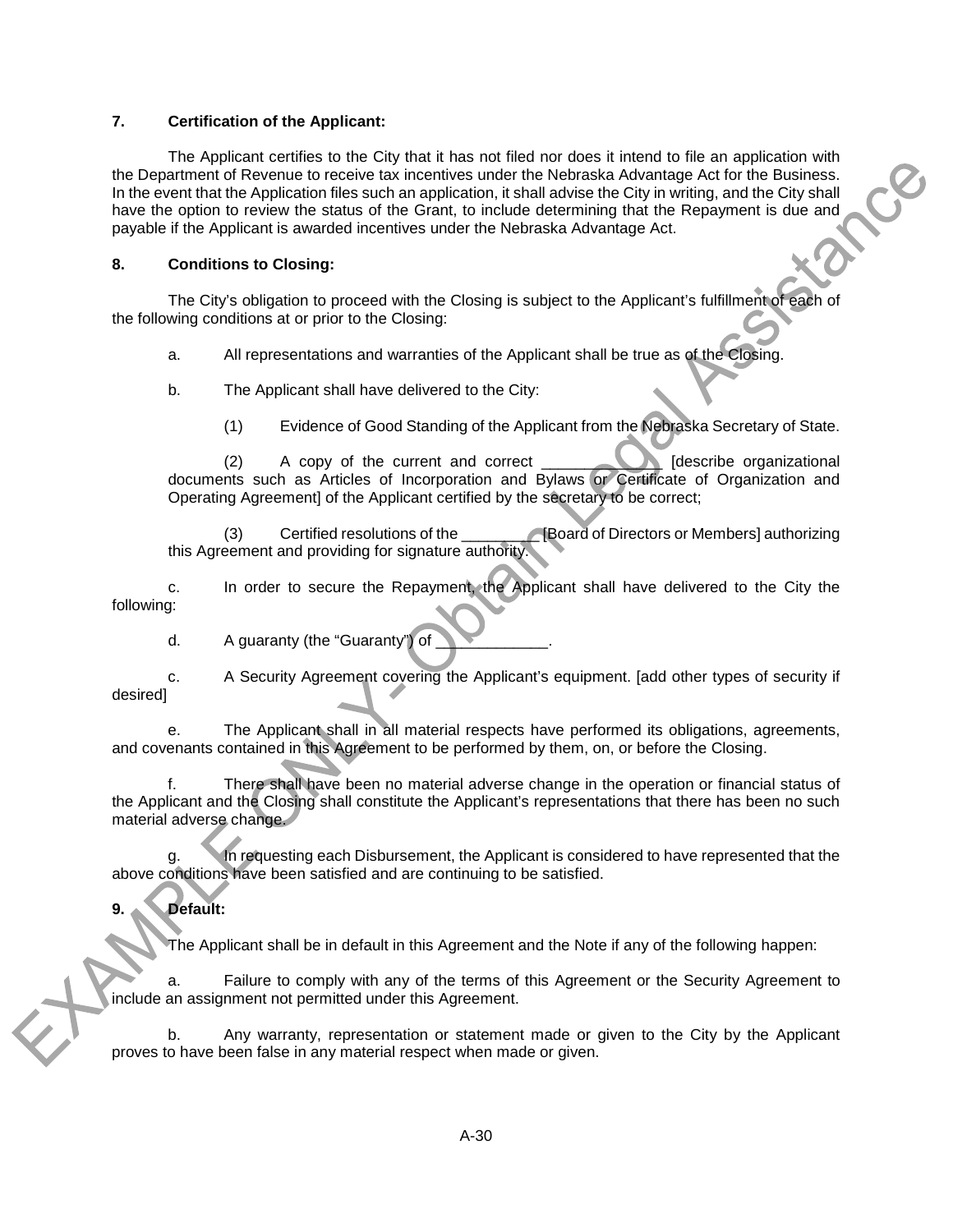c. Dissolution or liquidation of any of the Applicant, the termination of existence, insolvency, business failure, appointment of a receiver, assignment for the benefit of creditors, or bankruptcy of the Applicant.

d. The Applicant ceases to conduct the Business or moves the Business outside of the City.

### **10. Early Termination:**

a. The Applicant shall have the right at any time to terminate its participation in the Program by notifying the City in writing of its desire to do so.

b. The City shall have the right to terminate the Applicant's participation in the Program if the Applicant is in default of any of the terms and conditions of this Agreement, which default is not cured within 30 days of written notice by the City.

In the event of a termination as described in this paragraph, the Repayment shall then be immediately due and payable to the Fund. Interest shall accrue at the rate of 7% per annum on any amounts not immediately paid.

## **11. Assignability:**

The Administrator may assign his interest in this Agreement to any successor administrator designated by the City Council. The Applicant may not assign or transfer its interest in this Agreement without the consent of the Administrator.

## **12. Confidentiality:**

It is agreed that this Agreement and its terms are public record and are not confidential. However, the City agrees to take reasonable steps to insure that any financial and proprietary information provided in connection with this Agreement by the Applicant shall remain confidential and shall not be revealed or disclosed to outside sources unless the information is public knowledge, is independently developed, or is required to be disclosed by law or legal process.

#### **13. Notices:**

Any notices or other communications between the parties shall be personally delivered, sent by certified or registered mail, return receipt requested, by Federal Express or similar service that records delivery, to the addresses set out below, or to such other address as a party may designate, from time to time, by written notice to the other. A notice shall be deemed effective upon receipt.

a. If to the City: City of \_\_\_\_\_\_\_\_\_\_\_\_\_\_\_ Attention: City Manager b. If to the Applicant:

#### **14. Miscellaneous:**

a. This Agreement constitutes the entire agreement of the parties with respect to its subject matter, and may only be modified by a writing signed by both of the parties.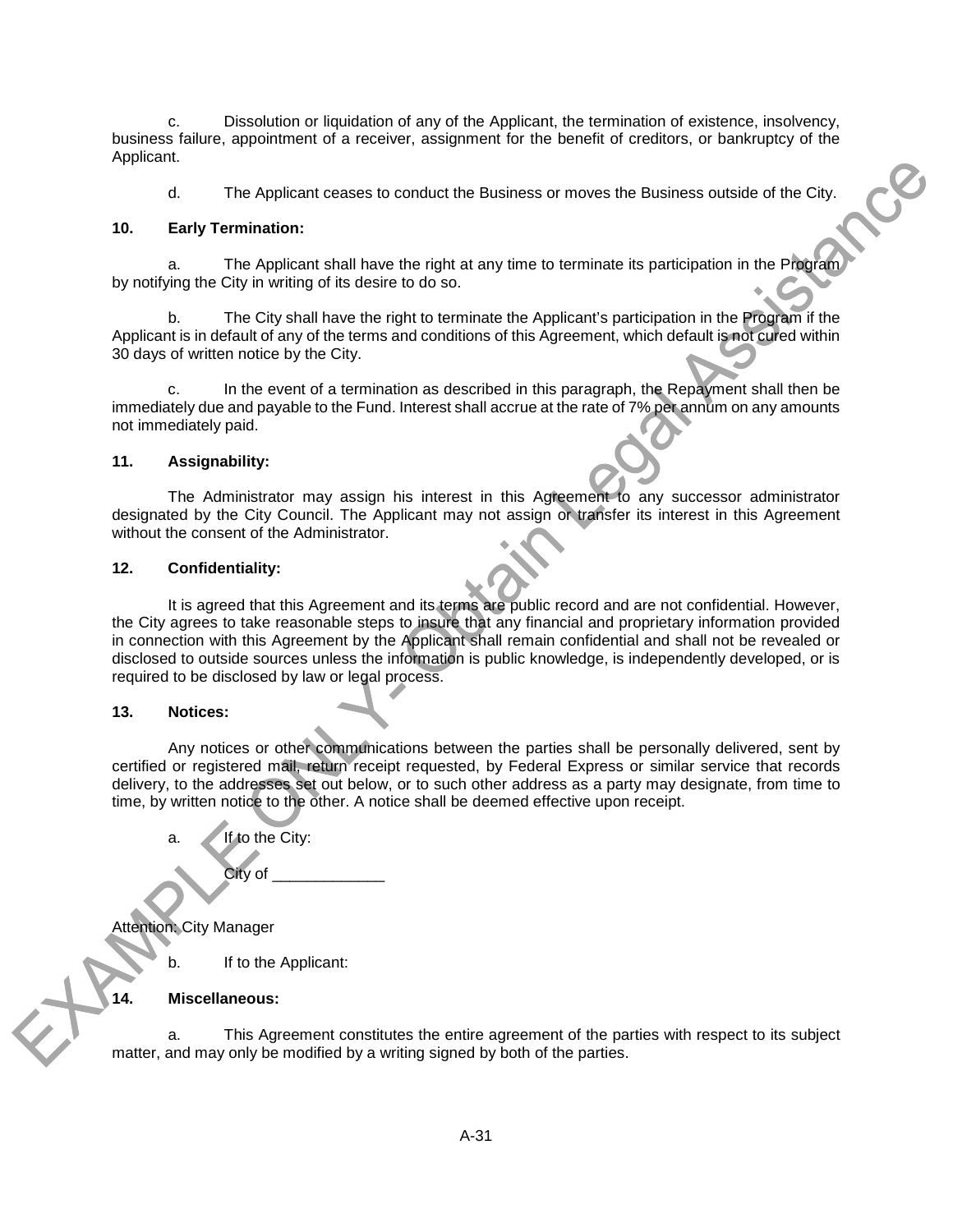b. The City's waiver of any one default shall not be a waiver of the same or any other default in the future. In addition, the City's failure to exercise any right given to it by this Agreement shall not be a waiver of any later exercise of that right.

c. The provisions of this Agreement are severable and if any provision is held to be invalid, the remainder of the Agreement shall remain in effect.

d. This Agreement may be executed in any number of counterparts, each of which shall be deemed an original, but which together shall constitute a single instrument.

e. This Agreement shall be governed by the laws of Nebraska.

f. This Agreement shall be binding on the successors and assigns of the parties.

*[Signature page to follow]*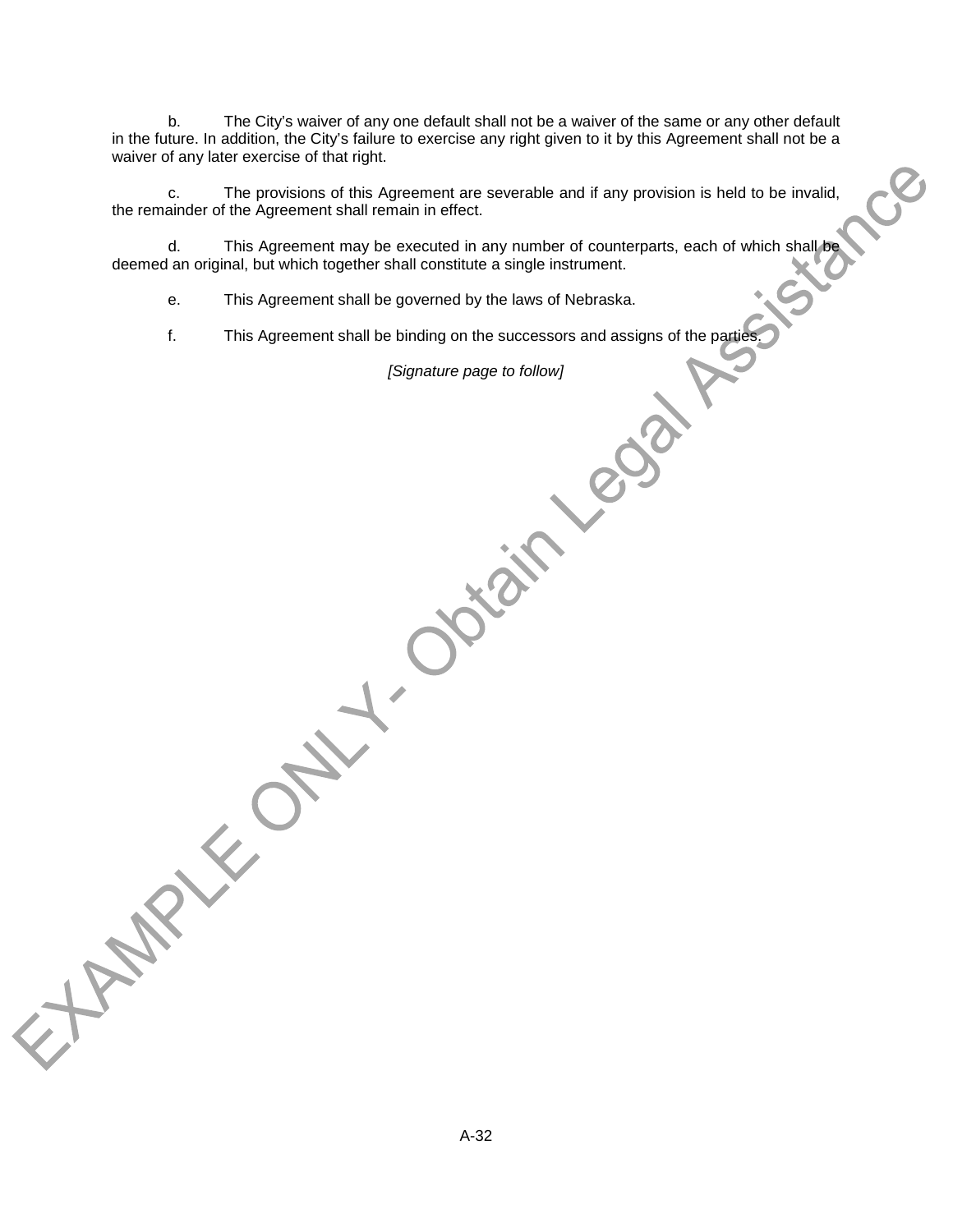<span id="page-55-0"></span>**Film Office Registration Form:**

|                                         | <b>Activity Registration Form</b>            |                                | <b>FILM OFFICE</b><br>402-202-1905 |
|-----------------------------------------|----------------------------------------------|--------------------------------|------------------------------------|
| <b>Today's Date</b>                     |                                              | <b>Release/Air Date</b>        |                                    |
| <b>Title of Project</b>                 |                                              |                                |                                    |
| <b>Production Manager/Coordinator</b>   |                                              |                                |                                    |
| Email                                   |                                              | <b>Production Office Email</b> |                                    |
| <b>Production Address</b>               |                                              |                                |                                    |
| City                                    | <b>State</b>                                 | Zip Code                       | Country                            |
| <b>Current Title of Project</b>         |                                              |                                |                                    |
| <b>Pre-production to Begin</b>          |                                              | Principle Photography to Begin |                                    |
| <b>Proposed Number of Shooting Days</b> |                                              | <b>Distribution Deal</b>       |                                    |
| <b>Check the Appropriate Categories</b> |                                              |                                |                                    |
| <b>TV Movie</b>                         | Feature Film                                 | Short                          | Other, Please Identify             |
| <b>TV Series</b>                        | Documentary                                  | <b>Industrial Video</b>        |                                    |
| Commercial                              | Music Video                                  | Webisode                       |                                    |
|                                         | List Proposed Nebraska Locations for Project |                                |                                    |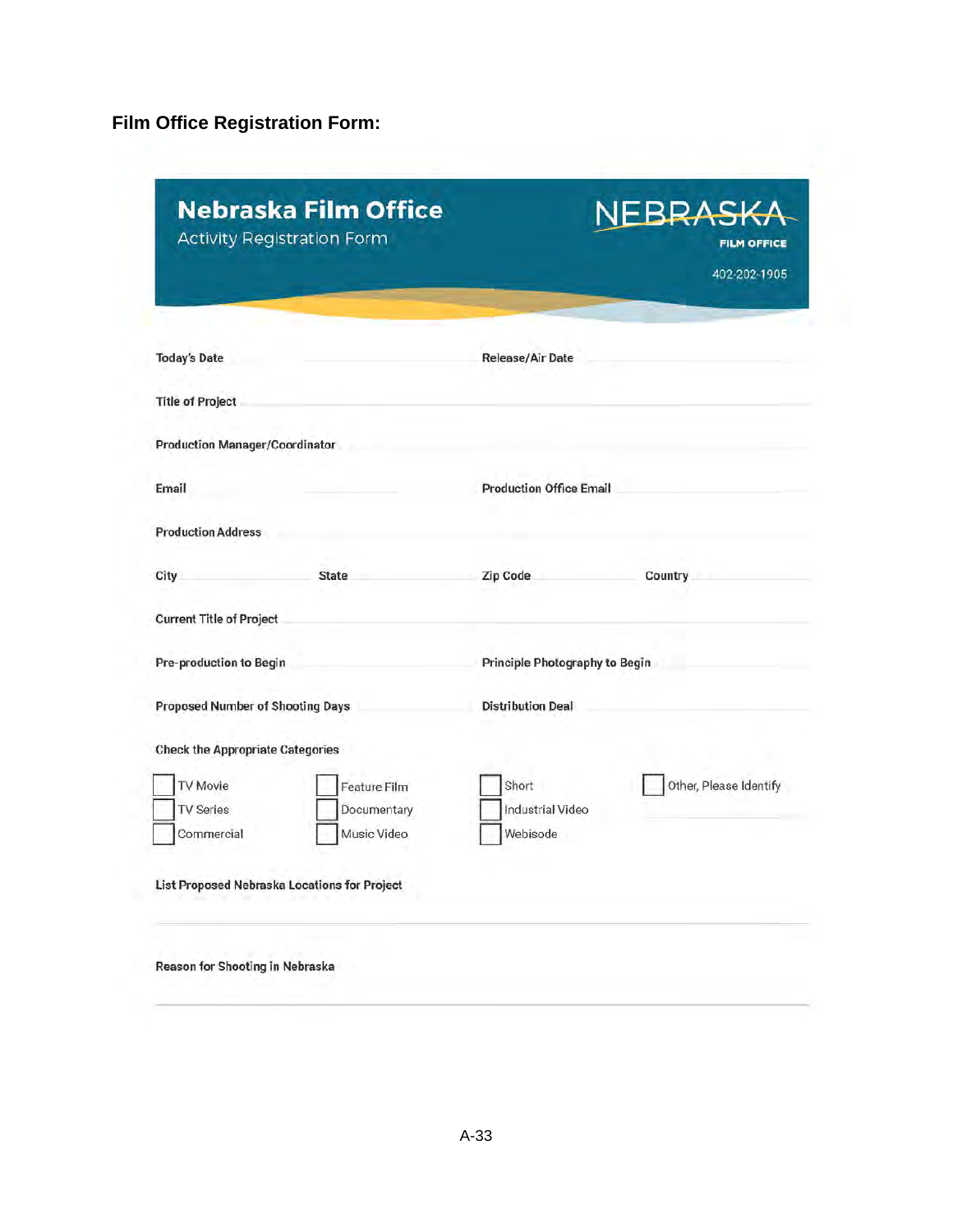Projected Expenditures on Local Resources, and Equipment Rentals or Purchases THESE ARE LOCAL NEBRASKA PRODUCTION EXPENSES ONLY.

Local Crew \$

Local Talent \$

**Local Extras S** 

Local Equipment Purchase or Rental \$

Local Office Rental \$

**Number of Room Rental Nights** (hotel/motel accommodations)

Average Room Rate or Rack Rate for Nebraska Stay \$

Other Non-Hotel/Motel Lodging \$

Total Lodging Expense in Nebraska \$

**Total Projected Production** Expenditures while in Nebraska \$

Please Identify

Other \$

**EMAIL COMPLETED FORM** 

Irichards2@neb.rr.com

**OR MAIL** 

Laurie Richards / Nebraska Film Office PO Box 94666 301 Centennial Mall S. 4 Lincoln, NE 68509-4666 USA



Nebraska Film Office | Department of Economic Development | film.nebraska.gov | 402.471.3680